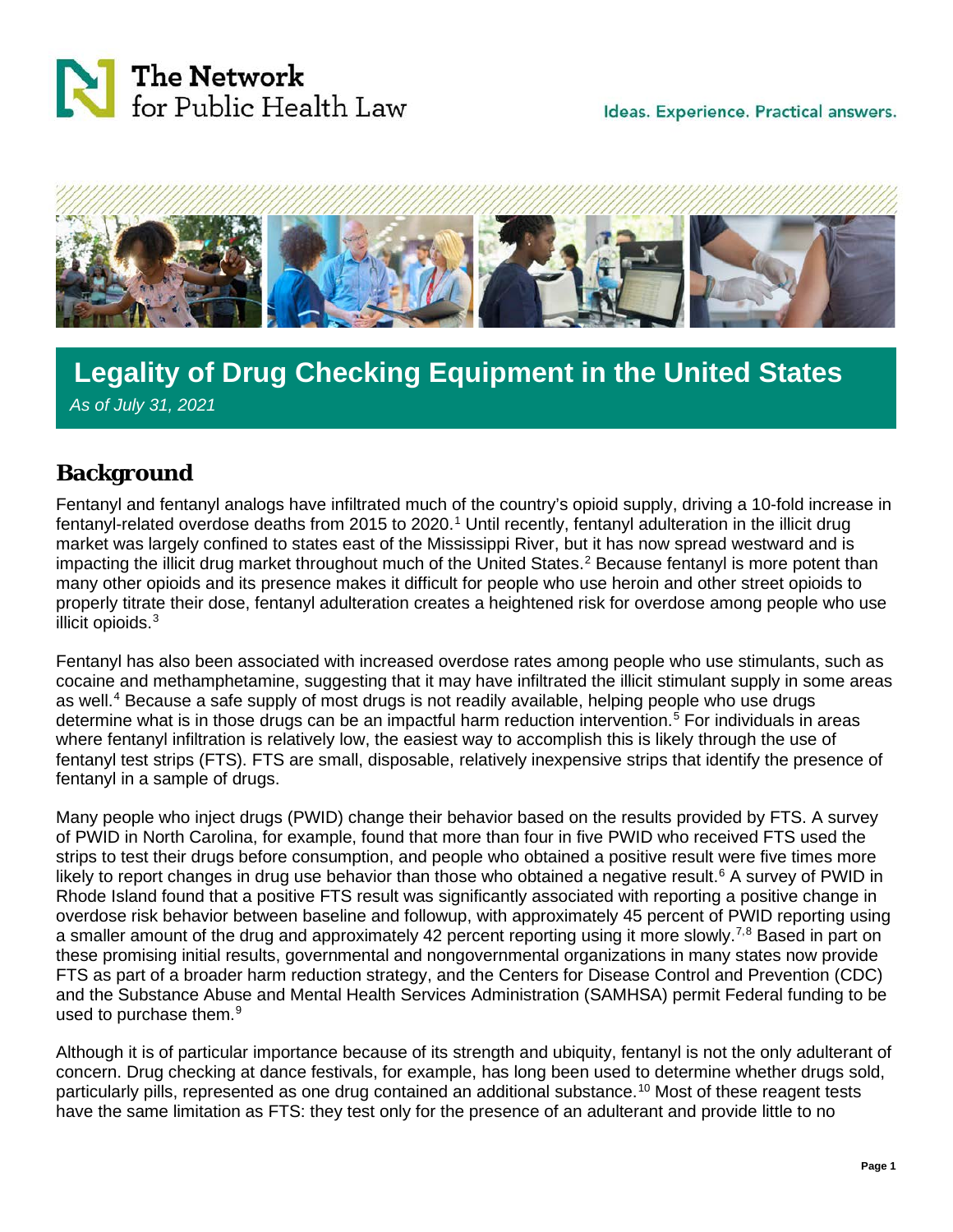information about the adulterant's concentration. Because a considerable amount of the illicit drug supply in the United States is currently contaminated with fentanyl, it is possible that FTS may be less useful now than in the past. To address this concern, some organizations have begun to use more advanced equipment that provides a detailed analysis of the substances present in a sample of drugs.<sup>[11](#page-11-10)</sup> This equipment has the advantage of providing much more extensive information than FTS or reagent tests, but it is much more expensive to acquire and often requires some training on the part of the operator.<sup>[12](#page-11-11)</sup>

## **State Law Inventory**

Because most state paraphernalia laws are based on a model act created in the late 1970's by the Drug Enforcement Administration, these laws typically classify nearly every object used in conjunction with illicit drugs—including those used for "testing" or "analyzing" those drugs—as illegal paraphernalia.<sup>[13](#page-11-12)</sup> These laws also generally prohibit the possession or distribution of such paraphernalia. Although these laws, in our (Network for Public Health Law's) experience, are almost never used to arrest or prosecute people for possession or distribution of drug checking equipment, can cause confusion and may deter uptake of these potentially promising interventions.

To provide insight into this problem and a potential framework for resolving it, we surveyed the legal landscape regarding drug checking equipment in all 50 U.S. States, the District of Columbia, and Puerto Rico as of July 31, 2021.<sup>[14](#page-11-13)</sup> The table in this document presents the results of that research. First, we note whether the possession of drug checking equipment is legal in each state. Where possession of some types of equipment is legal (e.g., equipment for the detection of fentanyl) and other types of equipment are not, that distinction is noted. For localities where the law is unclear, an explanation appears in the footnotes. Second, we note whether the free distribution of drug checking equipment is legal. In a few states, it is legal to give drug checking equipment for free but not legal to sell it; in places where this is the case, it is noted in the footnotes. Third, we list the potential penalties for a first conviction for both possession and distribution of drug checking equipment. Fourth, we show whether there are exceptions to the general rules regarding drug checking equipment obtained from, distributed by, or returned to a harm reduction program. Finally, we note whether drug checking equipment is covered by the state's overdose Good Samaritan law. Further information appears in the footnotes.

This research determined that it is clearly legal to possess drug checking equipment in 17 states. In four additional states, the possession of fentanyl testing equipment is clearly legal, but other checking equipment is not. In five states, the law is unclear, and in 26 states, possession of drug checking equipment is arguably a crime, typically because the law both defines paraphernalia as including testing equipment and criminalizes the possession of such paraphernalia. In 14 states, it is clearly legal to provide drug checking equipment for free.<sup>15</sup> Four states permit the distribution of fentanyl testing equipment but not other drug checking equipment, and in four states, the law is unclear.

The potential penalties for possession and distribution of drug checking equipment, if those activities are deemed to violate the law, vary widely among states. For possession, penalties vary from a \$50 civil fine in New Mexico to up to 5 years in prison in North Dakota and a minimum of 6 years of incarceration in Arkansas. For distribution, potential penalties vary from a \$500 fine in Maryland to up to 20 years in jail in Arkansas.

The law regarding the distribution of drug checking equipment by harm reduction programs such as syringe services programs (SSPs) is often unclear, such as where the state paraphernalia law excludes "injecting supplies" obtained from an SSP. However, we found that in approximately a dozen states, SSPs are clearly permitted to distribute drug checking equipment, even if such distribution is not otherwise permitted. Finally, we found that the overdose Good Samaritan laws in 36 states provide protection from criminal action related to drug checking equipment.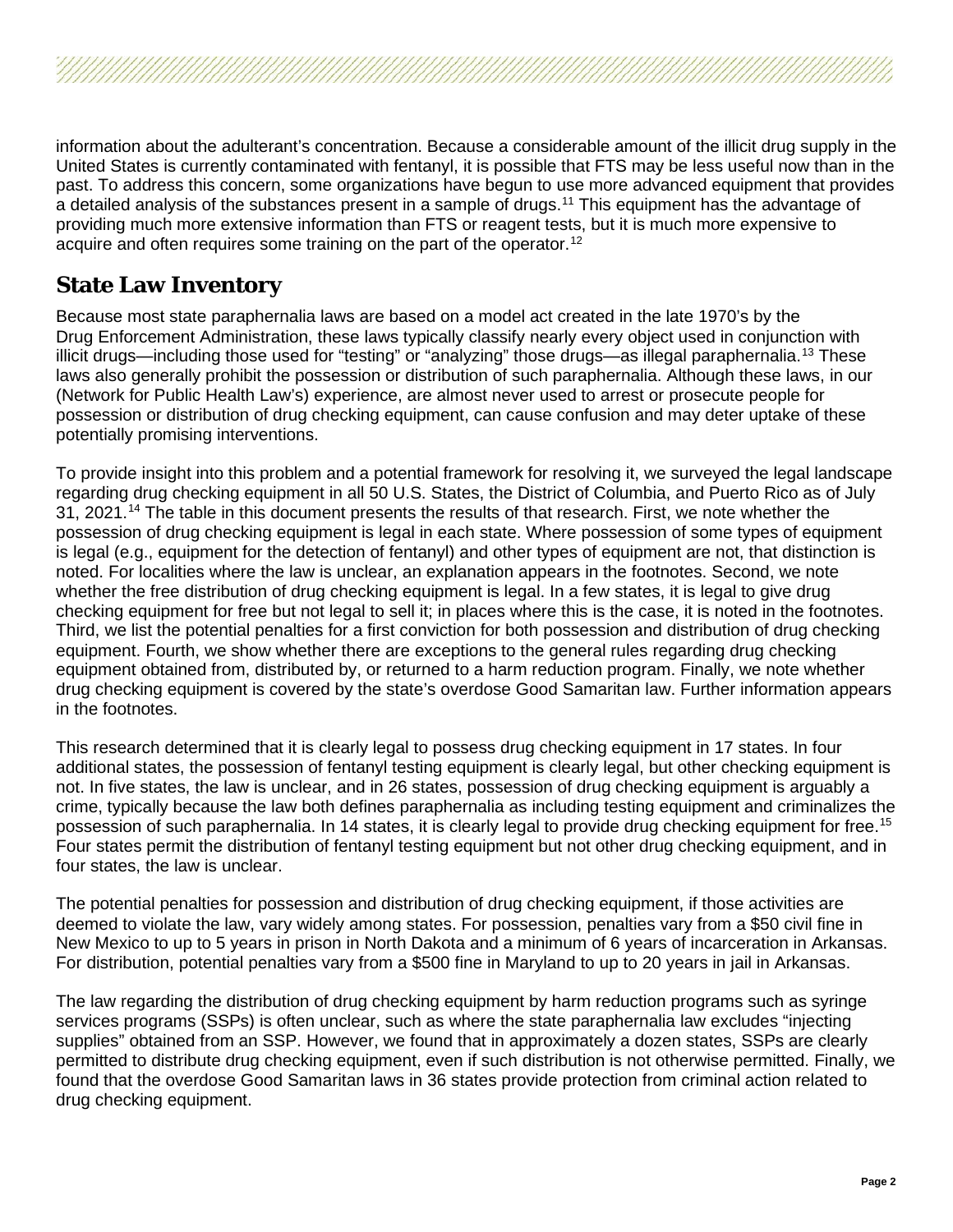

Nevertheless, the fact that a state has not clearly legalized the possession or distribution of drug checking equipment does not necessarily mean that those activities are illegal. Indeed, many states in which drug checking equipment is not clearly legal distribute it via health departments and other entities. However, in those states, it may be helpful to modify or repeal relevant laws to clarify that drug checking equipment is not criminalized.[16](#page-11-15) We also note that the great disparities between the potential penalties related to paraphernalia possession and distribution, activities that are clearly legal in some states and subject to years-long prison terms in others, suggest that those penalties are not evidence-based and should be revisited.

Overdose deaths, particularly those due to fentanyl in the illicit drug supply, have increased dramatically throughout the United States. Until a safe supply is available, checking whether illicitly obtained drugs have been adulterated can be an important harm reduction tool. Clarifying or repealing drug paraphernalia laws would likely improve access to these promising technologies, potentially reducing overdose deaths.<sup>17</sup>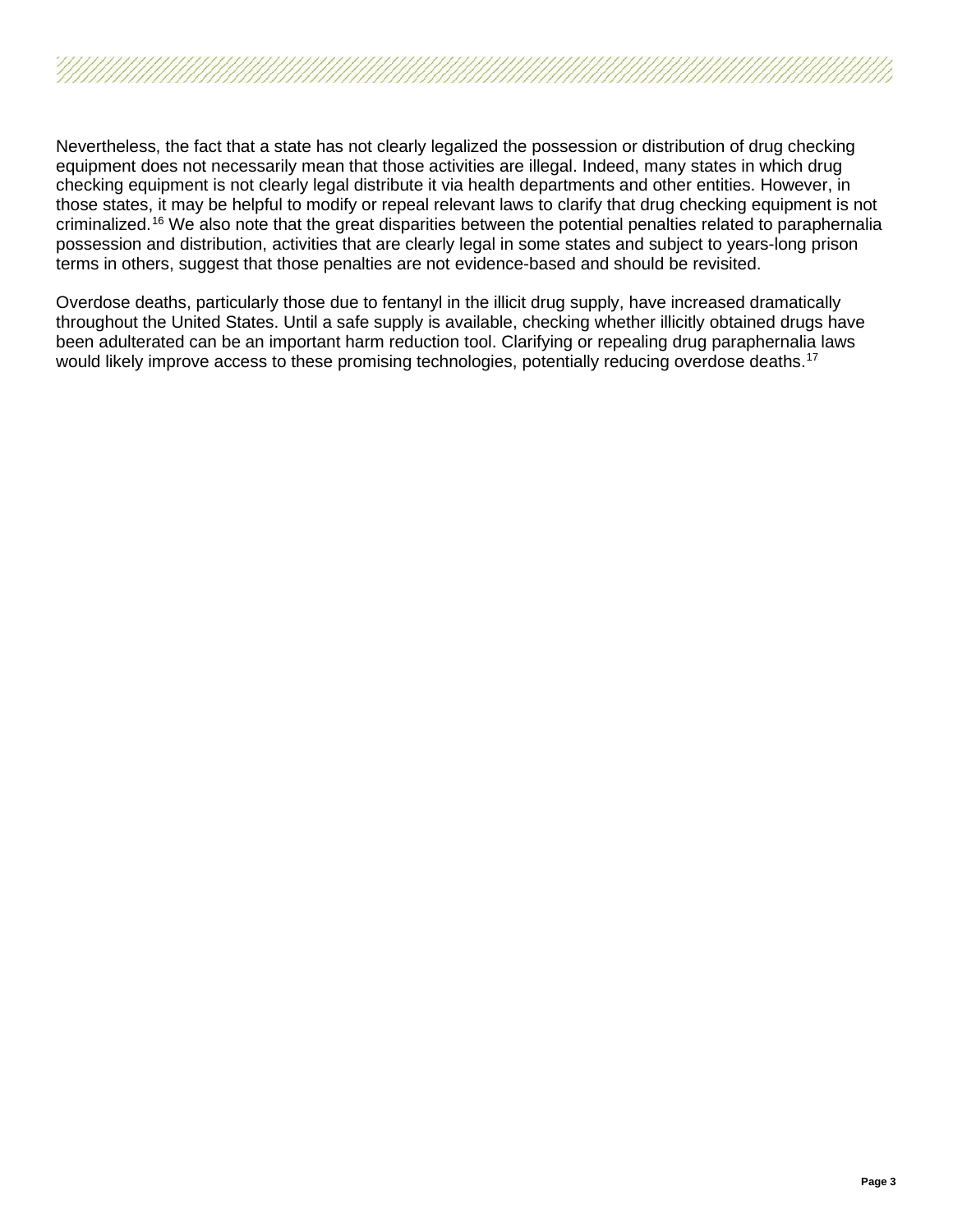

Ű,

| <b>State</b>       | <b>Possession</b><br>of DCE<br>permitted <sup>18</sup> | <b>Free</b><br>distribution<br>of DCE<br>permitted  | <b>Potential maximum penalty</b><br>for first violation                                                                                                                                                                                                                 | <b>Exceptions for</b><br><b>Syringe Services Programs</b>                         | <b>Protections in</b><br>overdose Good<br>Samaritan law <sup>19</sup> |
|--------------------|--------------------------------------------------------|-----------------------------------------------------|-------------------------------------------------------------------------------------------------------------------------------------------------------------------------------------------------------------------------------------------------------------------------|-----------------------------------------------------------------------------------|-----------------------------------------------------------------------|
| Alabama            | No <sup>20</sup>                                       | No <sup>21</sup>                                    | Possession and distribution (Class A<br>misdemeanor): 1 year in jail;<br>\$6,000 fine <sup>22</sup>                                                                                                                                                                     | SSP not authorized                                                                | Yes <sup>23</sup>                                                     |
| Alaska             | Yes <sup>24</sup>                                      | Yes <sup>25</sup>                                   | Both possession and<br>distribution legal                                                                                                                                                                                                                               | No, but possession and<br>distribution are not prohibited                         | N/A                                                                   |
| Arizona            | Fentanyl: Yes<br>Others: No <sup>26</sup>              | Fentanyl: Yes<br>Others: No <sup>27</sup>           | Possession and distribution (class 6 felony):<br>4 months to 2 years in jail; \$150,000 fine <sup>28</sup>                                                                                                                                                              | Unclear $^{29}$                                                                   | Yes <sup>30</sup>                                                     |
| <b>Arkansas</b>    | No <sup>31</sup>                                       | Yes (except to<br>$minors)$ <sup>32</sup>           | Possession of DCE for substance<br>not listed below (Class D felony):<br>6 years in jail; \$10,000 fine <sup>33</sup><br>Possession of DCE for methamphetamine,<br>heroin, fentanyl, or cocaine (Class B felony):<br>5 to 20 years in jail; \$15,000 fine <sup>34</sup> | No, but free distribution to adults<br>is not prohibited                          | No <sup>35</sup>                                                      |
| <b>California</b>  | Unclear $36$                                           | No <sup>37</sup>                                    | Distribution (misdemeanor):<br>6 months in jail; \$1,000 fine <sup>38</sup>                                                                                                                                                                                             | Yes, if deemed necessary by the<br>local or state health department <sup>39</sup> | Yes <sup>40</sup>                                                     |
| Colorado           | Yes <sup>41</sup>                                      | Yes <sup>42</sup>                                   | Both possession and<br>distribution legal                                                                                                                                                                                                                               | No, but possession and<br>distribution are not prohibited                         | Yes <sup>43</sup>                                                     |
| <b>Connecticut</b> | No <sup>44</sup>                                       | No <sup>45</sup>                                    | Possession (Class C misdemeanor): 3<br>months in jail; \$500 fine <sup>46</sup><br>Distribution (Class A misdemeanor): 1 year<br>in jail; \$2,000 fine <sup>47</sup>                                                                                                    | No <sup>48</sup>                                                                  | Yes <sup>49</sup>                                                     |
| <b>Delaware</b>    | Fentanyl strips:<br>Yes<br>Others: No <sup>50</sup>    | Fentanyl strips:<br>Yes<br>Others: No <sup>51</sup> | Possession (class B misdemeanor): 6<br>months in jail; \$1,150 fine <sup>52</sup><br>Distribution (class G felony): 2 years in jail;<br>fine of any amount court deems<br>appropriate <sup>53</sup>                                                                     | Yes <sup>54</sup>                                                                 | Yes <sup>55</sup>                                                     |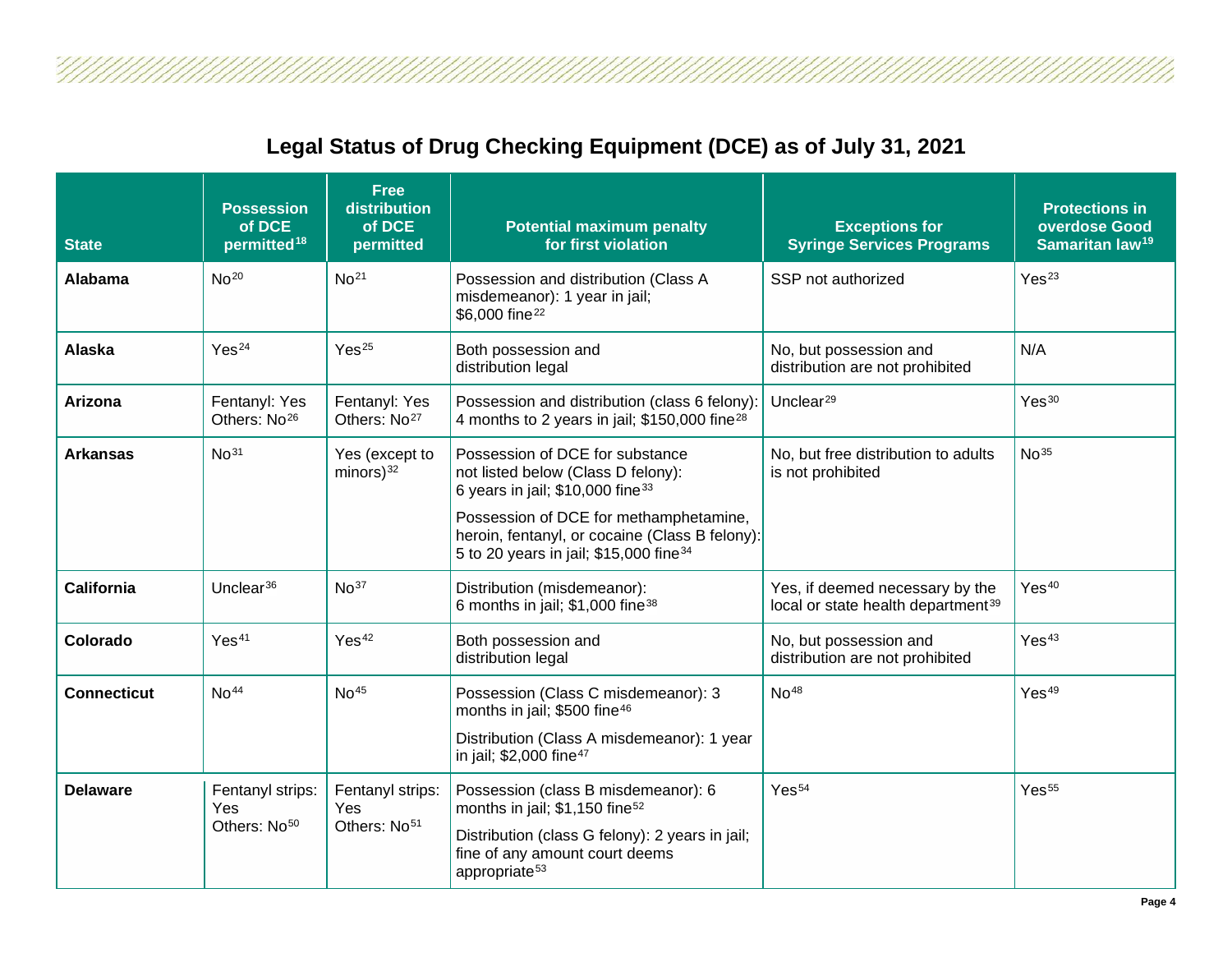U 17

| <b>State</b>    | <b>Possession</b><br>of DCE<br>permitted <sup>18</sup> | <b>Free</b><br>distribution<br>of DCE<br>permitted | <b>Potential maximum penalty</b><br>for first violation                                                                                                                                     | <b>Exceptions for</b><br><b>Syringe Services Programs</b>             | <b>Protections in</b><br>overdose Good<br>Samaritan law <sup>19</sup> |
|-----------------|--------------------------------------------------------|----------------------------------------------------|---------------------------------------------------------------------------------------------------------------------------------------------------------------------------------------------|-----------------------------------------------------------------------|-----------------------------------------------------------------------|
| <b>Florida</b>  | No <sup>56</sup>                                       | No <sup>57</sup>                                   | Possession (misdemeanor of the first<br>degree): 1 year in jail;<br>\$1,000 fine <sup>58</sup><br>Distribution (felony of the third degree): 5<br>years in jail; \$5,000 fine <sup>59</sup> | No <sup>60</sup>                                                      | Yes <sup>61</sup>                                                     |
| Georgia         | No <sup>62</sup>                                       | No <sup>63</sup>                                   | Possession and first offense for distribution                                                                                                                                               | Likely, for agents and                                                | Yes <sup>66</sup>                                                     |
|                 |                                                        |                                                    | (misdemeanor): 1 year<br>in jail; \$1,000 fine <sup>64</sup>                                                                                                                                | employees only <sup>65</sup>                                          |                                                                       |
| <b>Hawaii</b>   | No <sup>67</sup>                                       | No <sup>68</sup>                                   | Possession and distribution:<br>\$500 fine <sup>69</sup>                                                                                                                                    | Possibly, for participants,<br>employees, and designees <sup>70</sup> | Yes <sup>71</sup>                                                     |
| Idaho           | No <sup>72</sup>                                       | No <sup>73</sup>                                   | Possession (misdemeanor): 1 year<br>in jail; \$1,000 fine <sup>74</sup>                                                                                                                     | Possibly, for participants,<br>volunteers, and staff 76               | Yes <sup>77</sup>                                                     |
|                 |                                                        |                                                    | Distribution (felony): 9 years in prison;<br>\$30,000 fine <sup>75</sup>                                                                                                                    |                                                                       |                                                                       |
| <b>Illinois</b> | Unclear <sup>78</sup>                                  | Yes <sup>79</sup>                                  | Possession(Class A misdemeanor):<br>minimum fine of \$750 with potential<br>incarceration of less than 1 year and fine up<br>to \$2,50080                                                   | Yes, for participants, volunteers,<br>and employees <sup>81</sup>     | No <sup>82</sup>                                                      |
| Indiana         | No <sup>83</sup>                                       | No <sup>84</sup>                                   | Possession (Class C misdemeanor): 60<br>days in jail; \$500 fine <sup>85</sup>                                                                                                              | Likely, for volunteers<br>and employees <sup>88</sup>                 | Yes <sup>89</sup>                                                     |
|                 |                                                        |                                                    | Distribution (Class A infraction): \$10,000<br>fine <sup>86</sup>                                                                                                                           |                                                                       |                                                                       |
|                 |                                                        |                                                    | Distribution committed knowingly or<br>intentionally (Class A misdemeanor): 1 year<br>in jail; \$5,000 fine <sup>87</sup>                                                                   |                                                                       |                                                                       |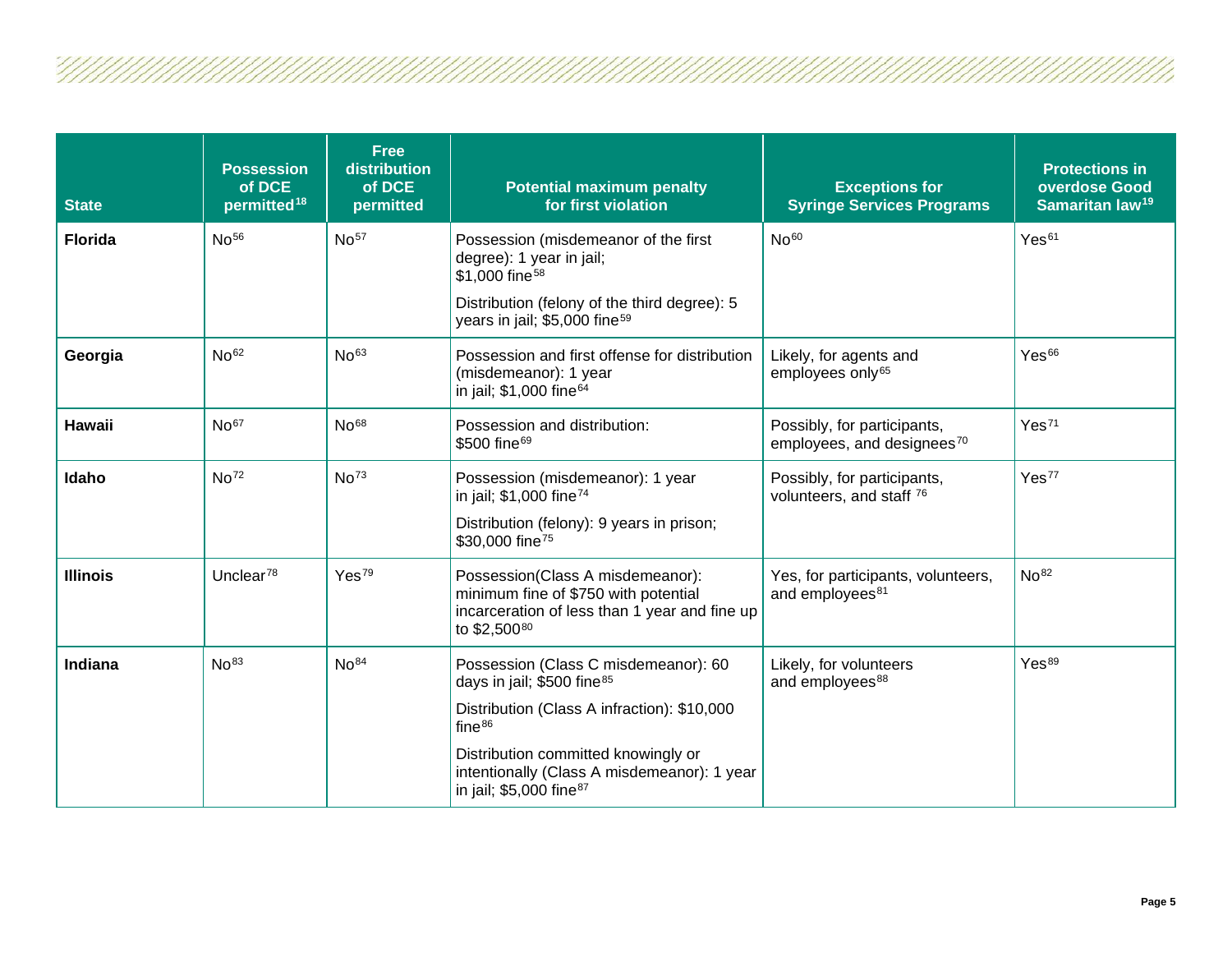| <b>State</b>         | <b>Possession</b><br>of DCE<br>permitted <sup>18</sup> | <b>Free</b><br>distribution<br>of DCE<br>permitted | <b>Potential maximum penalty</b><br>for first violation                                                                                                                                         | <b>Exceptions for</b><br><b>Syringe Services Programs</b>                                                   | <b>Protections in</b><br>overdose Good<br>Samaritan law <sup>19</sup> |
|----------------------|--------------------------------------------------------|----------------------------------------------------|-------------------------------------------------------------------------------------------------------------------------------------------------------------------------------------------------|-------------------------------------------------------------------------------------------------------------|-----------------------------------------------------------------------|
| lowa                 | No <sup>90</sup>                                       | No <sup>91</sup>                                   | Possession and distribution (simple<br>misdemeanor): minimum fine of<br>\$105 with potential for 30 days in prison and<br>fine up to $$855^{92}$                                                | SSP not authorized                                                                                          | Yes <sup>93</sup>                                                     |
| <b>Kansas</b>        | No <sup>94</sup>                                       | No <sup>95</sup>                                   | Possession (Drug severity level 5 felony):<br>10-12 months of probation <sup>96</sup><br>Distribution (Nondrug severity<br>level 9, nonperson felony):<br>6-7 months of probation <sup>97</sup> | SSP not authorized                                                                                          | No <sup>98</sup>                                                      |
| Kentucky             | No <sup>99</sup>                                       | No <sup>100</sup>                                  | Possession and distribution (Class A<br>misdemeanor): 1 year in jail;<br>\$500 fine <sup>101</sup>                                                                                              | Possibly, but only while at the<br>SSP site <sup>102</sup>                                                  | Yes <sup>103</sup>                                                    |
| Louisiana            | No <sup>104</sup>                                      | No <sup>105</sup>                                  | Possession and distribution: 15 days<br>incarceration; \$300 fine <sup>106</sup>                                                                                                                | Possibly <sup>107</sup>                                                                                     | No <sup>108</sup>                                                     |
| <b>Maine</b>         | Yes <sup>109</sup>                                     | Yes <sup>110</sup>                                 | Both possession and<br>distribution legal                                                                                                                                                       | No, but possession and<br>distribution are not prohibited <sup>111</sup>                                    | Yes <sup>112</sup>                                                    |
| Maryland             | Unclear <sup>113</sup>                                 | Unclear <sup>114</sup>                             | Possession and distribution (misdemeanor):<br>\$500 fine <sup>115</sup>                                                                                                                         | Yes <sup>116</sup>                                                                                          | Yes <sup>117</sup>                                                    |
| <b>Massachusetts</b> | Yes <sup>118</sup>                                     | Yes <sup>119</sup>                                 | Both possession and free<br>distribution legal                                                                                                                                                  | No, but possession and free<br>distribution are not prohibited <sup>120</sup>                               | N/A <sup>121</sup>                                                    |
| Michigan             | Yes <sup>122</sup>                                     | Yes <sup>123</sup>                                 | Both possession and free<br>distribution legal                                                                                                                                                  | No, but possession and free<br>distribution are not prohibited <sup>124</sup>                               | N/A <sup>125</sup>                                                    |
| <b>Minnesota</b>     | Fentanyl: Yes<br>Others: No <sup>126</sup>             | Fentanyl: Yes<br>Others: No 127                    | Possession (petty misdemeanor): \$300<br>fine <sup>128</sup><br>Distribution (misdemeanor): 90 days in<br>prison; \$1,000 fine <sup>129</sup>                                                   | No, but possession and<br>distribution of fentanyl testing<br>equipment is<br>not prohibited <sup>130</sup> | Yes <sup>131</sup>                                                    |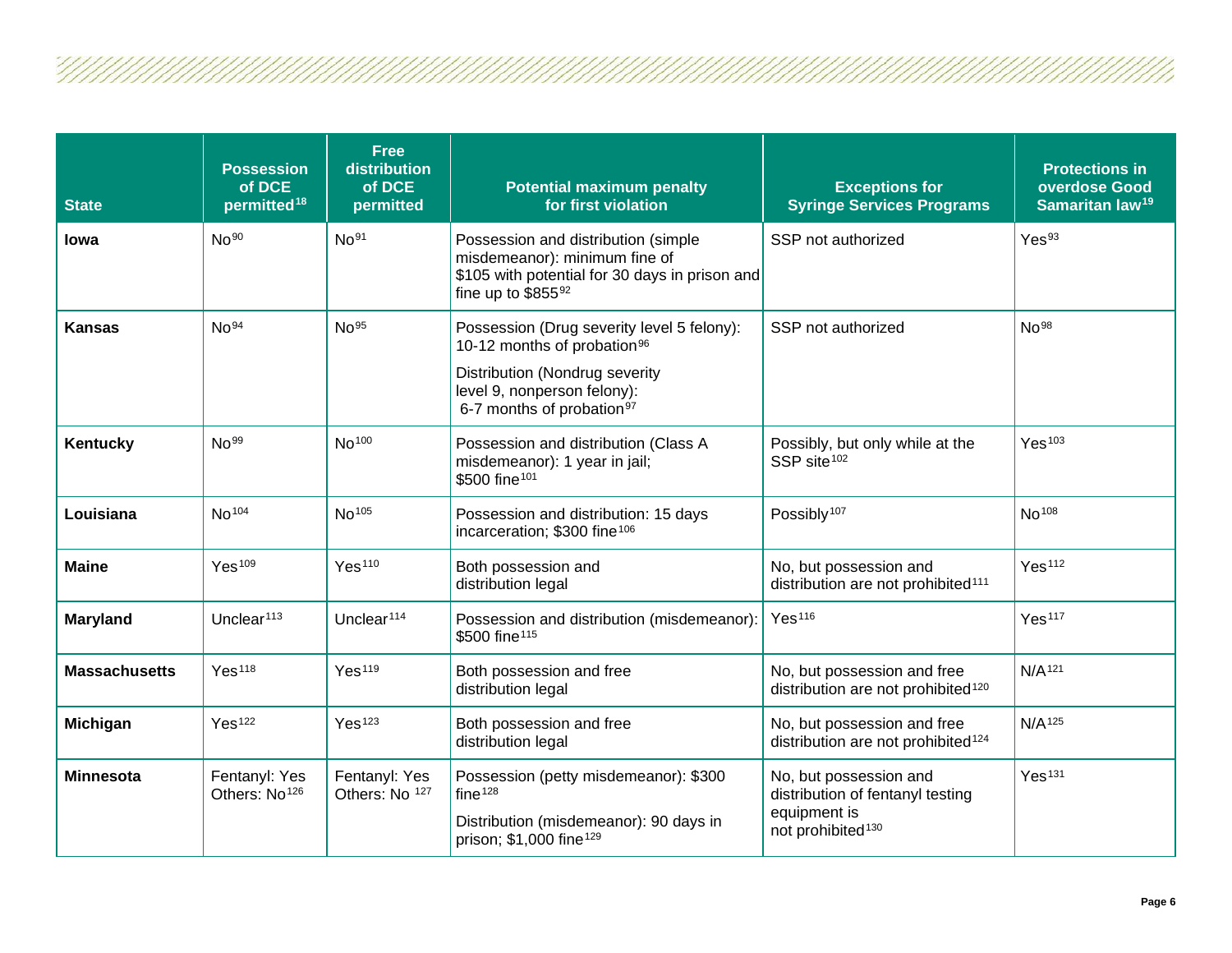| <b>State</b>         | <b>Possession</b><br>of DCE<br>permitted <sup>18</sup> | <b>Free</b><br>distribution<br>of DCE<br>permitted | <b>Potential maximum penalty</b><br>for first violation                                                                                                                                              | <b>Exceptions for</b><br><b>Syringe Services Programs</b>               | <b>Protections in</b><br>overdose Good<br>Samaritan law <sup>19</sup> |
|----------------------|--------------------------------------------------------|----------------------------------------------------|------------------------------------------------------------------------------------------------------------------------------------------------------------------------------------------------------|-------------------------------------------------------------------------|-----------------------------------------------------------------------|
| <b>Mississippi</b>   | No <sup>132</sup>                                      | No <sup>133</sup>                                  | Possession and distribution (misdemeanor):<br>6 months in jail; \$500 fine <sup>134</sup>                                                                                                            | SSP not authorized                                                      | Yes <sup>135</sup>                                                    |
| <b>Missouri</b>      | No <sup>136</sup>                                      | No <sup>137</sup>                                  | Possession (class D misdemeanor): \$500<br>fine <sup>138</sup><br>Distribution (class A misdemeanor):<br>1 year in jail; \$2,000 fine <sup>139</sup>                                                 | SSP not authorized                                                      | Yes <sup>140</sup>                                                    |
| <b>Montana</b>       | No <sup>141</sup>                                      | No <sup>142</sup>                                  | Possession and distribution (misdemeanor):<br>6 months in jail; \$500 fine <sup>143</sup>                                                                                                            | Yes, but only for volunteers<br>and employees <sup>144</sup>            | Yes <sup>145</sup>                                                    |
| <b>Nebraska</b>      | Unclear <sup>146</sup>                                 | Unclear <sup>147</sup>                             | Possession (infraction): \$100 fine <sup>148</sup><br>Distribution if illegal (Class II misdemeanor):<br>6 months in jail; \$1,000 fine <sup>149</sup>                                               | SSP not authorized                                                      | Yes <sup>150</sup>                                                    |
| <b>Nevada</b>        | Fentanyl: Yes<br>Others:<br>Unclear <sup>151</sup>     | Fentanyl: Yes<br>Others:<br>Unclear <sup>152</sup> | Possession (misdemeanor):<br>6 months in jail; \$1,000 fine <sup>153</sup><br>Distribution (category E felony):<br>4 years in jail; \$5,000 fine <sup>154</sup>                                      | Possibly, for staff and<br>volunteers <sup>155</sup>                    | Yes <sup>156</sup>                                                    |
| <b>New Hampshire</b> | Yes <sup>157</sup>                                     | No <sup>158</sup>                                  | Distribution (misdemeanor): minimum fine of<br>\$350 with potential for fine up to \$1,200 <sup>159</sup>                                                                                            | Probably <sup>160</sup>                                                 | No <sup>161</sup>                                                     |
| <b>New Jersey</b>    | No <sup>162</sup>                                      | No <sup>163</sup>                                  | Possession (disorderly persons offense): 6<br>months in prison;<br>\$1,000 fine <sup>164</sup><br>Distribution (crime of the fourth degree): 1.5<br>years in prison;<br>\$10,000 fine <sup>165</sup> | No <sup>166</sup>                                                       | Yes <sup>167</sup>                                                    |
| <b>New Mexico</b>    | No (civil<br>violation<br>only) $168$                  | No <sup>169</sup>                                  | Possession: \$50 fine <sup>170</sup><br>Distribution (misdemeanor): 1 year<br>in jail; \$1,000 fine <sup>171</sup>                                                                                   | Possibly, but only while directly<br>engaged in services <sup>172</sup> | Yes <sup>173</sup>                                                    |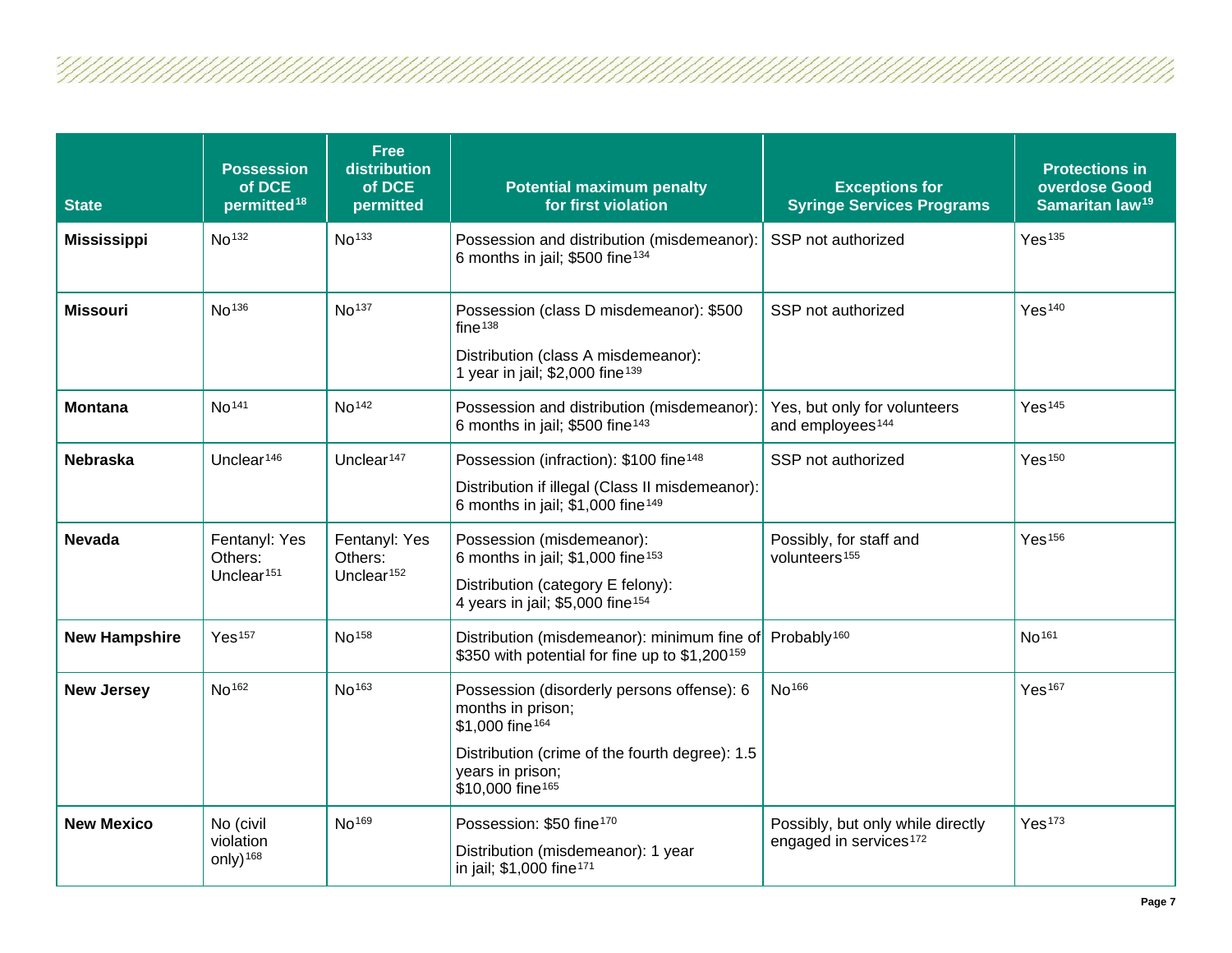| <b>State</b>          | <b>Possession</b><br>of DCE<br>permitted <sup>18</sup> | <b>Free</b><br>distribution<br>of DCE<br>permitted | <b>Potential maximum penalty</b><br>for first violation                                                                                                                    | <b>Exceptions for</b><br><b>Syringe Services Programs</b>                                            | <b>Protections in</b><br>overdose Good<br>Samaritan law <sup>19</sup> |
|-----------------------|--------------------------------------------------------|----------------------------------------------------|----------------------------------------------------------------------------------------------------------------------------------------------------------------------------|------------------------------------------------------------------------------------------------------|-----------------------------------------------------------------------|
| <b>New York</b>       | Yes <sup>174</sup>                                     | Yes <sup>175</sup>                                 | Both possession and free<br>distribution legal                                                                                                                             | No, but neither the possession<br>nor free distribution of drug<br>checking equipment is prohibited. | Yes <sup>176</sup>                                                    |
| <b>North Carolina</b> | Yes, for<br>personal<br>use <sup>177</sup>             | No <sup>178</sup>                                  | Possession and distribution (Class 1<br>misdemeanor): 1-45 days of community<br>punishment; fine of any amount court<br>deems appropriate <sup>179</sup>                   | Yes <sup>180</sup>                                                                                   | Yes <sup>181</sup>                                                    |
| <b>North Dakota</b>   | No <sup>182</sup>                                      | No <sup>183</sup>                                  | Possession and distribution<br>(class C felony): 5 years in prison;<br>\$10,000 fine <sup>184</sup>                                                                        | Unclear <sup>185</sup>                                                                               | Yes <sup>186</sup>                                                    |
| Ohio                  | No <sup>187</sup>                                      | Yes <sup>188</sup>                                 | Possession (misdemeanor of the fourth<br>degree): 30 days in jail;<br>\$250 fine <sup>189</sup>                                                                            | Yes, for staff and volunteers,<br>and participants within 1,000 feet<br>of SSP <sup>190</sup>        | No <sup>191</sup>                                                     |
| <b>Oklahoma</b>       | No <sup>192</sup>                                      | No <sup>193</sup>                                  | Possession and distribution: 1 year<br>in jail; \$1,000 fine <sup>194</sup>                                                                                                | SSP not authorized                                                                                   | Yes <sup>195</sup>                                                    |
| Oregon                | Yes <sup>196</sup>                                     | No (civil<br>penalty) <sup>197</sup>               | Distribution: minimum fine of<br>\$2,000 with potential for fine up<br>to \$10,000 <sup>198</sup>                                                                          | Yes <sup>199</sup>                                                                                   | Yes <sup>200</sup>                                                    |
| Pennsylvania          | No <sup>201</sup>                                      | No <sup>202</sup>                                  | Possession and distribution (misdemeanor):<br>1 year in prison; \$2,500 fine <sup>203</sup>                                                                                | SSP not authorized at state<br>level <sup>204</sup>                                                  | Yes <sup>205</sup>                                                    |
| <b>Puerto Rico</b>    | No <sup>206</sup>                                      | No <sup>207</sup>                                  | Possession (felony): 3 years in prison;<br>\$3,000 fine [if aggravating circumstances, 5<br>years in<br>prison; \$5,000 fine]<br>Distribution (felony): 3 years in prison; | Yes <sup>209</sup>                                                                                   | N/A <sup>210</sup>                                                    |
|                       |                                                        |                                                    | \$30,000 fine [if aggravating circumstances,<br>5 years in prison; \$50,000 fine] <sup>208</sup>                                                                           |                                                                                                      |                                                                       |

U 17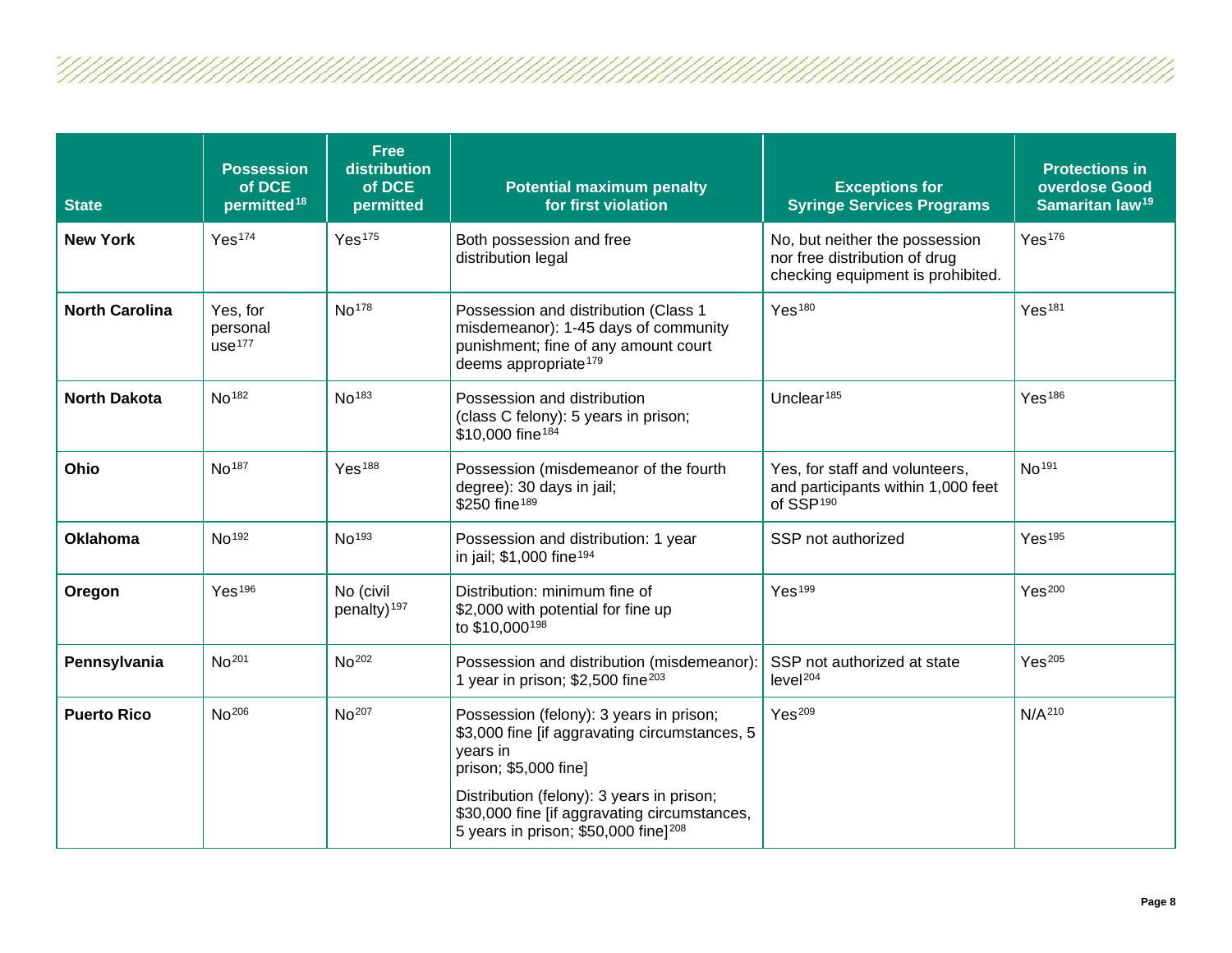| <b>State</b>          | <b>Possession</b><br>of DCE<br>permitted <sup>18</sup> | <b>Free</b><br>distribution<br>of DCE<br>permitted | <b>Potential maximum penalty</b><br>for first violation                                                                                                                                                                                                    | <b>Exceptions for</b><br><b>Syringe Services Programs</b>                                      | <b>Protections in</b><br>overdose Good<br>Samaritan law <sup>19</sup>               |
|-----------------------|--------------------------------------------------------|----------------------------------------------------|------------------------------------------------------------------------------------------------------------------------------------------------------------------------------------------------------------------------------------------------------------|------------------------------------------------------------------------------------------------|-------------------------------------------------------------------------------------|
| <b>Rhode Island</b>   | Yes <sup>211</sup>                                     | Yes <sup>212</sup>                                 | Both possession and<br>distribution legal                                                                                                                                                                                                                  | No, but possession and<br>distribution are not prohibited <sup>213</sup>                       | Unclear, but<br>possession and<br>distribution are<br>not prohibited <sup>214</sup> |
| <b>South Carolina</b> | Yes <sup>215</sup>                                     | Yes <sup>216</sup>                                 | Both possession and<br>distribution legal <sup>217</sup>                                                                                                                                                                                                   | No, but possession and<br>distribution are not prohibited <sup>218</sup>                       | Yes <sup>219</sup>                                                                  |
| <b>South Dakota</b>   | No <sup>220</sup>                                      | No <sup>221</sup>                                  | Possession (Class 2 misdemeanor): 30<br>days in jail; \$500 fine <sup>222</sup><br>Distribution (Class 6 felony): 2 years in jail;<br>\$4,000 fine <sup>223</sup>                                                                                          | SSP not authorized                                                                             | No <sup>224</sup>                                                                   |
| <b>Tennessee</b>      | No <sup>225</sup>                                      | No <sup>226</sup>                                  | Possession (Class A misdemeanor): 11<br>months and 29 days incarceration; \$2,500<br>fine <sup>227</sup><br>Distribution (Class E felony): minimum<br>prison time of 1 year with potential for up to<br>6 years in jail<br>and \$3,000 fine <sup>228</sup> | Yes, for staff, volunteers, and<br>participants traveling to or from<br>the SSP <sup>229</sup> | Yes <sup>230</sup>                                                                  |
| <b>Texas</b>          | No <sup>231</sup>                                      | No <sup>232</sup>                                  | Possession (Class C misdemeanor): \$500<br>fine <sup>233</sup><br>Distribution (Class A misdemeanor): 1 year<br>in jail; \$4,000 fine 234                                                                                                                  | SSP not authorized                                                                             | Yes <sup>235</sup>                                                                  |
| <b>Utah</b>           | No <sup>236</sup>                                      | No <sup>237</sup>                                  | Possession (class B misdemeanor): 6<br>months in jail; \$1,000 fine 238<br>Distribution (class A misdemeanor): 364<br>days in jail; $$2,500$ fine <sup>239</sup>                                                                                           | No <sup>240</sup>                                                                              | Yes <sup>241</sup>                                                                  |

U///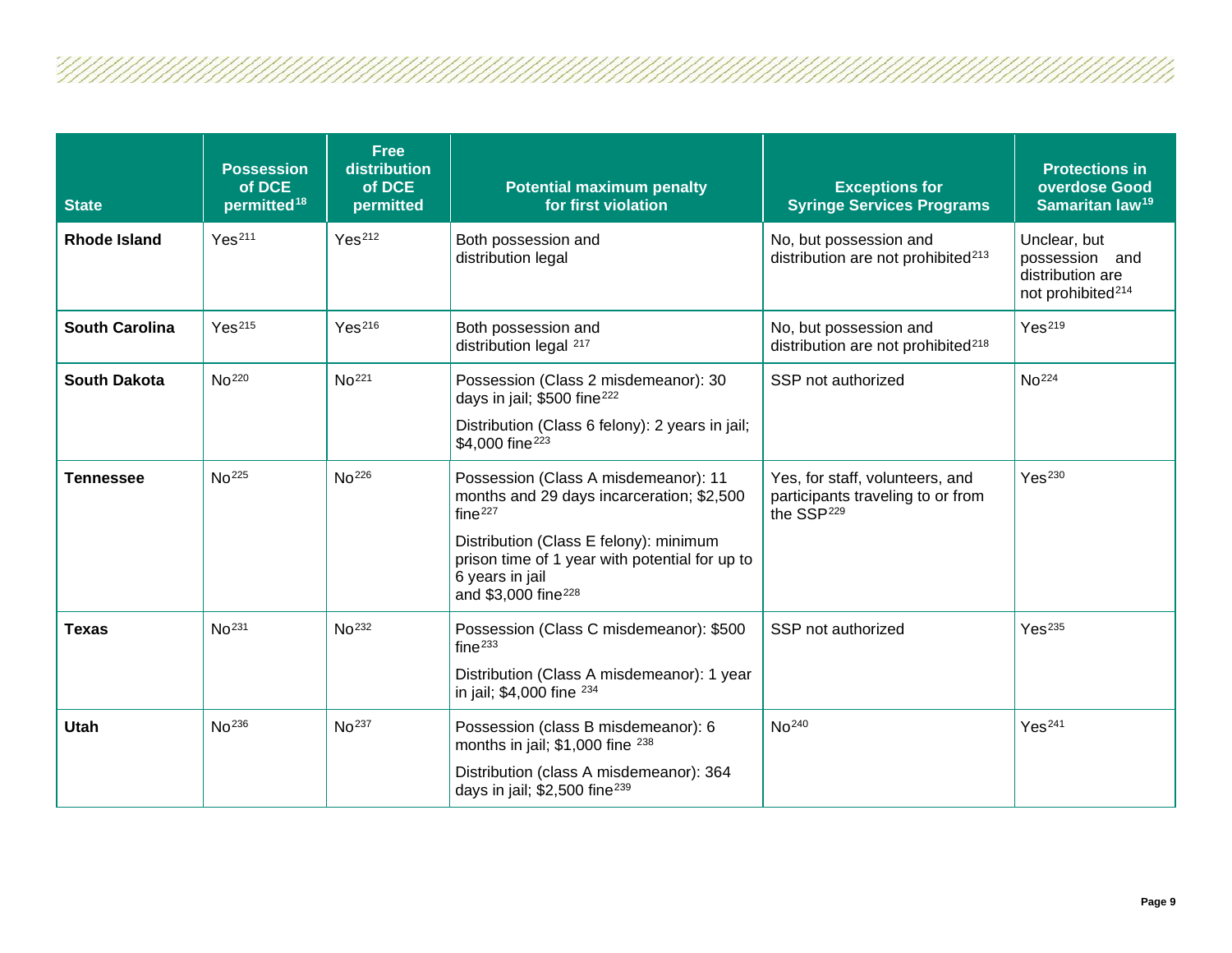| <b>State</b>           | <b>Possession</b><br>of DCE<br>permitted <sup>18</sup> | <b>Free</b><br>distribution<br>of DCE<br>permitted | <b>Potential maximum penalty</b><br>for first violation                                                                                                  | <b>Exceptions for</b><br><b>Syringe Services Programs</b>                                                             | <b>Protections in</b><br>overdose Good<br>Samaritan law <sup>19</sup> |
|------------------------|--------------------------------------------------------|----------------------------------------------------|----------------------------------------------------------------------------------------------------------------------------------------------------------|-----------------------------------------------------------------------------------------------------------------------|-----------------------------------------------------------------------|
| <b>Vermont</b>         | Yes <sup>242</sup>                                     | Yes <sup>243</sup>                                 | Both possession and free<br>distribution legal <sup>244</sup>                                                                                            | No, but neither the free<br>distribution nor possession of<br>drug checking equipment is<br>prohibited <sup>245</sup> | N/A <sup>246</sup>                                                    |
| Virginia               | Yes <sup>247</sup>                                     | Yes <sup>248</sup>                                 | Both possession and free<br>distribution legal                                                                                                           | Yes <sup>249</sup>                                                                                                    | Yes <sup>250</sup>                                                    |
| <b>Washington D.C.</b> | Yes (for<br>personal<br>$use)$ <sup>251</sup>          | No <sup>252</sup>                                  | Possession for other than personal use: 30<br>days in jail; $$250$ fine <sup>253</sup><br>Distribution: 6 months in jail;<br>\$1,000 fine <sup>254</sup> | Yes, for SSPs (simple possession<br>is not prohibited) <sup>255</sup>                                                 | Yes <sup>256</sup>                                                    |
| Washington             | Yes <sup>257</sup>                                     | No (civil<br>infraction) <sup>258</sup>            | Distribution (class 1 civil infraction): \$250<br>fine $259$                                                                                             | Yes <sup>260</sup>                                                                                                    | No <sup>261</sup>                                                     |
| <b>West Virginia</b>   | Yes <sup>262</sup>                                     | Yes <sup>263</sup>                                 | Both possession and<br>distribution legal                                                                                                                | No, but the possession and free<br>distribution of paraphernalia<br>is not prohibited                                 | No <sup>264</sup>                                                     |
| Wisconsin              | Unclear $265$                                          | Unclear $266$                                      | Possession: 30 days in prison;<br>\$500 fine <sup>267</sup><br>Distribution if illegal: 90 days in prison;<br>\$1,000 fine <sup>268</sup>                | SSP not authorized                                                                                                    | Yes <sup>269</sup>                                                    |
| Wyoming                | Yes <sup>270</sup>                                     | Unclear $271$                                      | Distribution: 6 months in prison;<br>\$750 fine <sup>272</sup>                                                                                           | SSP not authorized                                                                                                    | No, but possession is<br>not prohibited <sup>273</sup>                |

This document was created by Corey Davis (<u>cdavis@networkforphl.org</u>), Amy Lieberman, and Madelyn O'Kelley-Bangsberg. Support for the creation of this document was provided by the Centers for Disease Control and Prevention (CDC) under contract GS00Q140ADU119. All findings and conclusions are solely those of the authors and do not necessarily represent the official position of and should not be attributed to the CDC. The information provided in this document does not constitute legal advice or legal representation. For legal advice, please consult specific legal counsel.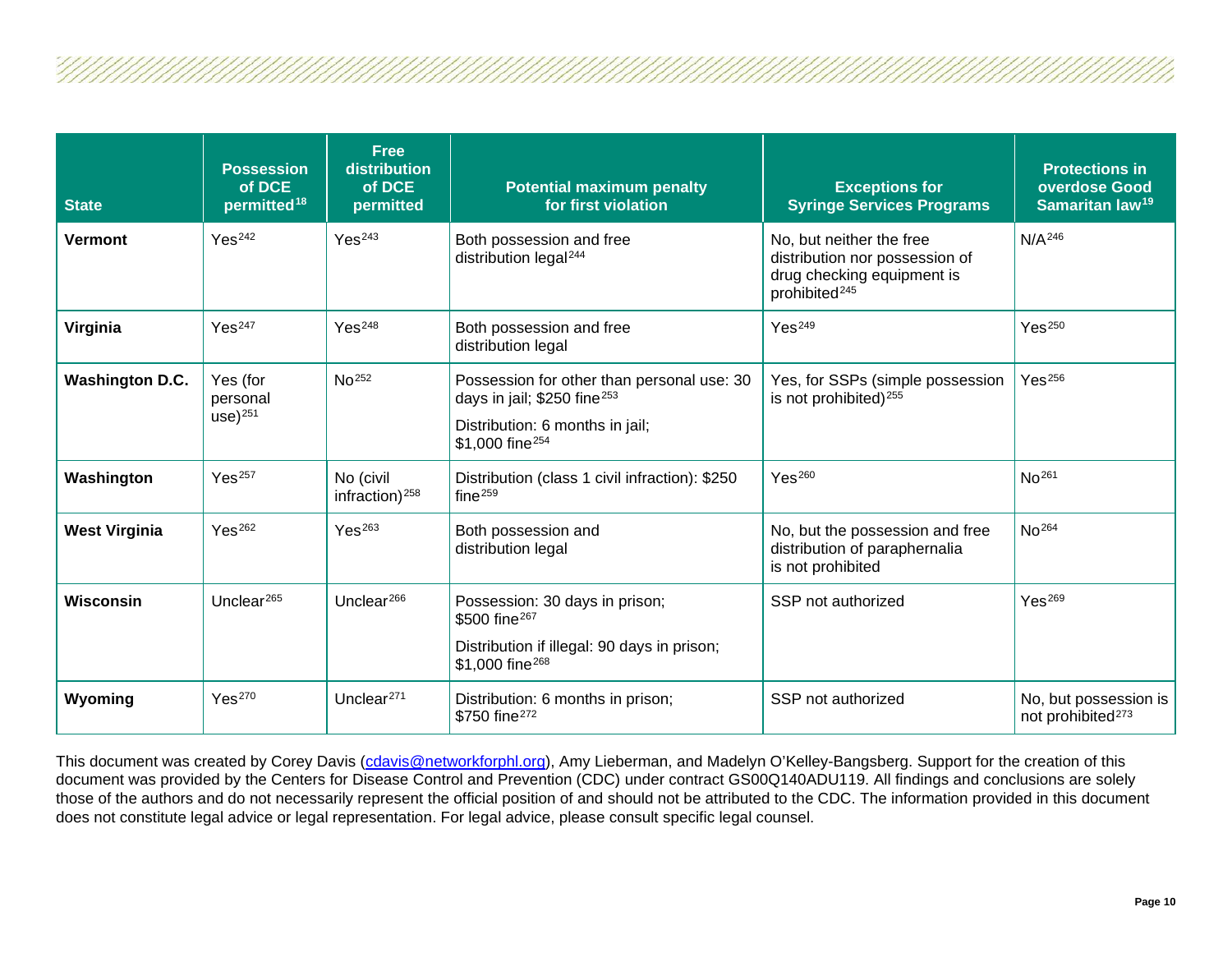

<sup>1</sup> Farida B. Ahmad et al., *Provisional Drug Overdose Data*, Centers for Disease Control and Prevention (2021), <https://www.cdc.gov/nchs/nvss/vsrr/drug-overdose-data.htm> (last visited Feb 22, 2021).

<sup>2</sup> Chelsea L. Shover et al., *Steep increases in fentanyl-related mortality west of the Mississippi River: Recent evidence from county and state surveillance*, DRUG AND ALCOHOL DEPENDENCE (2020), [https://www.ncbi.nlm.nih.gov/pmc/articles/PMC7521591/.](https://www.ncbi.nlm.nih.gov/pmc/articles/PMC7521591/)

<sup>3</sup> Bryce Pardo et al., *The Future of Fentanyl and Other Synthetic Opioids*, RAND Corporation, (2019), [https://www.rand.org/pubs/research\\_reports/RR3117.html/.](https://www.rand.org/pubs/research_reports/RR3117.html/)

<sup>4</sup> Brooke Hoots et al., *The rise in non-fatal and fatal overdoses involving stimulants with and without opioids in the United States*, 115 ADDICTION 946-958 (2020), [https://pubmed.ncbi.nlm.nih.gov/31912625/;](https://pubmed.ncbi.nlm.nih.gov/31912625/) C. M. Jones, et al., *The Evolving Overdose Epidemic: Synthetic Opioids and Rising Stimulant-Related Harms*, 42 Epidemiol Rev (2020).

<sup>5</sup> Susan G. Sherman, et al., *Acceptability of implementing community-based drug checking services for people who use drugs in three United States cities: Baltimore, Boston and Providence*, 68 INT'L. J. DRUG POLICY 46-53 (2019).

<sup>6</sup> Nicholas C. Peiper, et al., *Fentanyl test strips as an opioid overdose prevention strategy: findings from a syringe services program in the Southeastern United States*, 63 INT'L. J. DRUG POLICY 122–128 (2019).

<sup>7</sup> Maxwell S. Krieger, et al., *Use of rapid fentanyl test strips among young adults who use drugs*, 61 Int'l. J. Drug Policy 52–58 (2018).

<sup>8</sup> Jacqueline E. Goldman, et al., *Perspectives on rapid fentanyl test strips as a harm reduction practice among young adults who use drugs: a qualitative study*, 16 HARM REDUCTION J. 3 (2019).

<sup>9</sup> Centers for Disease Control and Prevention & Substance Abuse and Mental Health Services Administration, *Federal Grantees May Now Use Funds to Purchase Fentanyl Test Strips* (2021), [https://www.cdc.gov/media/releases/2021/p0407-Fentanyl-Test-Strips.html.](https://www.cdc.gov/media/releases/2021/p0407-Fentanyl-Test-Strips.html) *See also* Regina LaBelle, et al*., Unlocking* 

*Federal Funding for Fentanyl Test Strips Will Save Lives,* Stat News (May 4, 2021)*, <https://www.statnews.com/2021/05/04/fentanyl-test-strips-unlocking-federal-funding-save-lives/> ("*Making it easier to access fentanyl test strips is another essential step to save lives, foster engagement, and build trust with underserved and at-risk populations.").

<sup>10</sup> J. J. Palamar, et al., *Drug checking at dance festivals: A review with recommendations to increase generalizability of findings*, 29 Exp Clin Psychopharmacol (2021).

<sup>11</sup> Traci C. Green, et al., *An assessment of the limits of detection, sensitivity and specificity of three devices for public health-based drug checking of fentanyl in street-acquired samples*, 77 Int'l. J. Drug Policy 102661 (2020).

<sup>12</sup> Wallace B, Hills R, Rothwell J, et al. Implementing an integrated multi-technology platform for drug checking: Social, scientific, and technological considerations. *Drug Test Anal.* 2021;13(4):734-746; Traci C. Green, et al., *An assessment of the limits of detection, sensitivity and specificity of three devices for public health-based drug checking of fentanyl in street-acquired samples*, 77 INT'L. J. Drug Policy 102661 (2020).

<sup>13</sup> Michael D. Guinan, Constitutionality of Anti-Drug Paraphernalia Laws-The Smoke Clears, 58 Notre Dame L.R. 833 (1983).

<sup>14</sup> This document captures all laws that had been chaptered as of July 31, 2021. In a few instances the effective dates of those laws are after July 31, 2021. Where this is the case, it is clearly noted in the footnotes.

<sup>15</sup> Because the audience for this document is largely governmental and non-governmental organizations that provide fentanyl test strips and other drug checking equipment at no cost, we focus on the free distribution of those supplies. Some jurisdictions may have penalties for the sale of paraphernalia that are not captured here.

<sup>16</sup> Corey S. Davis, et al., *Paraphernalia Laws, Criminalizing Possession and Distribution of Items Used to Consume Illicit Drugs, and Injection-Related Harm*, 109, no. 11 Am. J. Pub. Health, 1564-1567 (2019).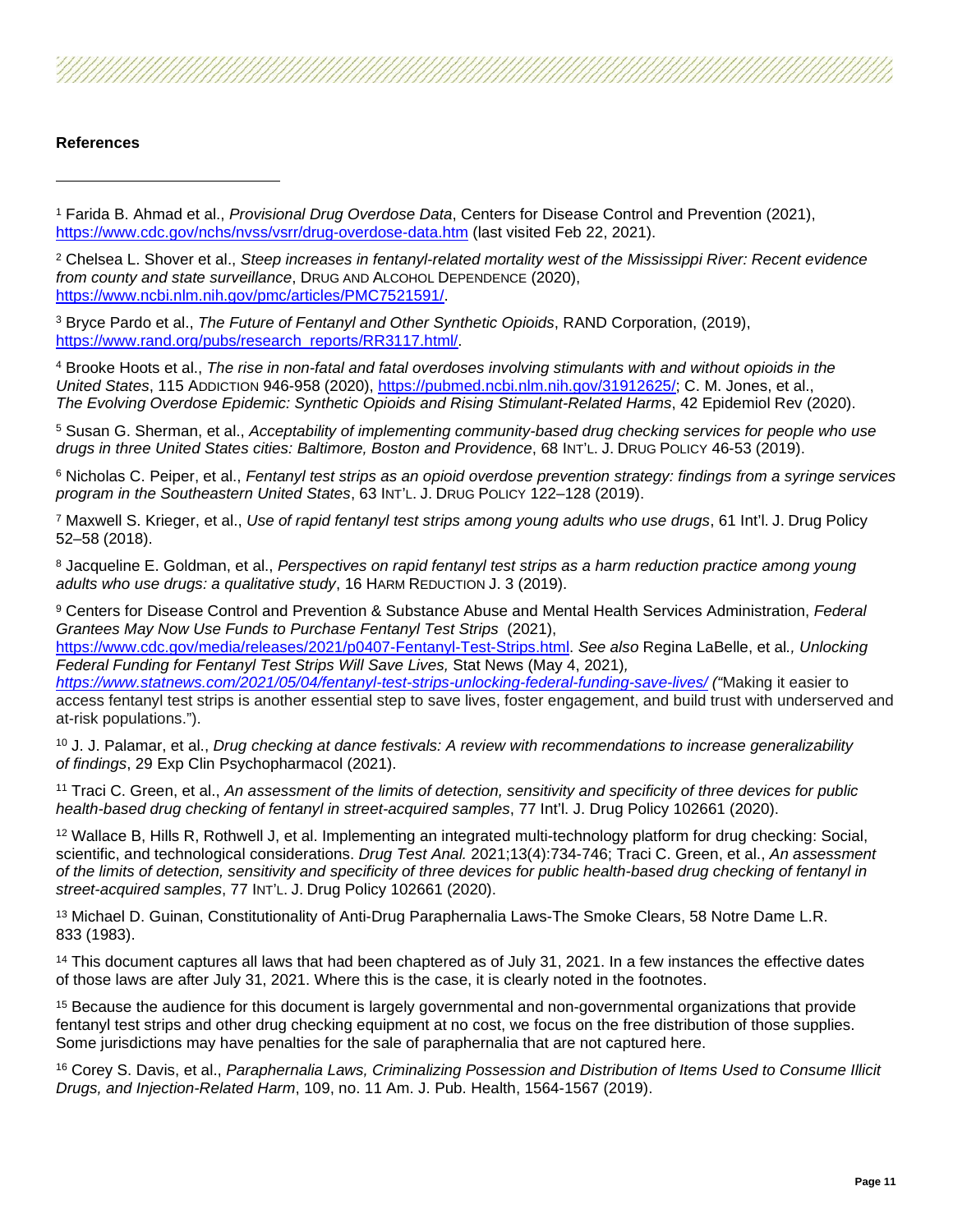## <sup>17</sup> Peiper, *supra.*

<span id="page-11-0"></span><sup>18</sup> Possession statutes generally come in two forms, criminalizing the "possession" or the "use or possession with intent to use." This column will indicate a "no" for states in which either possession or use or possession with intent to use is either a criminal or civil infraction.

<span id="page-11-1"></span><sup>19</sup> The protection provided by overdose Good Samaritan laws varies greatly by state on variables such as which parties are covered, at which point protection applies, as well as restrictions on generally provided protections. That information is not the focus of the document; please see //www.networkforphl.org/resources/legal-interventions-to-reduce-overdosemortality-overdose-good-samaritan-laws/ for extensive information about each state's overdose Good Samaritan law.

<span id="page-11-3"></span><span id="page-11-2"></span><sup>20</sup> Drug paraphernalia "means all equipment, products, and materials of any kind which are used, intended for use, or designed for use, in planting, propagating, cultivating, growing, harvesting, manufacturing, compounding, converting, producing, processing, preparing, testing, analyzing, packaging, repackaging, storing, containing, concealing, injecting, ingesting, inhaling, or otherwise introducing into the human body a controlled substance in violation of the controlled substances laws of this state." Ala. Code § 13A-12-260(a). "It shall be unlawful for any person to use, or to possess with intent to use, or to use to inject, ingest, inhale or otherwise introduce into the human body, drug paraphernalia to… test… a controlled substance…. Any person who violates this subsection is guilty of a Class A misdemeanor..." Ala. Code § 13A-12-260(c).

<span id="page-11-6"></span><span id="page-11-5"></span><span id="page-11-4"></span><sup>21</sup> "It shall be unlawful for any person to deliver or sell, possess with intent to deliver or sell, or manufacture with intent to deliver or sell drug paraphernalia, knowing that it will be used to… test… a controlled substance…. Any person who violates this section is guilty of a Class A misdemeanor..." Ala. Code § 13A-12-260(e)(1).

<span id="page-11-8"></span><span id="page-11-7"></span><sup>22</sup> A Class A misdemeanor is punishable by not more than one year "in the county jail or to hard labor for the county." Ala. Code § 13A-5-7. Additionally, the convicted person can be ordered to pay a fine of "not more than \$6,000." Ala. Code § 13A-5-12. Subsequent offenses are a Class C felony punishable by imprisonment of not more than 10 years or less than 1 year and a fine of not more than \$15,000, and any person over 18 delivering drug paraphernalia to a person under 18 at least three years younger is guilty of a Class B felony punishable by imprisonment of not more than 20 years or less than 2 years and a fine of not more than \$30,000. Ala. Code § 13A-12-260(e)(1)-(2); Ala. Code §§ 13A-5-6(a)(2); (3); 13A-5- 11(a)(2); (3).

<sup>23</sup> "Excluding Section 32-5A-191 [charges relating to driving under the influence], an individual may not be prosecuted for a misdemeanor-controlled substance offense if law enforcement became aware of the offense solely because the individual was seeking medical assistance for another individual under this article." Ala. Code § 20-2-281(b). *See* Ala. code § 20-2-281(c) (listing Good Samaritan law qualifications).

<span id="page-11-10"></span><span id="page-11-9"></span><sup>24</sup> Alaska does not have a statute criminalizing the use or possession with intent to use of drug paraphernalia on the state level. However, some municipalities within Alaska criminalize those activities. *See, e.g.,* North Slope Borough, AK., Code § 11.20.030.

<span id="page-11-11"></span><sup>25</sup> Alaska does not criminalize the delivery of drug paraphernalia on the state level. However, some municipalities within Alaska criminalize activities related to paraphernalia. *See, e.g.,* North Slope Borough, AK, Code § 11.20.020.

<span id="page-11-15"></span><span id="page-11-14"></span><span id="page-11-13"></span><span id="page-11-12"></span> $26$  "... [i]t is unlawful for any person to use, or to possess with intent to use, drug paraphernalia to...test...a drug in violation of this chapter. Any person who violates this subsection is guilty of a class 6 felony." Ariz. Rev. Stat. § 13-3415(A). However, fentanyl testing equipment is specifically exempted: "other than narcotic drug testing products that are used to determine whether a controlled substance contains fentanyl or a fentanyl analog." Ariz. Rev. Stat. § 13-3415(F)(2)(d) (modified by 2021 Ariz. Legis. Serv. Ch. 372 (S.B. 1486). The exemption goes into effect September 29, 2021.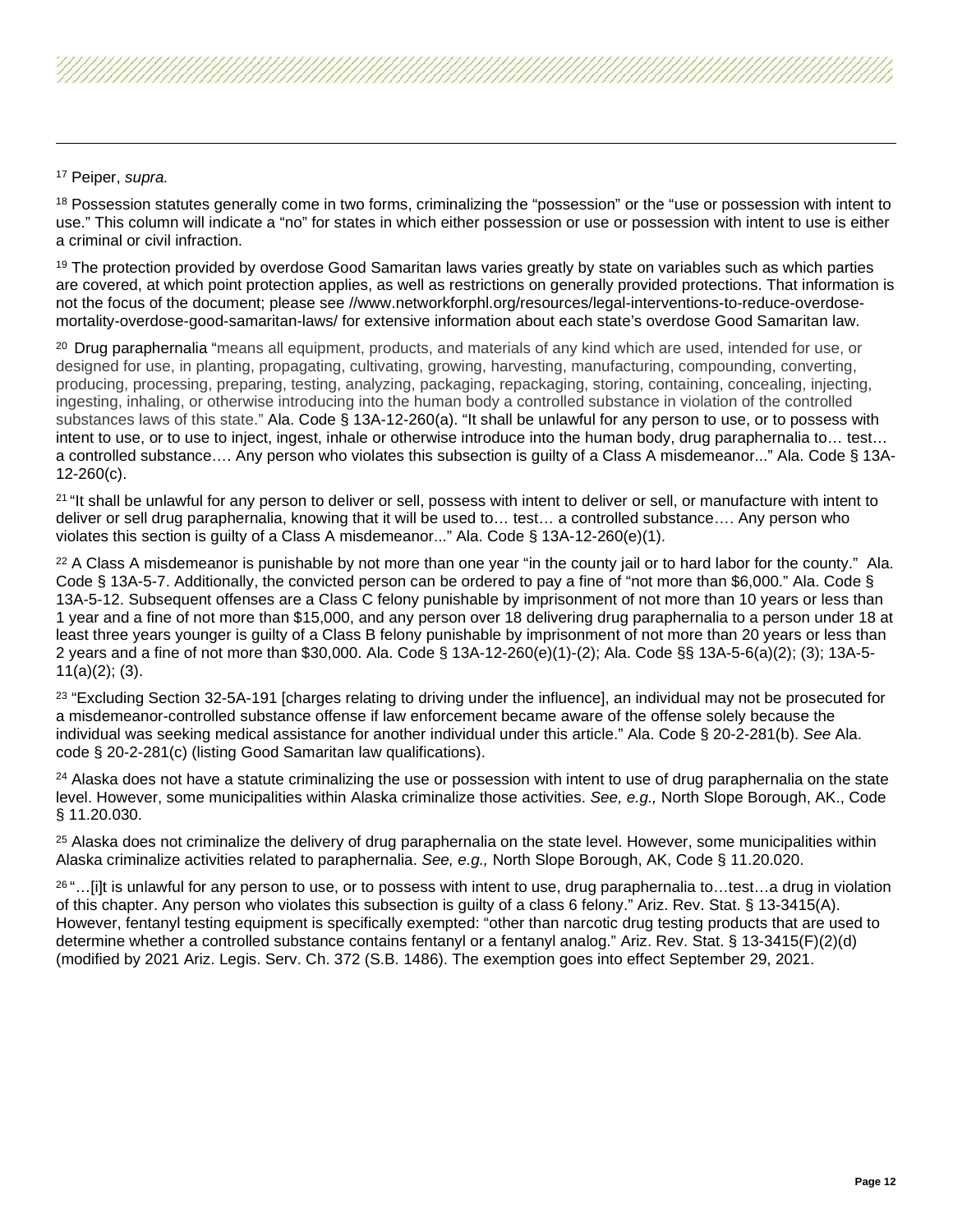<span id="page-12-10"></span><span id="page-12-9"></span><span id="page-12-8"></span><span id="page-12-7"></span><span id="page-12-6"></span><span id="page-12-5"></span><span id="page-12-4"></span><span id="page-12-3"></span><span id="page-12-2"></span><span id="page-12-1"></span><span id="page-12-0"></span><sup>27</sup> "It is unlawful for any person to deliver, possess with intent to deliver or manufacture with intent to deliver drug paraphernalia knowing, or under circumstances where one reasonably should know, that it will be used to…test…a drug in violation of this chapter. Any person who violates this subsection is guilty of a class 6 felony." Ariz. Rev. Stat. § 13- 3415(B). In 2021 the definition of "drug paraphernalia" was modified to exempt fentanyl testing equipment, and as of that date reads, "Testing equipment used, intended for use or designed for use in identifying or analyzing the strength, effectiveness, or purity of drugs, *other than narcotic drug testing products that are used to determine whether a controlled substance contains fentanyl or a fentanyl analog*. (Emphasis added)" Ariz. Rev. Stat. § 13-3415(F)(2)(d) (modified by 2021 Ariz. Legis. Serv. Ch. 372 (S.B. 1486). The exemption goes into effect September 29, 2021.

 $28$  The presumptive sentence for a class 6 felony is 1 year, but the sentence may vary from 4 months to 2 years. Ariz. Rev. Stat. § 13-702(D). Felonies may also be punishable by a fine of up to \$150,000. Ariz. Rev. Stat. §13-801(A). In some circumstances, "the court may enter judgment of conviction for a class 1 misdemeanor and make disposition accordingly or may place the defendant on probation in accordance with chapter 9 of this title and refrain from designating the offense as a felony or misdemeanor until the probation is terminated." Ariz. Rev. Stat. § 13-604. Class 1 misdemeanors are punishable by a maximum of 6 months imprisonment "to be served other than a place within custody of the state department of corrections" and a fine of no more than \$2,500. Ariz. Rev. Stat. §§ 13-707(a)(1); 13-802(A).

<sup>29</sup> Employees, volunteers, or participants may not be charged or prosecuted for possession of a needle, hypodermic syringe, or *other injection supply item* obtained from or returned to" an authorized SSP. (Emphasis added). Under this provision, testing equipment obtained from an SSP would likely be covered. Ariz. Rev. Stat. § 36-798.52(A)(1).

<sup>30</sup> "A person who, in good faith, seeks medical assistance for someone experiencing a drug-related overdose may not be charged or prosecuted for the possession or use of a controlled substance or drug paraphernalia or a preparatory offense if the evidence for the violation was gained as a result of the person's seeking medical assistance." Ariz. Rev. Stat. § 13- 3423(A). "A person who experiences a drug-related overdose, who is in need of medical assistance and for whom medical assistance is sought pursuant to subsection A of this section [Good Samaritan law, previous provision] may not be charged or prosecuted for the possession or use of a controlled substance or drug paraphernalia if the evidence for the violation was gained as a result of the person's overdose and need for medical assistance." Ariz. Rev. Stat. § 13-3423(B).

<sup>31</sup> Drug paraphernalia "means any equipment, product, and material of any kind that are used, intended for use, or designed for use in…, testing, analyzing… or otherwise introducing into the human body a controlled substance in violation of this chapter." Ark. Code Ann. § 5-64-101(12)(A). A person who uses or possesses with the purpose to use drug paraphernalia to…test, analyze…a controlled substance… upon conviction is guilty of a Class D felony." Ark. Code Ann. § 5-64-443(b)(1). The same conduct is a Class B felony when the controlled substance is methamphetamine, heroin, fentanyl, or cocaine. Ark. Code Ann. § 5-64-443(b)(2).

<sup>32</sup> Arkansas does not generally criminalize the distribution of drug paraphernalia. *See generally* Ark. Code Ann. § 5-64- 443. However, it is unlawful in Arkansas to deliver drug paraphernalia, including drug checking equipment, to a person under 18 if the person delivering the paraphernalia is over 18 and at least 3 years older than the recipient. Ark. Code Ann. § 5-64-444. It is also illegal to engage in many activities related to "an illegal drug paraphernalia business." Ark Code Ann. § 5-64-802.

<sup>33</sup> A Class D felony is punishable by a maximum of 6 years in prison and a fine of up to \$10,000. Ark Code Ann. §§ 5-4- 401(a)(5); 5-4-201(a)(2).

<sup>34</sup> A Class B felony is punishable by not less than 5 years nor more than 20 years in prison and a fine of up to \$15,000. Ark Code Ann. §§ 5-4-401(a)(3); 5-4-201(a)(1). If the delivery to a minor was done in the course of and in furtherance of a felony violation, it is a Class B felony. Otherwise, it is a Class A misdemeanor. Ark Code Ann. § 5-64-444. A Class A misdemeanor is punishable by a maximum of one year and up to a \$2,500 fine. Ark. Code Ann. §§ 5-4-401(b)(1); 5-4-201(b)(1).

<sup>35</sup> *See* Ark Code Ann. § 20-13-1704.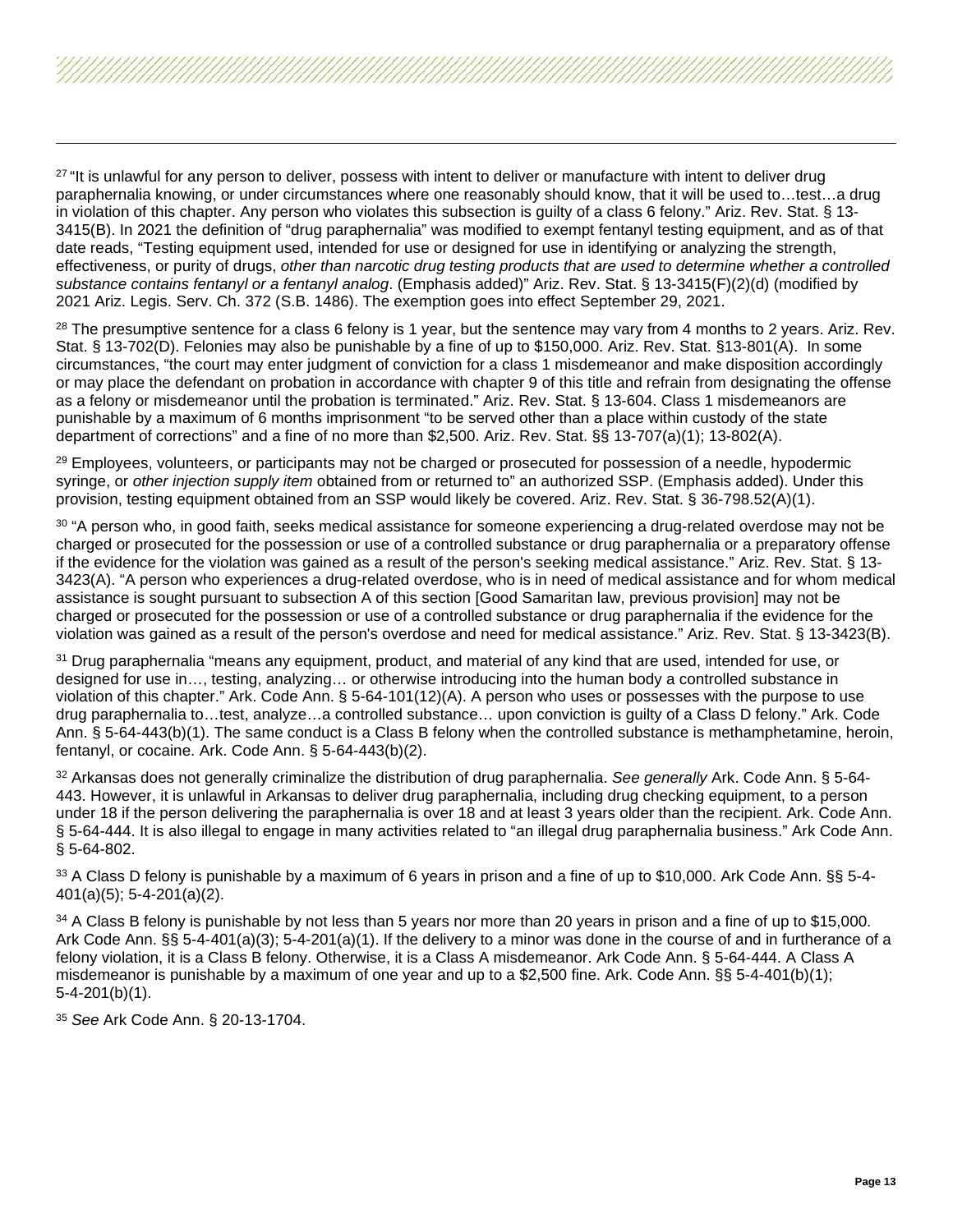<span id="page-13-7"></span><span id="page-13-6"></span><span id="page-13-5"></span><span id="page-13-4"></span><span id="page-13-3"></span><span id="page-13-2"></span><span id="page-13-1"></span><span id="page-13-0"></span>

37 "Except as authorized by law, any person who delivers, furnishes, or transfers, possesses with intent to deliver, furnish, or transfer, or manufactures with the intent to deliver, furnish, or transfer, drug paraphernalia, knowing, or under circumstances where one reasonably should know, that it will be used to…test, analyze…a controlled substance, except as provided in subdivision (b) [manufacturing controlled substances], in violation of this division, is guilty of a misdemeanor." Cal. Health & Safety Code § 11364.7(a)(1).

38 A misdemeanor is punishable by imprisonment in the county jail not exceeding 6 months and a fine not exceeding \$1,000. Cal. Penal Code § 19. There are increased penalties for delivering drug paraphernalia, including drug checking equipment, to a person under 18 if the person delivering the paraphernalia is over 18 and at least 3 years older than the recipient, or possessing a hypodermic needle on school property with the intent to deliver it to someone under 18 in order for that person to inject drugs, including up to one year in jail, a fine up to \$1,000, or both. Cal. Health & Safety Code § 11364.7(c).

<sup>39</sup> Per California law, "[s]taff and volunteers participating in an exchange project authorized by the state, county, city, or city and county pursuant to this chapter shall not be subject to criminal prosecution for violation of any law related to the possession, furnishing, or transfer of hypodermic needles or syringes or *any materials* deemed by a local or state health department to be necessary to prevent the spread of communicable diseases, or to prevent drug overdose, injury, or disability during participation in an exchange project. Program participants shall not be subject to criminal prosecution for possession of needles or syringes or *any materials* deemed by a local or state health department to be necessary to prevent the spread of communicable diseases, or to prevent drug overdose, injury, or disability acquired from an authorized needle and syringe exchange project entity." Cal. Health & Safety Code § 121349.1 (emphasis added). Further, "[a] public entity, its agents, or employees shall not be subject to criminal prosecution for distribution of hypodermic needles or syringes or *any materials* deemed by a local or state health department to be necessary to prevent the spread of communicable diseases, or to prevent drug overdose, injury, or disability to participants in clean needle and syringe exchange projects." Cal. Health & Safety Code § 11364.7(a)(2) (emphasis added). California regulations indicate that these additional materials might include equipment to prevent overdoses, such as drug checking equipment: "Each application [for syringe exchange program certification] shall contain the following information… [a] description of additional services that will accompany syringe exchange, such as overdose prevention supplies and education." Cal. Code Regs. tit. 17, § 7002(a)(7). There is evidence that the state health department does deem drug checking equipment as necessary, and the California Department of Public Health provides fentanyl checking strips to SSPs for distribution to participants. Soumya Karlamangla, *California is now paying for people to test their drugs for fentanyl*, Los Angeles Times (2018), [https://www.latimes.com/health/la-me-ln-fentanyl-test-strips-20180531-story.html.](https://www.latimes.com/health/la-me-ln-fentanyl-test-strips-20180531-story.html) Further, the California Department of Public Health explains on its website that it "works closely with SSPs [Syringe Services Programs] to improve the health and wellbeing of those who inject drugs, including providing free fentanyl test strips… to SSPs throughout the state." California Department of Public Health, *Harm Reduction*, <https://www.cdph.ca.gov/Programs/CCDPHP/DCDIC/SACB/Pages/Harm-Reduction.aspx> (last visited Aug. 3, 2021). However, while syringes and needles are specifically carved out of the paraphernalia possession law, there is not a

specific carve out for drug checking equipment. Cal. Health & Safety Code § 11364(b).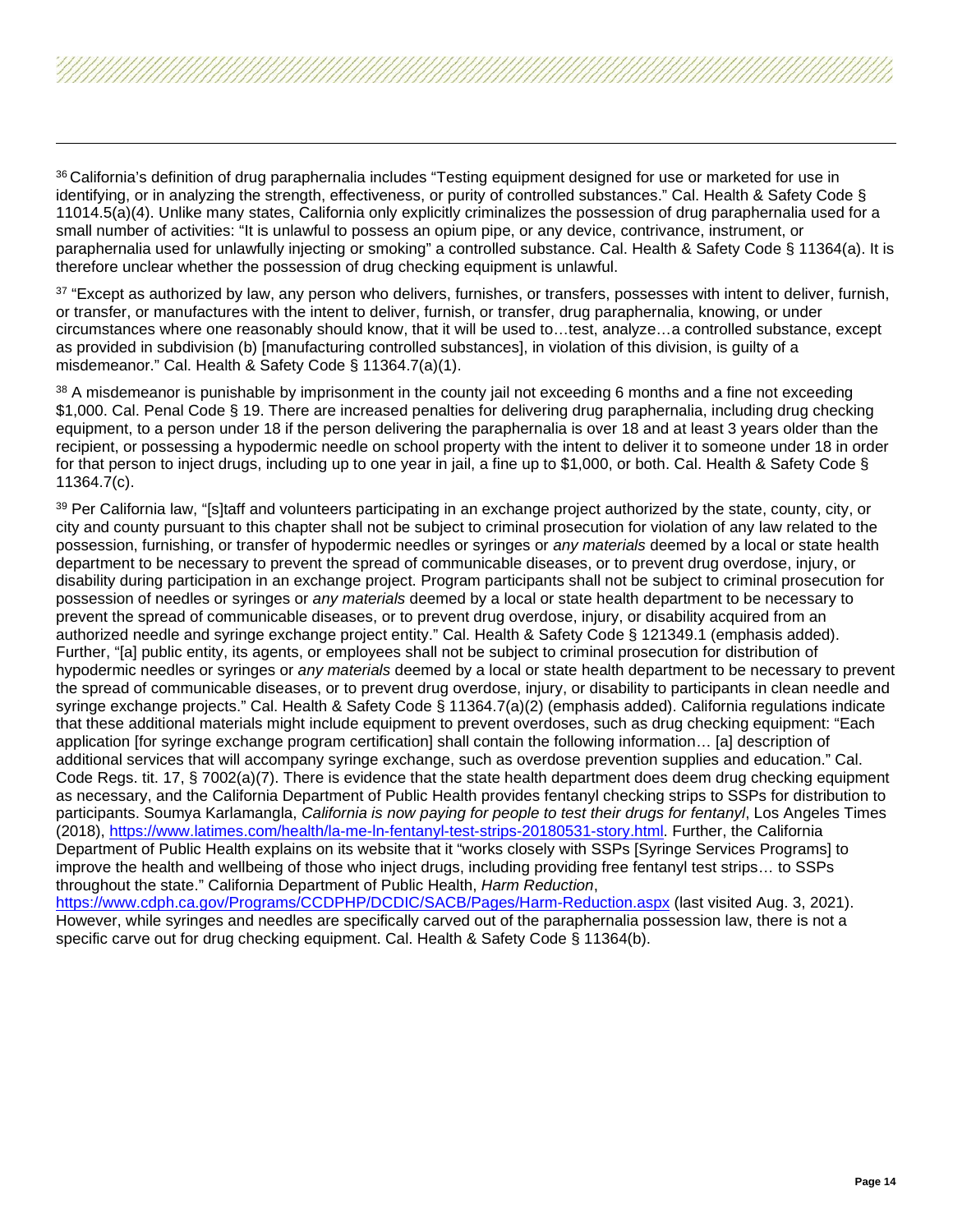<span id="page-14-3"></span><span id="page-14-2"></span><span id="page-14-1"></span><span id="page-14-0"></span>40 "Notwithstanding any other law, it shall not be a crime for a person to be under the influence of, or to possess for personal use, a controlled substance, controlled substance analog, or drug paraphernalia, if that person, in good faith, seeks medical assistance for another person experiencing a drug-related overdose that is related to the possession of a controlled substance, controlled substance analog, or drug paraphernalia of the person seeking medical assistance, and that person does not obstruct medical or law enforcement personnel. No other immunities or protections from arrest or prosecution for violations of the law are intended or may be inferred." Cal. Health & Safety Code § 11376.5(a). "Notwithstanding any other law, it shall not be a crime for a person who experiences a drug-related overdose and who is in need of medical assistance to be under the influence of, or to possess for personal use, a controlled substance, controlled substance analog, or drug paraphernalia, if the person or one or more other persons at the scene of the overdose, in good faith, seek medical assistance for the person experiencing the overdose. No other immunities or protections from arrest or prosecution for violations of the law are intended or may be inferred." Cal. Health & Safety Code § 11376.5(b). "This section shall not affect laws prohibiting the selling, providing, giving, or exchanging of drugs, or laws prohibiting the forcible administration of drugs against a person's will." Cal. Health & Safety Code § 11376.5(c).

<sup>41</sup> "Testing equipment" is explicitly excluded from the definition of drug paraphernalia: "'Drug paraphernalia' does not include . . . [t]esting equipment used, intended for use, or designed for use in identifying or in analyzing the strength, effectiveness, or purity of controlled substances." Colo. Rev. Stat. § 18-18-426(2)(b).

 $42$  "Testing equipment" is explicitly excluded from the definition of drug paraphernalia: ""Drug paraphernalia' does not include . . . [t]esting equipment used, intended for use, or designed for use in identifying or in analyzing the strength, effectiveness, or purity of controlled substances." Colo. Rev. Stat. § 18-18-426(2)(b).

43 Colorado no longer criminalizes the use, possession with intent to use, or delivery of drug checking equipment. However, there is still a Good Samaritan law exemption specifically for possession: "The immunity described in subsection (1) of this section [Good Samaritan law] shall apply to the following criminal offenses...[p]ossession of drug paraphernalia, as described in section 18-18-428…." Colo. Rev. Stat. § 18-1-711(3)(g). *See* Colo. Rev. Stat. § 18-1-711(1)-(2).

<sup>44</sup> Drug paraphernalia includes "testing equipment used, intended for use or designed for use in identifying or analyzing the strength, effectiveness or purity of controlled substances." Conn. Gen. Stat. § 21a-267(20)(A)(iv). "No person shall use or possess with intent to use drug paraphernalia…to…test, analyze…any controlled substance other than cannabis. Any person who violates any provision of this subsection shall be guilty of a class C misdemeanor." Conn. Gen. Stat. § 21a-267(a). There are increased penalties for using or possessing with intent to use drug paraphernalia, including drug checking equipment, on or near school property. Conn. Gen. Stat. § 21a-267(c). A 2006 case held that a statute that provided that fewer than 31 "hypodermic syringes, needles and other objects used, intended for use or designed for use in parenterally injecting controlled substances into the human body" do not constitute drug paraphernalia also exempted related cottons and cookers. *Doe v. Bridgeport,* 434 F.Supp.2d 107 (2006). It is not clear whether this decision would extend to drug checking equipment, especially since that code section has now been repealed, as has any mention of "injecting" in the drug paraphernalia statute, while language specifically referring to "testing equipment" remains.

<sup>45</sup> "No person shall deliver, possess with intent to deliver or manufacture with intent to deliver drug paraphernalia knowing, or under circumstances where one reasonably should know, that it will be used to…test, analyze…any controlled substance, other than cannabis. Any person who violates any provision of this subsection shall be guilty of a class A misdemeanor." Conn. Gen. Stat. § 21a-267(b). There are increased penalties for delivering or possessing with intent to deliver drug paraphernalia, including drug checking equipment, on or near school property. Conn. Gen. Stat. § 21a-267(c). However, the Connecticut Department of Health distributes fentanyl test strips, suggesting that their actual legal status is unclear. *See* Connecticut Dep't of Public Health, *Fentanyl Testing to Prevent Overdose*, [https://portal.ct.gov/-](https://portal.ct.gov/-/media/Departments-and-Agencies/DPH/AIDS--Chronic-Diseases/Prevention/DPH_FentanylTestStrips.pdf) [/media/Departments-and-Agencies/DPH/AIDS--Chronic-Diseases/Prevention/DPH\\_FentanylTestStrips.pdf](https://portal.ct.gov/-/media/Departments-and-Agencies/DPH/AIDS--Chronic-Diseases/Prevention/DPH_FentanylTestStrips.pdf) ("As of January, 2019, FTS are made available through the CT DPH HIV Prevention Program.").

<sup>46</sup> A Class C misdemeanor is punishable by a maximum of 3 months in prison and a fine of up to \$500. Conn. Gen. Stat. §§ 53a-36(3); 53a-42(3).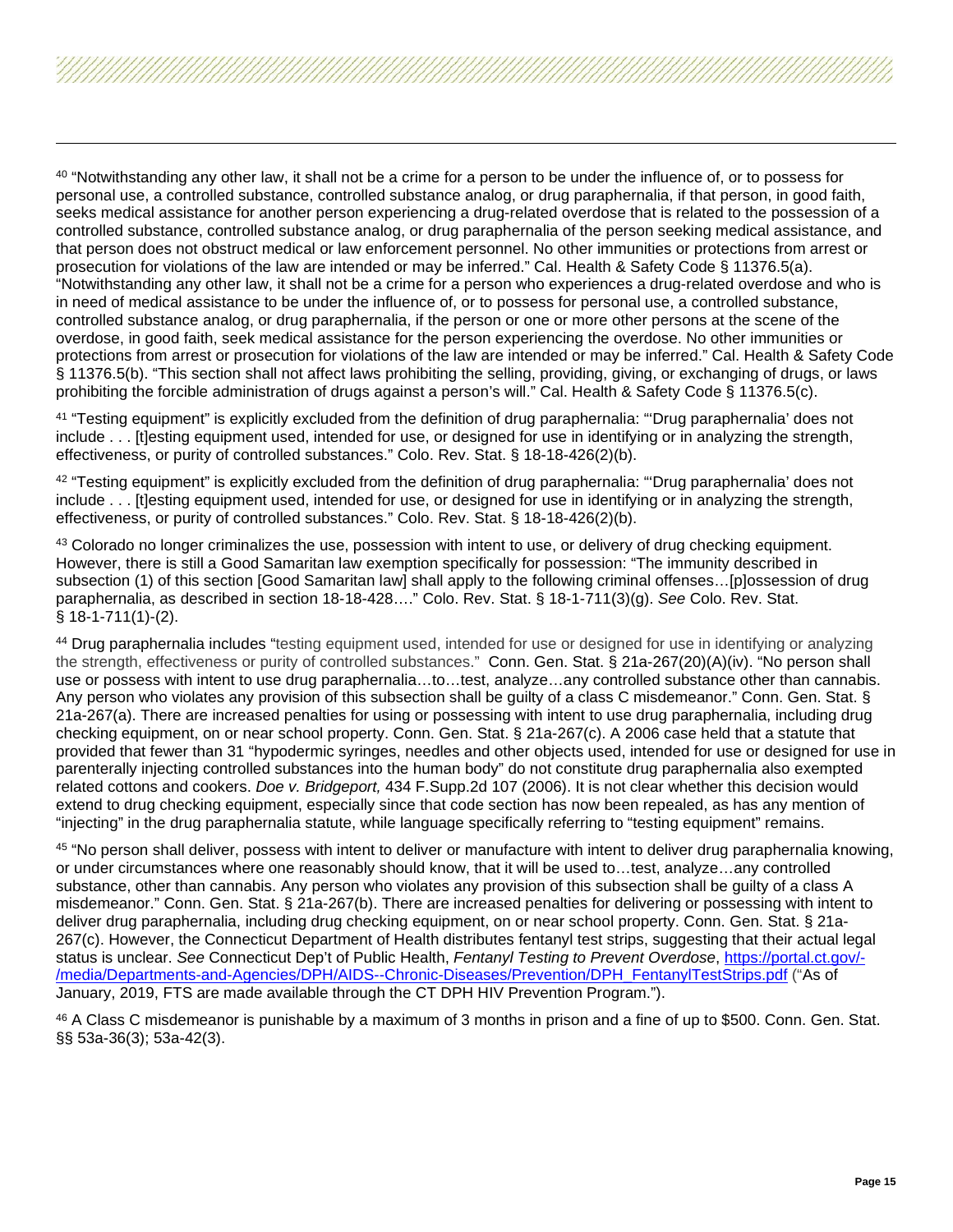<span id="page-15-6"></span><span id="page-15-5"></span><span id="page-15-4"></span><span id="page-15-3"></span><span id="page-15-2"></span><span id="page-15-1"></span><span id="page-15-0"></span><sup>47</sup> A Class A misdemeanor is punishable by a maximum of 1 year in prison and a fine of up to \$2,000. Conn. Gen. Stat. §§ 53a-36(1); 53a-42(1). Possessing or delivering drug paraphernalia, including drug checking equipment, on or near school property is punishable by 1 year in prison consecutive with any other term imposed for possession or delivery of that paraphernalia. Conn. Gen. Stat. § 21a-267(c).

48 Connecticut law authorizes syringe services programs but does not explicitly provide criminal immunity for either operators or participants of those programs. *See* Conn. Gen. Stat. § 19a-124.

<sup>49</sup> "The provisions of subsection (a) of this section [relating to the use or possession with intent to use drug paraphernalia] shall not apply to any person (1) who in good faith, seeks medical assistance for another person who such person reasonably believes is experiencing an overdose from the ingestion, inhalation or injection of intoxicating liquor or any drug or substance, (2) for whom another person, in good faith, seeks medical assistance, reasonably believing such person is experiencing an overdose from the ingestion, inhalation or injection of intoxicating liquor or any drug or substance, or (3) who reasonably believes he or she is experiencing an overdose from the ingestion, inhalation or injection of intoxicating liquor or any drug or substance and, in good faith, seeks medical assistance for himself or herself, if evidence of the use or possession of drug paraphernalia in violation of said subsection was obtained as a result of the seeking of such medical assistance. For the purposes of this subsection, 'good faith' does not include seeking medical assistance during the course of the execution of an arrest warrant or search warrant or a lawful search." Conn. Gen. Stat. § 21a-267(d).

 $50$  "It is unlawful for any person to use, or possess with intent to use, drug paraphernalia." Del. Code tit. 16,  $\frac{6}{171}$ "Drug paraphernalia" includes "all equipment, products or materials of any kind which are used, intended for use or designed for use in…testing, analyzing…a controlled substance the manufacture, delivery, possession or use of which is in violation of this chapter." Del. Code tit. 16, § 4701(18). However, a law effective June 3, 2021 states that the prohibitions on drug paraphernalia do not apply to "Testing strips to determine the presence of fentanyl or fentanyl-related substances." Del. Code tit. 16, § 4773(3).

<sup>51</sup> "It is unlawful for any person to deliver, possess with intent to deliver, convert, manufacture, convey, sell or offer for sale drug paraphernalia… knowing or under circumstances where one should reasonably know that it will be used to… test, analyze... a controlled substance." Del. Code tit. 16, § 4771(b). "Any person who delivers, possesses with the intent to deliver, conveys, offers for sale, converts, or manufactures with the intent to deliver drug paraphernalia is guilty of a class G felony." Del. Code tit. 16, § 4774(c). However, a law effective June 3, 2021, states that the prohibitions on drug paraphernalia do not apply to "Testing strips to determine the presence of fentanyl or fentanyl-related substances." Del. Code tit. 16, § 4773(3). A separate law, also effective June 3, 2021, provides protection against some civil damages in some situations related to the delivery of fentanyl testing strips. Del. Code tit. 16, § 2226.

52 "[A]ny person who uses or possesses with intent to use drug paraphernalia is guilty of a class B misdemeanor." Del. Code tit. 16, § 4774(a). A class B misdemeanor is punishable by "up to 6 months incarceration at Level V [24-hour incarceration] and such fine up to \$1,150, restitution or other conditions as the court deems appropriate." Del. Code tit. 11, § 4206(b).

<sup>53</sup> "Any person who delivers, possesses with the intent to deliver, conveys, offers for sale, converts, or manufactures with the intent to deliver drug paraphernalia is guilty of a class G felony." Del. Code tit. 16, § 4774(c). A class G felony is punishable by "up to 2 years to be served at Level V" and "the court may impose such fines and penalties as it deems appropriate." Del. Code tit. 11, § 4205(b)(7) and (k). There are increased penalties for a person over 18 delivering drug paraphernalia, including drug checking equipment, to a person under 18, which is a class E felony and punishable by up to 5 years imprisonment and "such fines and penalties as it deems appropriate." Del. Code tit. 16, § 4774(d); Del. Code tit. 11, § 4205(b)(5); (k).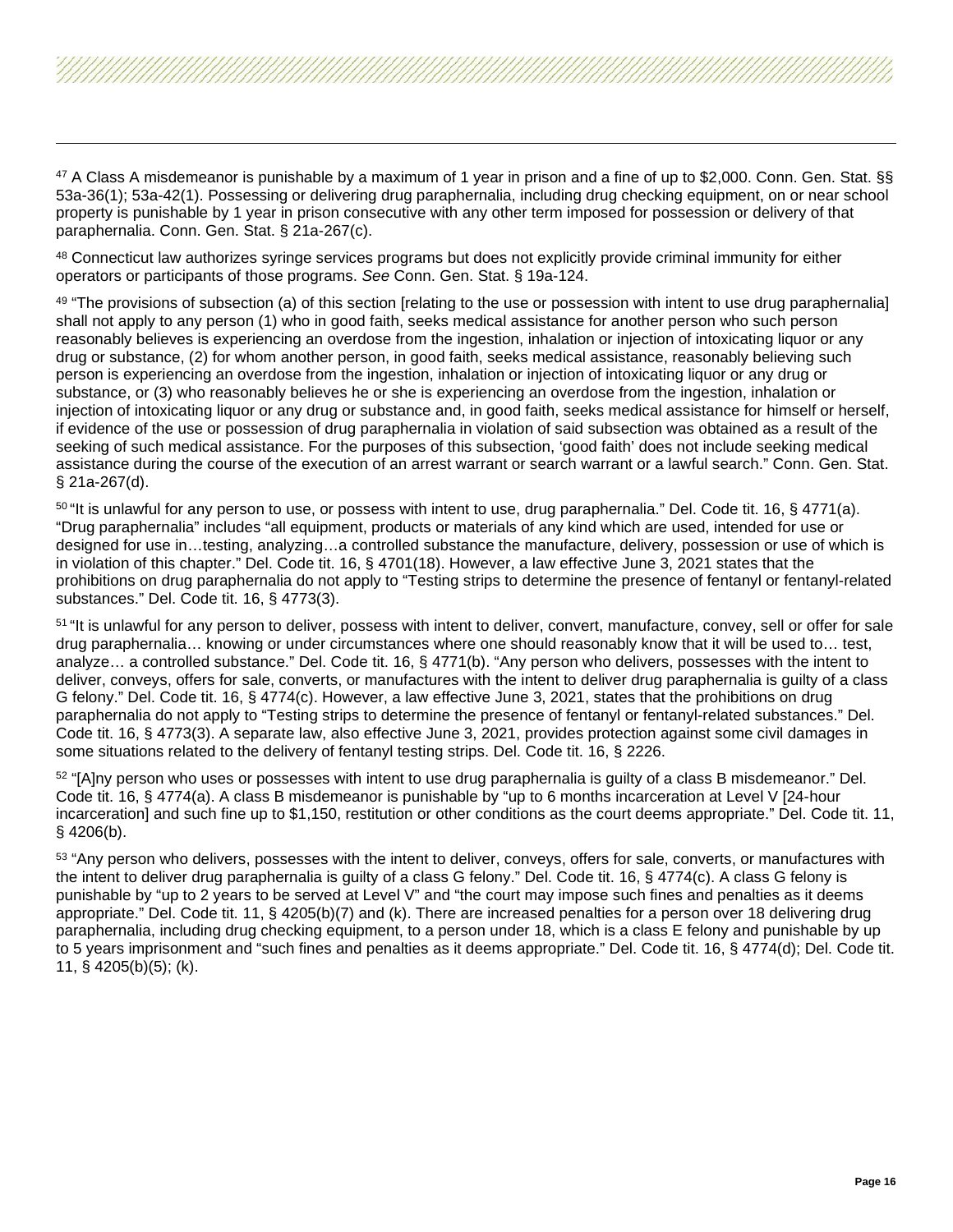<span id="page-16-6"></span><span id="page-16-5"></span><span id="page-16-4"></span><span id="page-16-3"></span><span id="page-16-2"></span><span id="page-16-1"></span><span id="page-16-0"></span><sup>54</sup> Delaware law exempts drug paraphernalia, including drug checking equipment, from criminal liability when it has been obtained from a syringe exchange: "[e]xchanges under the sterile needle and syringe exchange program shall be exempt from the provisions of §§ 4762, 4771 [includes charges for use, possession with intent to use, and delivery of drug paraphernalia], and 4772 of Title 16 for the participant ["an injection drug user who exchanges a sterile needle and syringe unit pursuant to the program established in § 7991 of this title"] or for the employees of the Division ["the State Division of Public Health within the Department of Health and Social Services of the State"] or designated program staff, whenever the possession or distribution of the controlled paraphernalia or hypodermic syringe or needle is a direct result of the employee's or participant's activities in connection with the work of the program authorized under this subchapter." Del. Code tit. 29, §§ 7990(2), (4), 7993(a) . The Delaware Division of Public Health's website directs people to the availability of fentanyl checking strips at syringe exchanges. Delaware Division of Public Health, *Overdose Prevention: Get Help, Help is Here Delaware*, [https://www.helpisherede.com/Get-Help/Overdose-Prevention#PharmacistTraining](https://www.helpisherede.com/Get-Help/Overdose-Prevention%23PharmacistTraining) (last visited Feb. 3, 2021).

<sup>55</sup> "The immunity granted [Good Samaritan law] shall apply to all offenses in this chapter that are not class A, B, or C felonies, including but not limited to the following offenses… [p]ossession of drug paraphernalia as described in §§ 4762(c) [charges relating to possession of syringes] and 4771 [charges relating to possession of drug paraphernalia] of this title…." Del. Code tit. 29, § 4769(c)(4). A first-time offense of the delivery of drug paraphernalia is a class G felony and delivery to a minor is a class E felony; therefore, those offense would be included in the immunity. Del. Code tit. 29, §§ 4774(c), 4769(c)(4). *See* Del. Code tit. 29, § 4769(a)-(b) (listing Good Samaritan law definitions and qualifications).

<sup>56</sup> "The term "drug paraphernalia" means all equipment, products, and materials of any kind which are used, intended for use, or designed for use in ... testing... a controlled substance in violation of this chapter or s. 877.111." Fla. Stat. § 893.145. "It is unlawful for any person to use, or to possess with intent to use, drug paraphernalia... [t]o ... test ... a controlled substance." Fla. Stat. § 893.147(1).

<sup>57</sup> "It is unlawful for any person to deliver, possess with intent to deliver, or manufacture with intent to deliver drug paraphernalia, knowing, or under circumstances where one reasonably should know, that it will be used… [t]o … test … a controlled substance." Fla. Stat. § 893.147(2).

58 "Any person who violates this subsection is guilty of a misdemeanor of the first degree, punishable as provided in s. 775.082 [sentencing] or s. 775.083 [fines]." Fla. Stat. § 893.147(1). A misdemeanor of the first degree is punishable by "imprisonment not exceeding 1 year" and a fine not exceeding \$1,000. Fla. Stat. §§ 775.082(4)(a); 775.083(1)(d).

<sup>59</sup> "Any person who violates this subsection is guilty of a felony of the third degree, punishable as provided in s. 775.082 [sentencing], s. 775.083 [fines], or s. 775.084 [enhanced penalties]." Fla. Stat. § 893.147(2). A felony of the third degree is punishable by "imprisonment not exceeding 5 years" and a fine not exceeding \$5,000. There are increased penalties for a person over 18 delivering drug paraphernalia, including drug checking equipment, to a person under 18, which is punishable by a felony of the second degree, punishable by up to 15 years imprisonment, \$10,000 dollar fine, and further sentences for the habitual felony offender, three-time violent felony offender, or violent career criminal. Fla. Stat. § 893.147(3); Fla. Stat. § 775.082(3)(c); 775.083(1)(b); and 775.084.

 $60$  Florida provides immunity for "needles or syringes as part of an exchange program" only. Fla. Stat. § 381.0038(7)(c).

<sup>61</sup> "A person acting in good faith who seeks medical assistance for an individual experiencing, or believed to be experiencing, an alcohol-related or a drug-related overdose may not be arrested, charged, prosecuted, or penalized for a violation of s. 893.147(1) [charges relating to the use or possession with intent to use of drug paraphernalia]… if the evidence for such offense was obtained as a result of the person's seeking medical assistance." Fla. Stat. § 893.21(1). "A person who experiences, or has a good faith belief that he or she is experiencing, an alcohol-related or a drug-related overdose and is in need of medical assistance may not be arrested, charged, prosecuted, or penalized for a violation of s. 893.147(1) [charges relating to the use or possession with intent to use of drug paraphernalia]… if the evidence for such offense was obtained as a result of the person's seeking medical assistance." Fla. Stat. § 893.21(2). Florida provides "making a good faith effort to obtain or provide medical assistance for an individual experiencing a drug-related overdose" as a mitigating factor for felony offenses, including charges relating to giving away drug paraphernalia. *See* Fla. Stat. §§ 893.147(2), 921.0026(2)(n).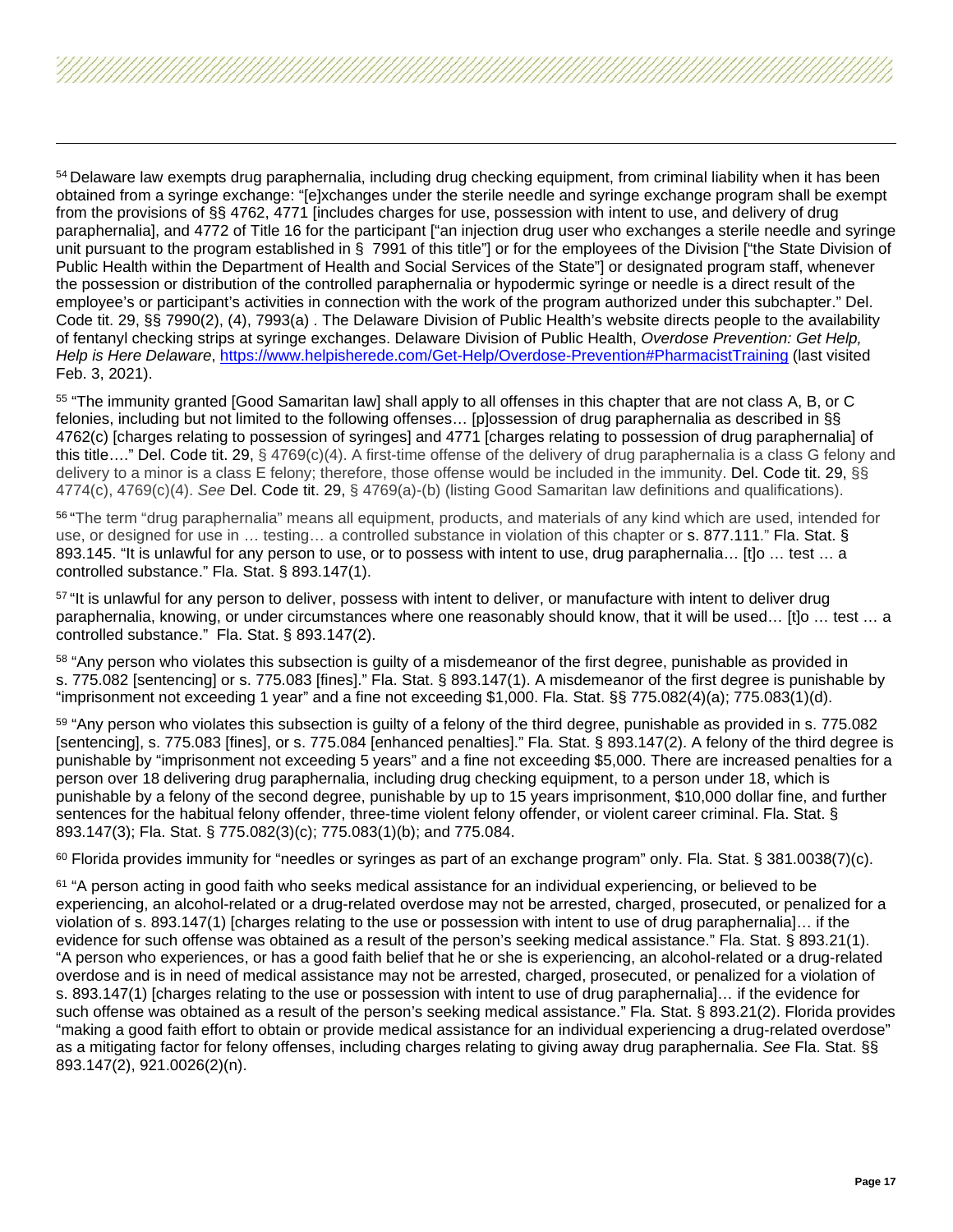<span id="page-17-7"></span><span id="page-17-6"></span><span id="page-17-5"></span><span id="page-17-4"></span><span id="page-17-3"></span><span id="page-17-2"></span><span id="page-17-1"></span><span id="page-17-0"></span> $62$  "It shall be unlawful for any person to use, or possess with the intent to use, any object or materials of any kind for the purpose of…testing, analyzing…a controlled substance." Ga. Code Ann. § 16-13-32.2(a).

63 "It shall be unlawful for any person or corporation to sell, rent, lease, give, exchange, otherwise distribute, or possess with intent to distribute any object or materials of any kind which such person or corporation intends to be used for the purpose of…testing…a controlled substance." Ga. Code Ann. § 16-13-32.1(a). It is also unlawful to advertise the delivery of drug paraphernalia, including drug checking equipment. Ga. Code Ann. § 16-13-32(b).

 $64$  Possession: "[a]ny person or corporation which violates any provision of this Code section shall be quilty of a misdemeanor." Ga. Code Ann. § 16-13-32.2(b). A misdemeanor in Georgia is punishable by "confinement in the county or other jail, county correctional institution, or such other places as counties may provide for maintenance of county inmates, for a total term not to exceed 12 months" and "a fine not to exceed \$1,000.00." Ga. Code Ann. § 17-10-3(a)(1). Distribution and advertising: "[f]or a first offense, any person or corporation which violates any provision of this Code section shall be guilty of a misdemeanor." Ga. Code Ann. § 16-13-32(d). For a second offense, the defendant shall be guilty of a misdemeanor of a high and aggravated nature, punishable by a fine not to exceed \$5,000.00 or a term of imprisonment not to exceed 12 months, or both. Ga. Code Ann. § 17-10-4(a). For a third or subsequent offense, the defendant shall be guilty of a felony and, upon conviction thereof, shall be imprisoned for not less than one year nor more than five years and shall be fined not more than \$5,000.00.

<sup>65</sup> Georgia law likely provides protection for the possession or free distribution of drug checking equipment for employees and volunteers of a syringe exchange: "A person employed by or acting as an agent of a registered syringe services program shall be immune from civil and criminal liability arising from the possession, distribution, or exchange of hypodermic syringes or needles and *related supplies* as part of such syringe services program." Ga. Code Ann. § 16-13- 32(c)(2) (emphasis added). Georgia law does not clarify whether "related supplies" includes drug checking equipment. However, Georgia's statutes and regulations repeatedly reference the objective of the syringe services program to provide "safer injection supplie[s]" and "evidence-based interventions to reduce negative consequences of drug related behaviors." Ga. Code Ann. § 16-13-32(c)(4); Ga. Comp. R. & Regs. 511-2-9-.04(1)(c), 511-2-9-.01(8), 511-2-9- .05(1)(b)(4)-(5). No protection is provided for participants.

66 "Any person who in good faith seeks medical assistance for a person experiencing or believed to be experiencing a drug overdose shall not be arrested, charged, or prosecuted for a drug violation if the evidence for the arrest, charge, or prosecution of such drug violation resulted solely from seeking such medical assistance. Any person who is experiencing a drug overdose and, in good faith, seeks medical assistance for himself or herself or is the subject of such a request shall not be arrested, charged, or prosecuted for a drug violation if the evidence for the arrest, charge, or prosecution of such drug violation resulted solely from seeking such medical assistance…." Ga. Code Ann. § 16-13-5(b) . "'Drug violation' means…A violation of Code Section 16-13-32.2, relating to possession and use of drug related objects." Ga. Code Ann. § 16-13-5(a)(2)(C). *See* Ga. Code Ann. § 16-13-5(a) (listing relevant definitions).

<sup>67</sup> Drug paraphernalia includes "all equipment, products, and materials of any kind which are used, primarily intended for use, or primarily designed for use, in …testing… a controlled substance in violation of this chapter." Haw. Rev. Stat. Ann. § 329-1."[I]t it is unlawful for any person to use, or to possess with intent to use, drug paraphernalia to…test…a controlled substance in violation of this chapter." Haw. Rev. Stat. Ann. § 329-43.5(a).

<sup>68</sup> "[I]t is unlawful for any person to deliver, possess with intent to deliver, or manufacture with intent to deliver drug paraphernalia, knowing or under circumstances where one reasonably should know, that it will be used to…test…a controlled substance in violation of this chapter." Haw. Rev. Stat. Ann. § 329-43.5(b).

69 "A violation of this subsection shall constitute a violation subject to a fine of no more than \$500." Haw. Rev. Stat. Ann. § 329-43.5(a). "A violation of this subsection shall constitute a violation subject to a fine of no more than \$500." Haw. Rev. Stat. Ann. § 329-43.5(b). A person over 18 delivering drug paraphernalia, including drug checking equipment, to a person under 18 who is at least 3 years younger than the deliverer is a class B felony punishable by a maximum of 10 years' imprisonment or a \$25,000 fine. Haw. Rev. Stat. Ann. §§ 329-43.5(c); 706-660(1)(a); 706-640(1)(b).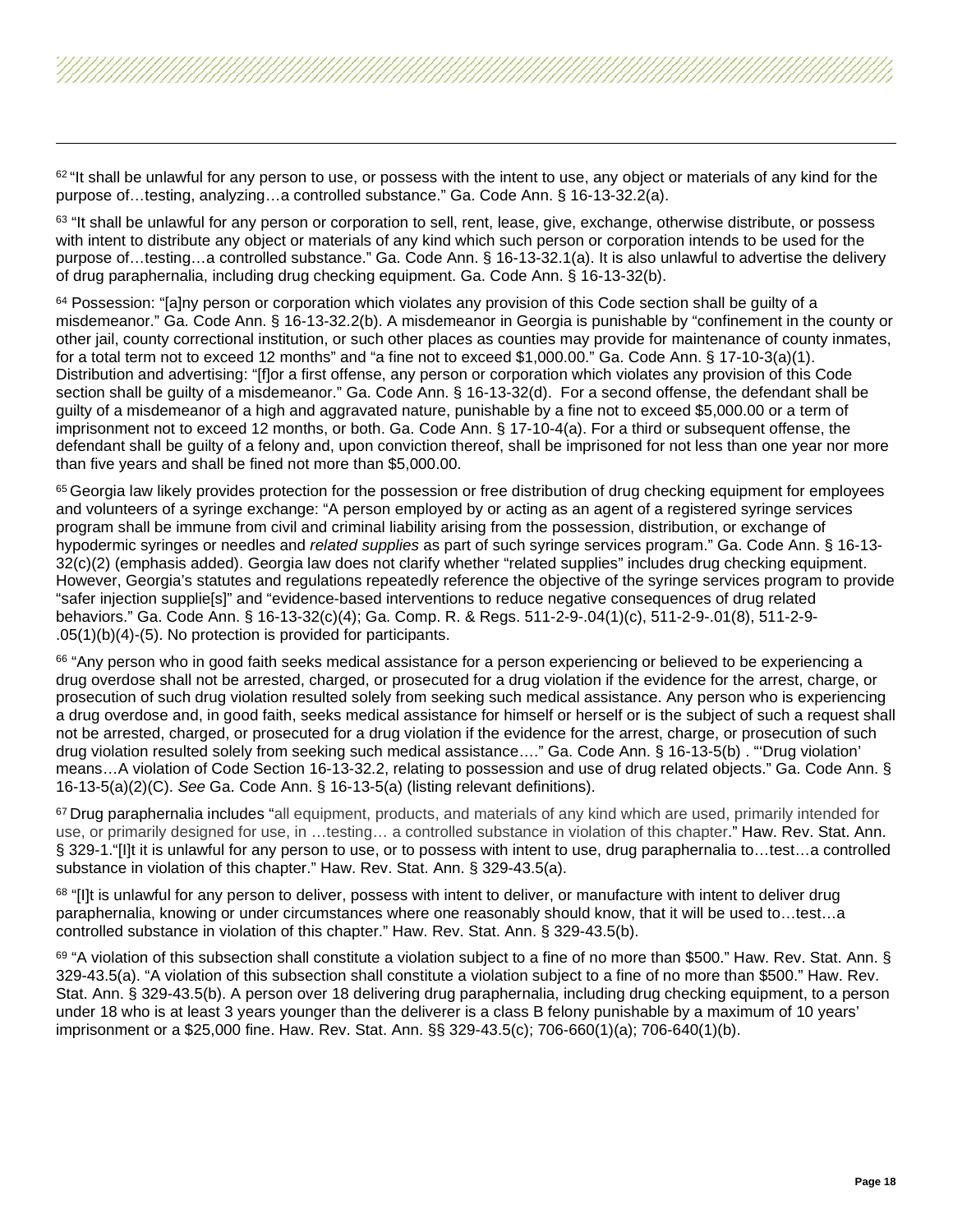<span id="page-18-7"></span><span id="page-18-6"></span><span id="page-18-5"></span><span id="page-18-4"></span><span id="page-18-3"></span><span id="page-18-2"></span><span id="page-18-1"></span><span id="page-18-0"></span> $70$  Participants, volunteers, and staff of a syringe services program may be exempt from possessing and giving away paraphernalia, including drug checking equipment: "[e]xchanges under the sterile needle and syringe exchange program shall not constitute an offense under section 329-43.5 [includes charges for the use, possession with intent to use, and delivery of drug paraphernalia] for the participant or for the employees of the department or its designees." Haw. Rev. Stat. Ann. § 325-114.

<sup>71</sup> "A person or persons who, in good faith, seek medical assistance for someone who is experiencing a drug or alcohol overdose and a person experiencing a drug or alcohol overdose who seeks medical assistance for the person's self or is the subject of such a good faith request shall not be arrested, charged, prosecuted, or convicted; have their property subject to civil forfeiture; or otherwise be penalized for…[p]ossession of a controlled substance or drug paraphernalia under this chapter or part IV of chapter 712…if the evidence for the arrest, charge, prosecution, conviction, seizure, or penalty was gained as a result of the seeking of medical assistance." Haw. Rev. Stat. Ann. § 329-43.6(b)(1). The Good Samaritan law provides the act of seeking medical assistance for someone who is experiencing a drug or alcohol overdose as a mitigating factor for giving away paraphernalia, including drug checking equipment. *See* Haw. Rev. Stat. Ann. § 329-43.6(c). *See also* Haw. Rev. Stat. Ann. § 329-43.6(a) (listing relevant definitions).

 $72$  "It is unlawful for any person to use, or to possess with intent to use, drug paraphernalia to...test...a controlled substance." Idaho Code § 37-2734A (1). "Drug paraphernalia" means "all equipment, products and materials of any kind used, intended for use, or designed for use in planting, propagating, cultivating, growing, harvesting, manufacturing, compounding, converting, producing, processing, preparing, testing, analyzing, packaging, repackaging, storing, containing, concealing, injecting, ingesting, inhaling, or otherwise introducing into the human body a controlled substance in violation of this chapter." Idaho Code § 37-2701(o).

<sup>73</sup> "It is unlawful for any person to deliver, possess with intent to deliver, or manufacture with intent to deliver, drug paraphernalia, knowing, or under circumstances where one reasonably should know, that it will be used to… test… a controlled substance." Idaho Code § 37-2734B.

 $74$  "Any person who is in violation of the provisions... of this section is quilty of a misdemeanor and upon conviction may be imprisoned for not more than one (1) year, fined not more than one thousand dollars (\$1,000), or both." Idaho Code § 37-2734A (3).

<sup>75</sup> "Any person who is in violation of this section is guilty of a felony and upon conviction may be imprisoned for not more than nine (9) years, fined not more than thirty thousand dollars (\$30,000), or both." Idaho Code § 37-2734B.

 $76$  Although it is not clear which individuals are specifically exempt, possessing and giving away paraphernalia, including drug checking equipment, is possibly legal for participants, volunteers, and staff of a syringe exchange in Idaho: "Notwithstanding any provision of law to the contrary… [a]n entity [the state department of health and welfare, a government entity, or a private organization, whether for profit or nonprofit] may supply a syringe and needle exchange program with *materials necessary to operate the program* if such entity complies with rules promulgated by the department." Idaho Code §37-3404(1)(c) (emphasis added); similar language permits an entity to procure "supplies needed to operate a syringe and needle exchange program" Idaho Code §37-3404(1)(b). Idaho's *Operating Recommendations and Requirements* for Idaho Safer Syringe Programs, define a syringe exchange program as one that "provides access to sterile syringes, needles, *and other prevention materials*, including cotton filters, bandages, and alcohol swabs" (emphasis added). Idaho Department of Health and Welfare Division of Public Health, *Operating Recommendations and Requirements,* Idaho Department of Health and Welfare Division of Public Health (July 1, 2020), <https://publicdocuments.dhw.idaho.gov/WebLink/DocView.aspx?id=6084&dbid=0&repo=PUBLIC-DOCUMENTS&cr=1>*.*

77 "A person acting in good faith who seeks medical assistance for any person experiencing a drug-related medical emergency shall not be charged or prosecuted for… using or possessing with intent to use drug paraphernalia pursuant to section 37-2734A(1), Idaho Code, if the evidence for the charge of possession of or using or being under the influence of a controlled substance or using or possessing drug paraphernalia was obtained as a result of the person seeking medical assistance." Idaho Code § 37-2739C (1). "A person who experiences a drug-related medical emergency and is in need of medical assistance shall not be charged or prosecuted for… using or possessing with intent to use drug paraphernalia pursuant to section 37-2734A(1), Idaho Code, if the evidence for the charge of possession of or using or being under the influence of a controlled substance or using or possessing drug paraphernalia was obtained as a result of the medical emergency and the need for medical assistance." Idaho Code § 37-2739C (2).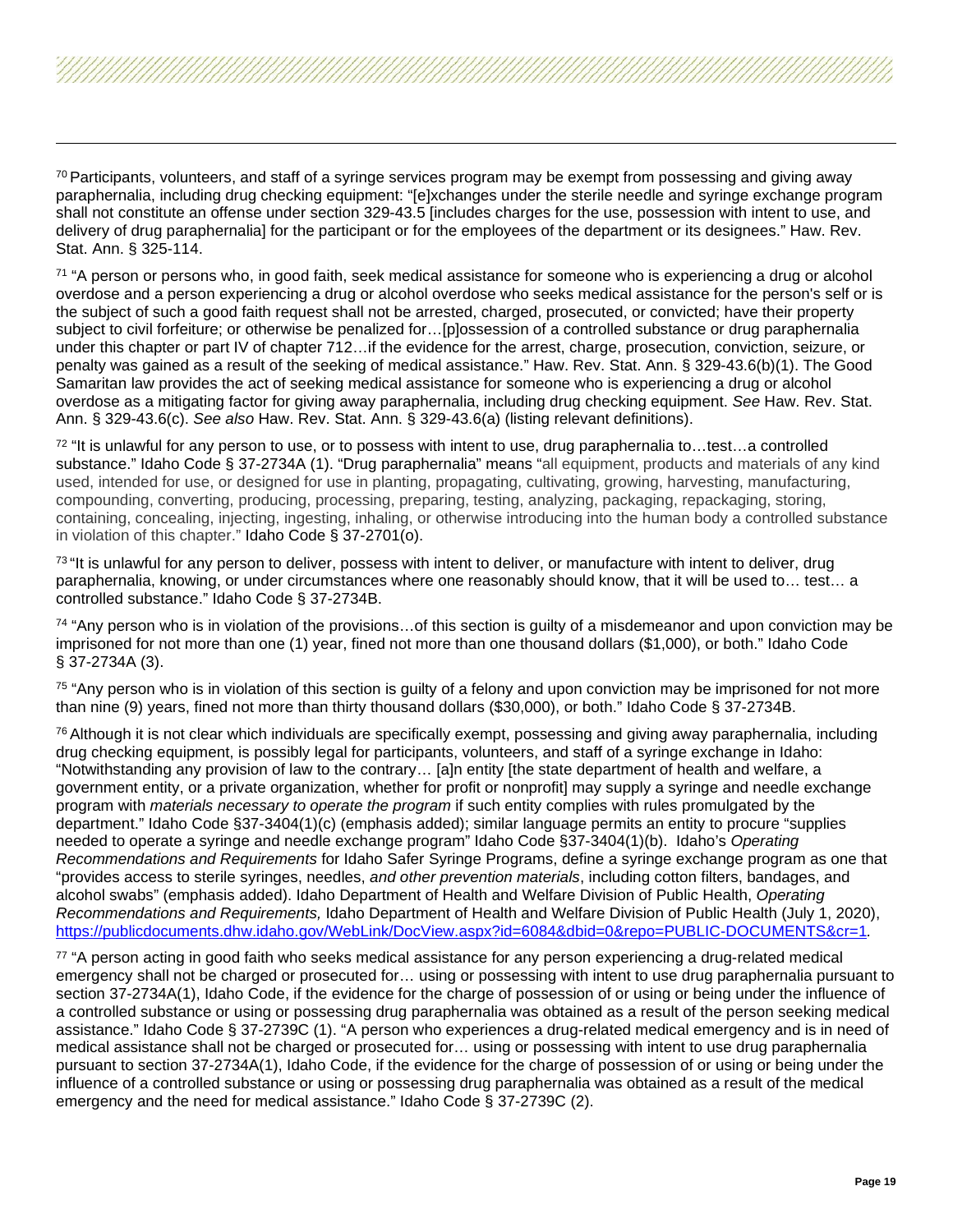<span id="page-19-7"></span><span id="page-19-6"></span><span id="page-19-5"></span><span id="page-19-4"></span><span id="page-19-3"></span><span id="page-19-2"></span><span id="page-19-1"></span><span id="page-19-0"></span> $78$  It is not clear if possessing drug paraphernalia used to check drugs is unlawful: "A person who knowingly possesses an item of drug paraphernalia with the intent to use it in ingesting, inhaling, or otherwise introducing a controlled substance into the human body, or in preparing a controlled substance for that use, is guilty of a Class A misdemeanor for which the court shall impose a minimum fine of \$750 in addition to any other penalty prescribed for a Class A misdemeanor." 720 Ill. Comp. Stat. 600/3.5(a). Under Illinois law, drug paraphernalia includes "all equipment, products and materials of any kind, other than methamphetamine manufacturing materials as defined in Section 10 of the Methamphetamine Control and Community Protection Act and cannabis paraphernalia as defined in Section 1-10 of the Cannabis Regulation and Tax Act, which are intended to be used unlawfully in… testing, analyzing… a controlled substance in violation of the Illinois Controlled Substances Act…". 720 Ill. Comp. Stat. 600/2(d).

<sup>79</sup> Illinois does not criminalize the free distribution of drug paraphernalia. *See generally* 720 Ill. Comp. Stat. 600. However, Illinois criminalizes the sale of drug paraphernalia. 720 Ill. Comp. Stat. 600/3(a) (2020).

80 The drug paraphernalia statute imposes a "minimum fine of \$750 in addition to any other penalty prescribed for a Class A misdemeanor." 720 Ill. Comp. Stat. 600/3.5(a). A Class A misdemeanor is also punishable by imprisonment for "less than one year" and a fine "not to exceed \$2,500 for each offense." 730 Ill. Comp. Stat. 5/5-4.5-55(a) and (e).

<sup>81</sup> Possessing drug paraphernalia, including drug checking equipment, is legal for participants, volunteers, and staff of an SSP in Illinois: "Notwithstanding any provision of the Illinois Controlled Substances Act, the Drug Paraphernalia Control Act, or any other law, no employee or volunteer of or participant in a program established under this Act [Overdose Prevention and Harm Reduction Act] shall be charged with or prosecuted for possession of any of the following… [d]rug adulterant testing supplies such as reagents, test strips, or quantification instruments obtained from or returned, directly or indirectly, to a program established under this Act." 410 Ill. Comp. Stat. 710/5(c)(3).

82 Illinois has an overdose Good Samaritan law, but it does not provide protection from paraphernalia-related charges. *See* 720 Ill. Comp. Stat. 570/414, 646/115; 730 Ill. Comp. Stat. 5/5-5-3.1(a)(14).

<sup>83</sup> "A person who knowingly or intentionally possesses an instrument, a device, or another object that the person intends to use for…testing the strength, effectiveness, or purity of a controlled substance…commits a Class C misdemeanor. However, the offense is a Class A misdemeanor if the person has a prior unrelated judgment or conviction under this section." Ind. Code § 35-48-4-8.3(b).

84 "A person who keeps for sale, offers for sale, delivers, or finances the delivery of a raw material, an instrument, a device, or other object that is intended to be or that is designed or marketed to be used primarily for…testing the strength, effectiveness, or purity of marijuana, hash oil, hashish, salvia, a synthetic drug, or a controlled substance…commits a Class A infraction for dealing in paraphernalia." Ind. Code § 35-48-4-8.5(a). "A person who knowingly or intentionally violates subsection (a) commits a Class A misdemeanor. However, the offense is a Level 6 felony if the person has a prior unrelated judgment or conviction under this section." Ind. Code § 35-48-4-8.5(b).

85 "A person who commits a Class C misdemeanor shall be imprisoned for a fixed term of not more than sixty (60) days; in addition, he may be fined not more than five hundred dollars (\$500)." Ind. Code § 35-50-3-4. "A person who commits a Class A misdemeanor shall be imprisoned for a fixed term of not more than one (1) year; in addition, he may be fined not more than five thousand dollars (\$5,000)." Ind. Code Ann. § 35-50-3-2.

<sup>86</sup> "A judgment of up to ten thousand dollars (\$10,000) may be entered for a violation constituting a Class A infraction." Ind. Code § 34-28-5-4(a).

87 "A person who commits a Class A misdemeanor shall be imprisoned for a fixed term of not more than one (1) year; in addition, he may be fined not more than five thousand dollars (\$5,000)." Ind. Code § 35-50-3-2. For a person with a prior unrelated conviction, it is a Level 6 Felony punishable by between 6 months and 2.5 years imprisonment and a fine not more than \$10,000. Ind. Code § 35-50-2-7.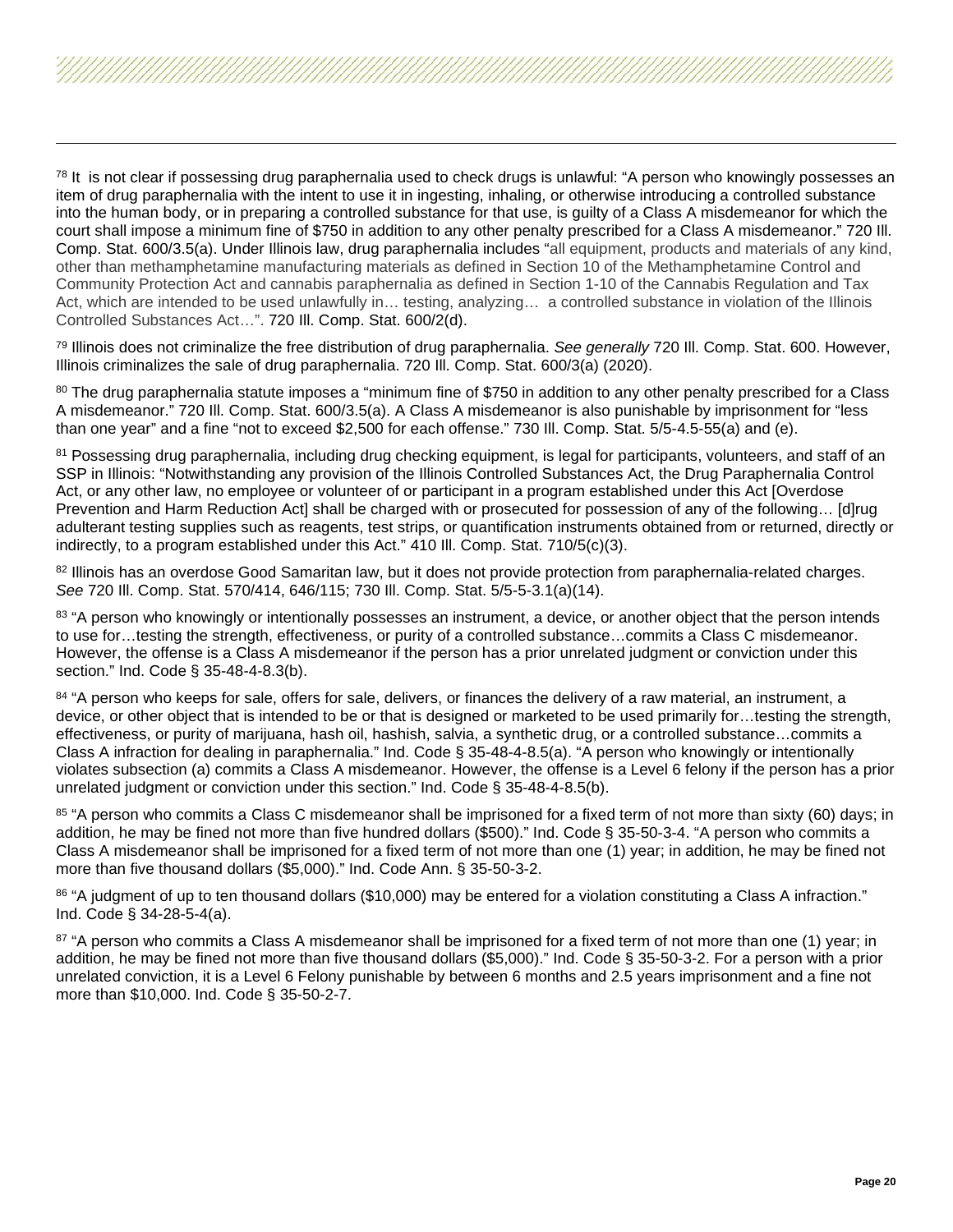<span id="page-20-9"></span><span id="page-20-8"></span><span id="page-20-7"></span><span id="page-20-6"></span><span id="page-20-5"></span><span id="page-20-4"></span><span id="page-20-3"></span><span id="page-20-2"></span><span id="page-20-1"></span><span id="page-20-0"></span>88 The distribution of drug paraphernalia, including drug checking equipment, is possibly legal for volunteers and staff of a syringe exchange in Indiana: "This section [includes delivery of drug paraphernalia] does not apply to the following…[a] qualified entity (as defined in IC 16-41-7.5-3) that provides a syringe or needle as part of a program under IC 16-41-7.5 [syringe exchange program]." Ind. Code § 35-48-4-8.5(c)(3). The provision outlining the duties of a syringe exchange program list requirements to, "[o]perate in a manner consistent with public health and safety" and "[e]nsure the program is medically appropriate and part of a comprehensive public health response." Ind. Code § 16-41-7.5-6(7)-(8). However, it is not clear which individuals are specifically exempt, or whether the exempted party would need to provide a syringe or needle at the same time as a drug checking kit to qualify for immunity.

89 "A law enforcement officer may not take an individual into custody based solely on the commission of an offense described in subsection (h) [including IC 35-48-4-8.3 (possession of paraphernalia)], if the law enforcement officer, after making a reasonable determination and considering the facts and surrounding circumstances, reasonably believes that the individual… [lists factors including seeking medical emergency response for another person experiencing an overdose]." Ind. Code § 16-42-27-2(g), (h)(4). *See* Ind. Code § 16-42-27-2(g)(1)-(7) (lists Good Samaritan law qualifications).

90 "It is unlawful for any person to knowingly or intentionally manufacture, deliver, sell, or possess drug paraphernalia." Iowa Code § 124.414(2). The definition of "drug paraphernalia" includes equipment and products "to knowingly or intentionally and primarily…test the strength, effectiveness, or purity of a controlled substance." Iowa Code § 124.414(1)(a)(3).

91 "It is unlawful for any person to knowingly or intentionally manufacture, deliver, sell, or possess drug paraphernalia." Iowa Code § 124.414(2). "A person who violates this section commits a simple misdemeanor." Iowa Code § 124.414(3).

 $92$  "A person who violates this section commits a simple misdemeanor." Iowa Code § 124.414(3). "For a simple misdemeanor, there shall be a fine of at least one hundred five dollars but not to exceed eight hundred fifty-five dollars. The court may order imprisonment not to exceed thirty days in lieu of a fine or in addition to a fine." Iowa Code § 903.1. There are increased penalties for subsequent offenses of up to three times the term otherwise authorized, three times the amount otherwise authorized, or both. Iowa Code § 124.411.

93 "Protected information shall not be considered to support probable cause and shall not be admissible as evidence against an overdose patient or overdose reporter for any of the following offenses…[v]iolation of section 124.414 (including charges for possessing and giving away drug paraphernalia)]." Iowa Code § 124.418(2)(d). *See* Iowa Code § 124.418(1) (listing relevant definitions).

94 " It shall be unlawful for any person to use or possess with intent to use any drug paraphernalia to…test…a controlled substance" Kan. Stat. Ann. § 21-5709(b)(1). Drug paraphernalia means "all equipment and materials of any kind that are used, or primarily intended or designed for use in…testing, analyzing… a controlled substance and in violation of this act." Kan. Stat. Ann. § 21-5701(f).

95 "It shall be unlawful for any person to distribute, possess with intent to distribute or manufacture with intent to distribute any drug paraphernalia, knowing or under circumstances where one reasonably should know, that it will be used as such in violation of [provisions including subsection (b) of 21-5709 relating to the use or possession with intent to use of drug paraphernalia]." Kan. Stat. Ann. § 21-5710(c). "It shall be unlawful for any person to distribute, possess with intent to distribute or manufacture with intent to distribute any drug paraphernalia, knowing, or under circumstances where one reasonably should know, that it will be used as such in violation of subsection (b) of K.S.A. 21-5706" (possession of a controlled substance). Kan. Stat. Ann. § 21-5710(d).

96 "[V]iolation of subsection (b)(1) is a: Drug severity level 5 felony." Kan. Stat. Ann. § 21-5709(e)(2). The sentence for a drug severity level 5 felony is determined by reference to the sentencing guidelines grid for drug crimes set forth in Kan. Stat. Ann. § 21-6805 which provides the presumptive sentencing range based on the crime of conviction and the convicted person's criminal history. For a person with no criminal record, the presumptive sentence for a drug level 5 felony is 10-12 months of probation. Kan. Stat. Ann. § 21-6805.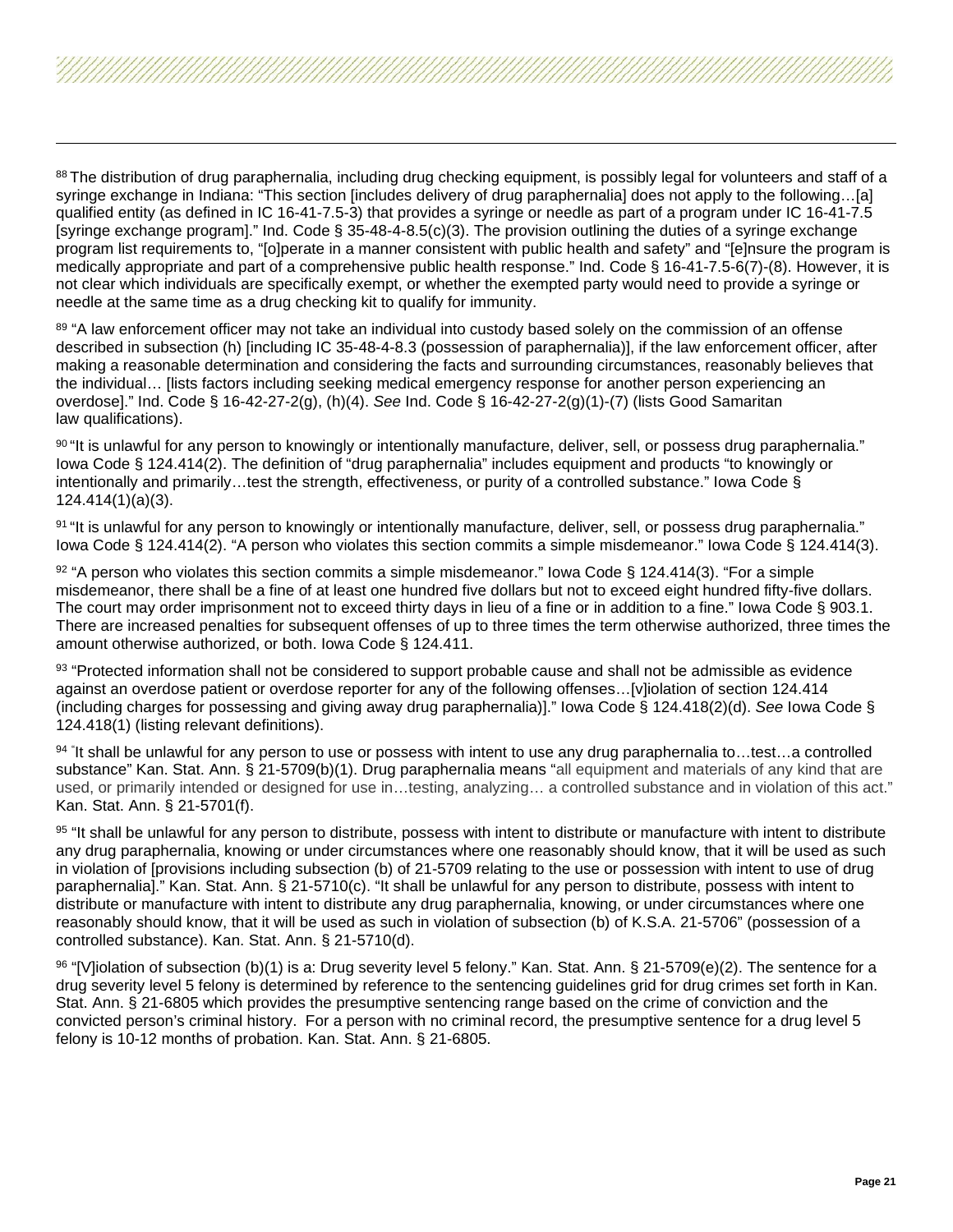<span id="page-21-8"></span><span id="page-21-7"></span><span id="page-21-6"></span><span id="page-21-5"></span><span id="page-21-4"></span><span id="page-21-3"></span><span id="page-21-2"></span><span id="page-21-1"></span><span id="page-21-0"></span> $97$  "[V]iolation of subsection (c) is a: Nondrug severity level 9, nonperson felony." Kan. Stat. Ann. § 21-5710(e)(3)(A). The sentence for a nondrug severity level 9, nonperson felony is determined by reference to the sentencing guidelines grid for nondrug crimes set forth in Kan. Stat. Ann. § 21-6804, which provides the presumptive sentencing range based on the crime of conviction and the person's criminal history. For a person with no criminal record, the presumptive sentence for a nondrug severity level 9, nonperson felony is 6-7 months of probation. Kan. Stat. Ann. § 21-6804. Delivering drug paraphernalia, including drug checking equipment, to a minor on or near school property is either a nondrug severity nonperson level 9 felony or a drug severity level 5 felony determined by reference to the sentencing guidelines grid for drug crimes set forth in Kan. Stat. Ann. § 21-6805 which provides the presumptive sentencing range based on the crime of conviction and the person's criminal history. For a person with no criminal record, the presumptive sentence for a drug level 5 felony is 10-12 months of probation. Kan. Stat. Ann. §§ 21-5710(e)(3)(B); 21-6805.

98 Kansas has not passed an overdose Good Samaritan law.

99 "It is unlawful for any person to use, or to possess with intent to use, drug paraphernalia for the purpose of…testing…a controlled substance in violation of this chapter." Ky. Rev. Stat. Ann. § 218A.500(2). Drug paraphernalia includes "all equipment, products and materials of any kind which are used, intended for use, or designed for use in…testing, analyzing… or otherwise introducing into the human body a controlled substance in violation of this chapter." Ky. Rev. Stat. Ann. § 218A.500(1).

<sup>100</sup> "It is unlawful for any person to deliver, possess with intent to deliver, or manufacture with intent to deliver, drug paraphernalia, knowing, or under circumstances where one reasonably should know, that it will be used to…test…a controlled substance in violation of this chapter." Ky. Rev. Stat. Ann. § 218A.500(3).

101 "Any person who violates any provision of this section shall be guilty of a Class A misdemeanor." Ky. Rev. Stat. Ann. § 218A.500(7). "For a Class A misdemeanor, the term [of imprisonment] shall not exceed twelve (12) months." Ky. Rev. Stat. Ann. § 532.090(1). For a Class A misdemeanor, a maximum fine of \$500 may be imposed in addition to or in lieu of imprisonment. Ky. Rev. Stat. Ann. § 534.040(2)(a).

<sup>102</sup> Per Kentucky law, "Items exchanged at the program shall not be deemed drug paraphernalia under this section [includes possessing and giving away drug paraphernalia] while located at the program [a substance abuse treatment outreach program which allows participants to exchange hypodermic needles and syringes]." Ky. Rev. Stat. Ann. § 218A.500(5)(a), (c). Notably, an opinion by the state's Attorney General regarding whether harm reduction and syringe exchange programs (HRSEPs) may provide syringes regardless of whether the participant has syringes to exchange says, "If the legislature had wished to limit HRSEPs to a specific type of program, rather than allowing flexibility in determining which type of HRSEP to offer, it could have done so." Ky. Att'y Gen. Op. No. 15-018 (Dec 18, 2015), 2015 Ky. AG LEXIS 232. Following the same line of reasoning, if the legislature had wished to limit the items exempt from the drug paraphernalia statute while located at a syringe exchange, it could have done so. Further, a presentation available on the Kentucky Cabinet for Health and Family Services website lists the provision of fentanyl checking strips by a harm reduction organization. Nunez, *Leading in Harm Reduction*, Kentucky Cabinet for Health and Family Services, *[https://chfs.ky.gov/agencies/dph/Harm Reduction/nunez.pptx](https://chfs.ky.gov/agencies/dph/Harm%20Reduction/nunez.pptx)* (last visited Feb. 3, 2021).

<sup>103</sup> "A person shall not be charged with or prosecuted for a criminal offense prohibiting the possession of a controlled substance or the possession of drug paraphernalia if... [lists relevant factors]." Ky. Rev. Stat. Ann. § 218A.133(2). "The provisions of subsection (2) of this section [Good Samaritan law exemption] shall not extend to the investigation and prosecution of any other crimes committed by a person who otherwise qualifies under this section." Ky. Rev. Stat. Ann. § 218A.133(3). *See* Ky. Rev. Stat. Ann. § 218A.133(1), (2) (listing relevant definitions and factors).

<sup>104</sup> "It is unlawful for any person to use, or to possess with intent to use, any drug paraphernalia, to…test…a controlled substance in violation of this Part." La. Stat. Ann. § 40:1023(C). Drug paraphernalia means all "equipment, products, and materials of any kind which are used, intended for use, or designed for use in…testing, analyzing… or otherwise introducing into the human body a controlled substance in violation of the Uniform Controlled Dangerous Substances Law." La. Stat. Ann. § 40:1021(1).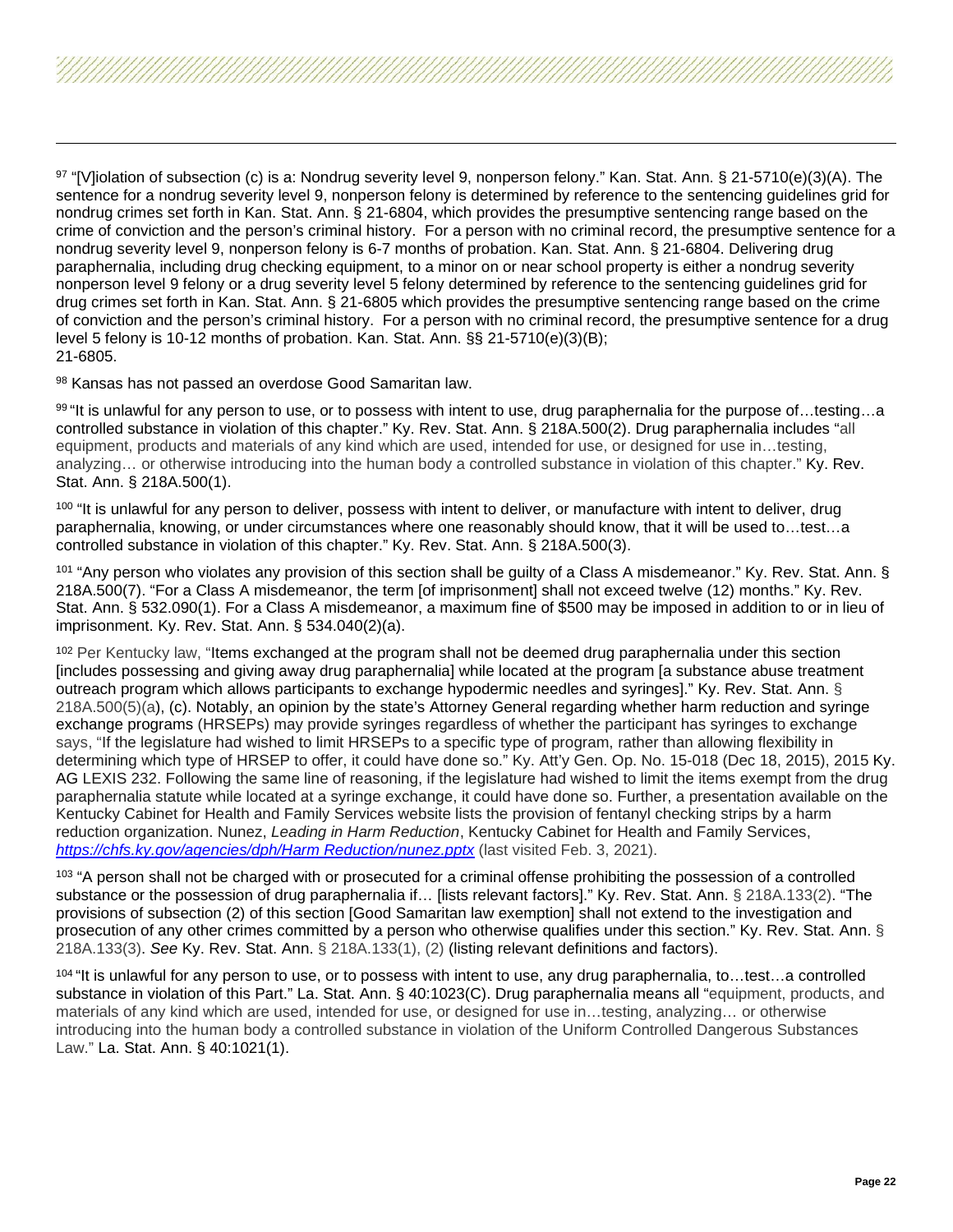<span id="page-22-7"></span><span id="page-22-6"></span><span id="page-22-5"></span><span id="page-22-4"></span><span id="page-22-3"></span><span id="page-22-2"></span><span id="page-22-1"></span><span id="page-22-0"></span><sup>105</sup> "It is unlawful for any person or corporation, knowing, or under circumstances where one reasonably should know, to sell, lend, rent, lease, give, exchange, or otherwise distribute to any person any drug paraphernalia." La. Stat. Ann. § 40:1023(A). "It is unlawful for any person or corporation, knowing, or under circumstances where one reasonably should know, to…possess with the intent to distribute, any drug paraphernalia." La. Stat. Ann. § 40:1023(B).

<sup>106</sup> "The first violation of or failure to comply with any provision of this Part shall subject the offender to a fine not in excess of three hundred dollars, or imprisonment of not more than fifteen days, or both." La. Stat. Ann. § 40:1025(A)(1). There are increased penalties for a second offense of fines not more than \$1000, imprisonment for not more than six months, or both. On a third or subsequent conviction, the convicted person shall be fined not more than \$2500, or imprisoned, with or without hard labor, for not more than two years, or both. La. Stat. Ann. § 40:1025(B)-(C).

<sup>107</sup> Louisiana law provides a broad exemption to the state paraphernalia law for SSPs, but does not explicitly protect employees or volunteers, nor does it explicitly cover drug checking equipment: "[a]ny provision of law to the contrary herein notwithstanding, the provisions of this Part [including prohibitions on the use, possession with intent to use, and delivery of drug paraphernalia] shall not prohibit the establishment and implementation of a needle exchange program within the jurisdiction of a local governing authority, including but not limited to a city, town, or parish, upon the express approval of the local governing authority." La. Stat. Ann. § 40:1024(C).

<sup>108</sup> Louisiana's overdose Good Samaritan law does not provide protection from paraphernalia-related crimes. *See* La. Stat. Ann. § 14:403.10(A), (B).

<sup>109</sup> All references to testing and analyzing, as well as specific mentions of testing equipment, were removed from the definition of drug paraphernalia in a bill approved July 9, 2021. *See* 2021 Me. Legis. Serv. Ch. 434 (H.P. 732) (L.D. 994). As of the effective date of this bill, possession or distribution of testing equipment is neither a crime nor punishable by civil means.

<sup>110</sup> All references to testing and analyzing, as well as specific mentions of testing equipment, were removed from the definition of drug paraphernalia in a bill approved July 9, 2021. *See* 2021 Me. Legis. Serv. Ch. 434 (H.P. 732) (L.D. 994). As of the effective date of this bill, possession or distribution of testing equipment is neither a crime nor punishable by civil means.

<sup>111</sup> Maine law impliedly permits the possession, transportation, and exchange of "hypodermic apparatuses" distributed by or returned to syringe services programs. However, no such carve-out exists for drug checking equipment. *See* 22 M.R.S.A. § 1341.

<sup>112</sup> "A person who in good faith seeks medical assistance for or administers naloxone hydrochloride to another person experiencing a drug-related overdose or who is experiencing a drug-related overdose and is in need of medical assistance may not be arrested or prosecuted for a violation of…1111-A [including use, possession with intent to use, and delivery of drug paraphernalia]…if the grounds for arrest or prosecution are obtained as a result of the person's seeking medical assistance, administering naloxone hydrochloride or experiencing a drug-related overdose." Me. Stat. tit. 17-A, §1111-B.

<sup>113</sup> While state law was modified in 2018 to remove "test" and "analyze" from the list of prohibited activities, the definition of "drug paraphernalia" continues to include "testing equipment used, intended for use, or designed for use in analyzing the strength, effectiveness, or purity of a controlled dangerous substance." *See* Md. Code Ann., Crim. Law § 5-101(p)(2)(iv). Because that section was modified to remove "in identifying or" before "analyzing" we must assume that this was intentional. While fentanyl test strips are arguably used to test for the presence of fentanyl and not the "strength, effectiveness, or purity" of a controlled substance, there is no caselaw on the application of this definition to them. It is also not clear whether the activities prohibited would reach drug checking, since "testing" is not included in the list of activities that it is impermissible to undertake with drug paraphernalia: "Unless authorized under this title, a person may not use or possess with intent to use drug paraphernalia to: (i) plant, propagate, cultivate, grow, harvest, manufacture, compound, convert, produce, process, prepare, pack, repack, store, contain, or conceal a controlled dangerous substance; or (ii) inject, ingest, inhale, or otherwise introduce into the human body a controlled dangerous substance." Md. Code Ann., Crim. Law § 5-619(c)(2)(i)-(ii). Therefore, while we suspect that the intent of the legislature was to legalize drug checking equipment, we list it as "unclear".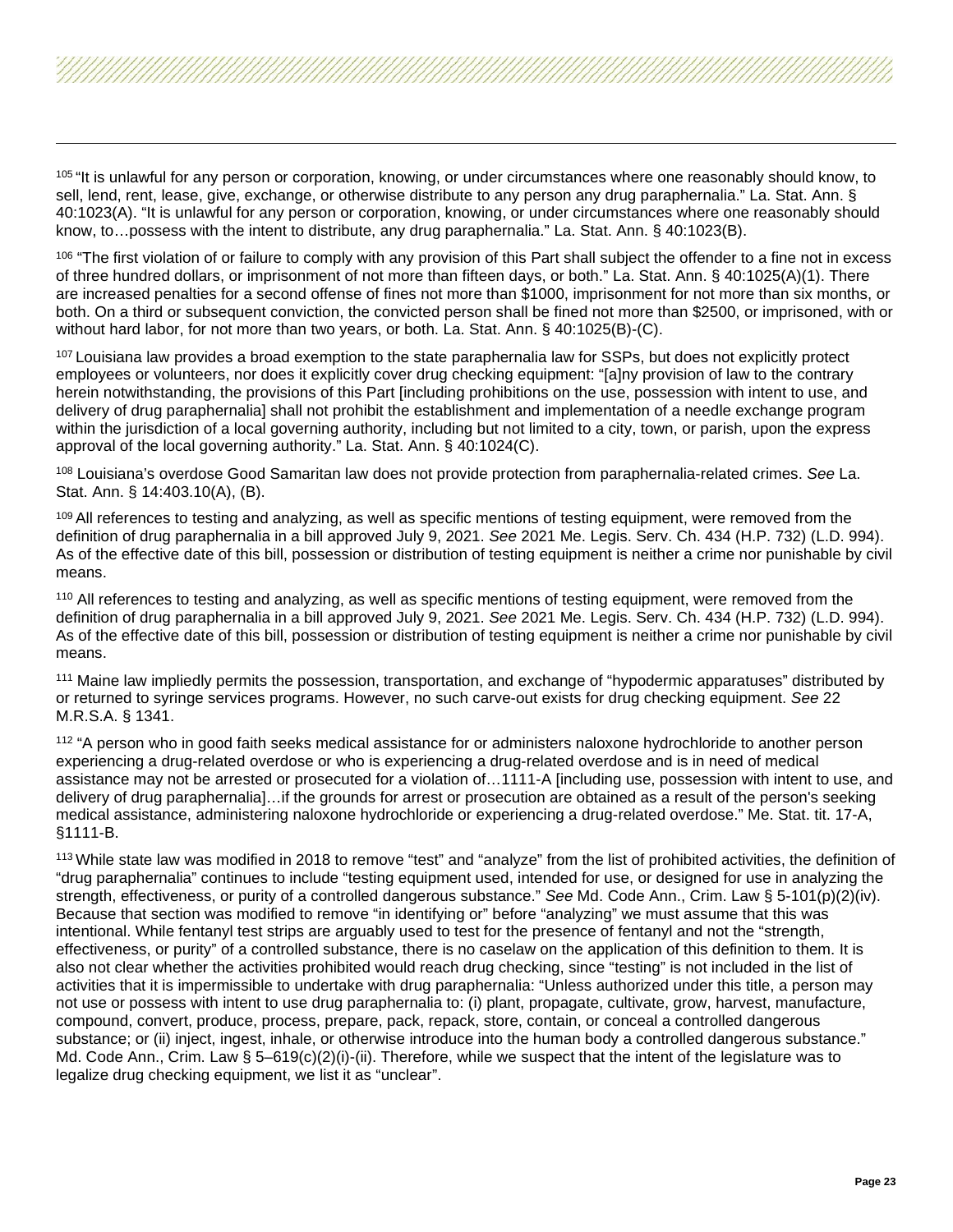<span id="page-23-8"></span><span id="page-23-7"></span><span id="page-23-6"></span><span id="page-23-5"></span><span id="page-23-4"></span><span id="page-23-3"></span><span id="page-23-2"></span><span id="page-23-1"></span><span id="page-23-0"></span><sup>114</sup> While state law was modified in 2018 to remove "test" and "analyze" from the list of prohibited activities, the definition of "drug paraphernalia" continues to include "testing equipment." See note above. It is also unlawful to advertise the delivery of drug paraphernalia, including drug checking equipment, without charge, punishable by a fine not exceeding \$500 for a first offense and for each subsequent violation, imprisonment not exceeding 2 years or a fine not exceeding \$2,000 or both. Md. Code Ann., Crim. Law § 5–619(e).

<sup>115</sup> "A person who violates this subsection is guilty of a misdemeanor and on conviction is subject to… for a first violation, a fine not exceeding \$500." Md. Code Ann., Crim. Law §§ 5–619(c)(3)(i); 5-619(d)(2)(i). There are increased penalties for subsequent possession offenses of up to 2 years imprisonment or up to a \$2,000 fine or both. Md. Code Ann., Crim. Law § 5–619(c)(3)(ii). There are increased penalties for subsequent distribution offenses of up to 2 years imprisonment or up to a \$2,000 fine or both, and for a person over 18 delivering drug paraphernalia to a person at least 3 years younger than the deliverer of up to 8 years imprisonment or up to a \$15,000 fine or both. Md. Code Ann., Crim. Law § 5–619(d)(2)(ii), (d)(3), (d)(4).

<sup>116</sup> "No Program staff member or Program participant may be found guilty of violating [laws related to controlled substances and drug paraphernalia] for possessing or distributing controlled paraphernalia or drug paraphernalia whenever the possession or distribution of the controlled paraphernalia or drug paraphernalia is a direct result of the employee's or participant's activities in connection with the work of the Program authorized under this subtitle." Md. Code Ann., Health - General § 24-808(a).

<sup>117</sup> "A person who, in good faith, seeks, provides, or assists with the provision of medical assistance for a person reasonably believed to be experiencing a medical emergency after ingesting or using alcohol or drugs shall be immune from criminal arrest, charge, or prosecution for a violation of…§ 5-619 [including use, possession with intent to use, and the delivery of drug paraphernalia]…of the Criminal Law Article if the evidence for the criminal arrest, charge, or prosecution was obtained solely as a result of the person's seeking, providing, or assisting with the provision of medical assistance." Md. Code Ann., Crim. Law § 1–210(b). "A person who reasonably believes that the person is experiencing a medical emergency after ingesting or using alcohol or drugs shall be immune from criminal arrest, charge, or prosecution for a violation of…§ 5-619 [including charges for use, possession with intent to use, and delivery of drug paraphernalia]…of the Criminal Law Article if the evidence for the criminal arrest, charge, or prosecution was obtained solely as a result of the person seeking or receiving medical assistance." Md. Code Ann., Crim. Law § 1–210(c) . *See* Md. Code Ann., Crim. Law § 1–210(a) (listing relevant definitions).

<sup>118</sup> Massachusetts does not criminalize the use or possession with intent to use of drug paraphernalia. *See generally*  Mass. Gen. Laws ch. 94C, § 32I.

<sup>119</sup> Massachusetts does not criminalize the free distribution of drug paraphernalia. *See generally* Mass. Gen. Laws ch. 94C, § 32I. However, Massachusetts does criminalize the sale of drug paraphernalia: "It is unlawful to "sell, possess or purchase with intent to sell, or manufacture with intent to sell drug paraphernalia." Mass. Gen. Laws ch. 94C, § 32I(a).

<sup>120</sup> Further, caselaw has clarified that state approval is not required for a program to freely distribute syringes. *AIDS Support Group of Cape Cod, In. v. Town of Barnstable*, 447 Mass. 296, 76 N.E.3d 969 (2017).

<sup>121</sup> Massachusetts does not criminalize the use, possession with intent to use, or free distribution of drug paraphernalia. The Massachusetts Good Samaritan law does not include charges related to drug paraphernalia. *See* Mass. Gen. Laws ch. 94C, § 34A(a), (b).

<sup>122</sup> Michigan does not criminalize the use or possession with intent to use of drug paraphernalia. *See generally* Mich. Comp. Laws § 333.7451-61. However, some municipalities within Michigan criminalize these activities. *See e.g.,*  Zeeland, Mich., Code § 28-290(b).

<sup>123</sup> Michigan does not criminalize the delivery of drug paraphernalia. *See generally* Mich. Comp. Laws §§ 333.7451- 333.7461. However, some municipalities within Michigan criminalize these activities. *See e.g.,* Zeeland, Mich., Code § 28- 290(c). Note that it is unlawful to sell drug paraphernalia knowing that it will be used to "…test…" a controlled substance in Michigan. Mich. Comp. Laws § 333.7453 (2020).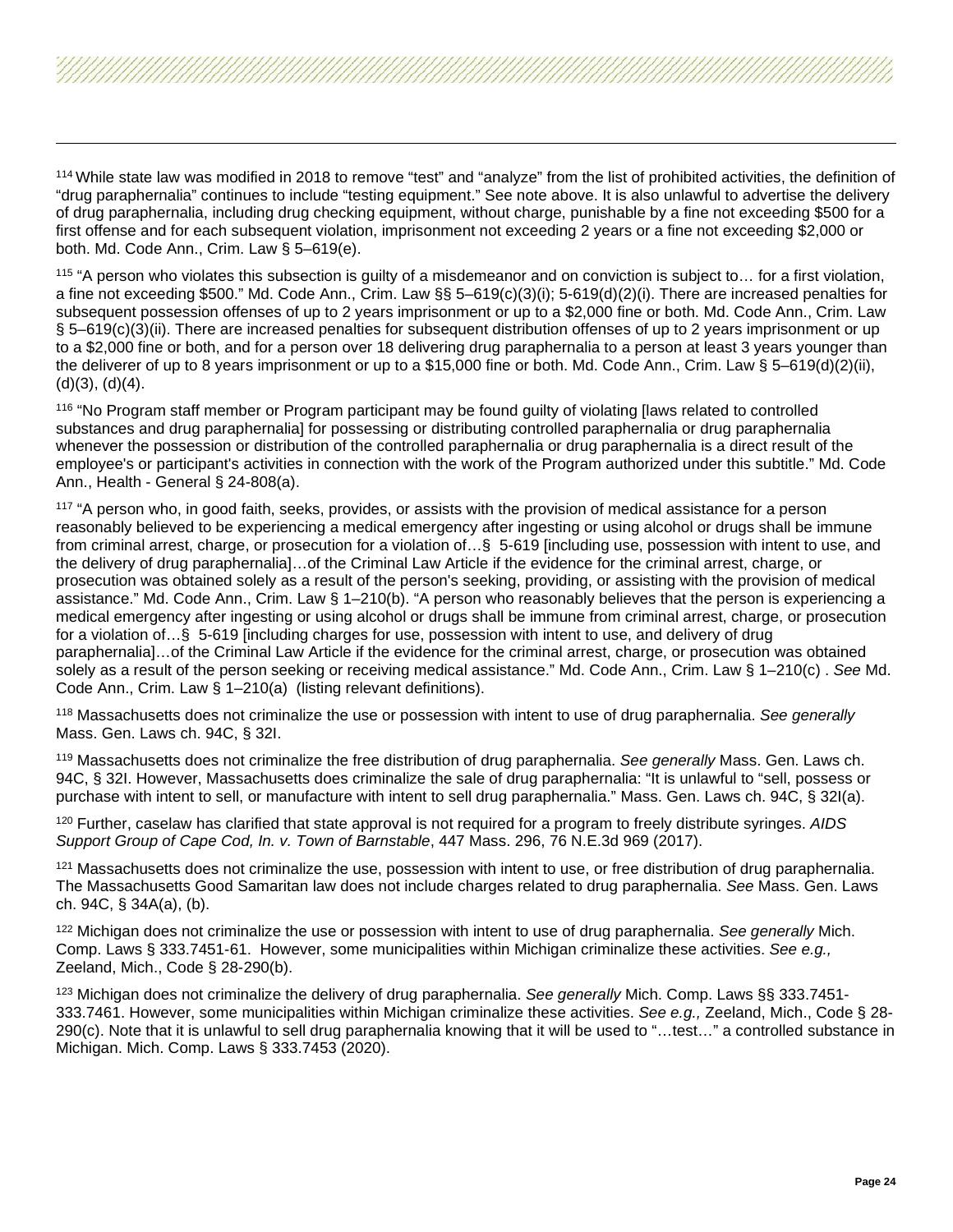<span id="page-24-9"></span><span id="page-24-8"></span><span id="page-24-7"></span><span id="page-24-6"></span><span id="page-24-5"></span><span id="page-24-4"></span><span id="page-24-3"></span><span id="page-24-2"></span><span id="page-24-1"></span><span id="page-24-0"></span><sup>124</sup> Although Michigan does not have a statute criminalizing the use, possession with intent to use, or delivery of drug paraphernalia, it has a statutory provision that might exempt the sale of drug checking equipment: "Sections 7451 to 7455 [including Section 7453: the sale of drug paraphernalia] do not apply to any of the following… [a]n object sold, offered for sale, or given away by a state or local governmental agency or by a person specifically authorized by a state or local governmental agency to prevent the transmission of infectious agents." Mich. Comp. Laws § 333.7457(f).

 $125$  Michigan does not criminalize the use, possession with intent to use, or delivery of drug paraphernalia on the state level. *See generally* Mich. Comp. Laws § 333.7451-61. Michigan's Good Samaritan laws do not mention drug paraphernalia. *See* Mich. Comp. Laws Ann. §§ 333.7403(3), 333.7404(3).

126 "Except as otherwise provided in paragraph (b), "drug paraphernalia" means all equipment, products, and materials of any kind, except those items used in conjunction with permitted uses of controlled substances under this chapter or the Uniform Controlled Substances Act, which are knowingly or intentionally used primarily in… 3) testing the strength, effectiveness, or purity of a controlled substance…" "It is unlawful for any person knowingly or intentionally to use or to possess drug paraphernalia. Any violation of this section is a petty misdemeanor." Minn. Stat. § 152.092(a). Minn. Stat. § .<br>152.01 subd 18. However, "products that detect the presence of fentanyl or a fentanyl analog in a controlled substance" are specifically excluded from the definition of drug paraphernalia as of July 1, 2021. Minn. Stat. § 152.01 subd. 18(b)(2).

 $127$  "It is unlawful for any person knowingly or intentionally to deliver drug paraphernalia or knowingly or intentionally to possess or manufacture drug paraphernalia for delivery. Any violation of this section is a misdemeanor." Minn. Stat. § 152.093. However, "products that detect the presence of fentanyl or a fentanyl analog in a controlled substance" are specifically excluded from the definition of drug paraphernalia. Minn. Stat. § 152.01 subd. 18(b)(2).

<sup>128</sup> "Petty misdemeanor' means a petty offense which is prohibited by statute, which does not constitute a crime and for which a sentence of a fine of not more than \$300 may be imposed." Minn. Stat. § 609.02 subd 4a. A person who has two previous convictions for paraphernalia possession "may be sentenced to imprisonment for up to 90 days or to payment of a fine of up to \$1,000, or both." Minn. Stat. § 152.092(b).

<sup>129</sup> "Misdemeanor' means a crime for which a sentence of not more than 90 days or a fine of not more than \$1,000, or both, may be imposed." Minn. Stat. § 609.02 subd 3. Delivering drug paraphernalia, including drug checking equipment, to a minor is a gross misdemeanor. Minn. Stat. § 152.094. Gross misdemeanors are punishable by a fine of up to \$3,000. Minn. Stat. § 609.02 subd 4.

<sup>130</sup> While drug paraphernalia "does not include the possession, manufacture, delivery, or sale of... products that detect the presence of fentanyl or a fentanyl analog in a controlled substance, there is no such carve-out for other testing equipment. Minn. Stat. § 152.01 subd 18(b).

131 "[P]roducts that detect the presence of fentanyl or a fentanyl analog in a controlled substance" are specifically excluded from the definition of drug paraphernalia. Minn. Stat. § 152.01 subd. 18(b)(2). However, "[a] person acting in good faith who seeks medical assistance for another person who is experiencing a drug-related overdose may not be charged or prosecuted for… possession of drug paraphernalia." Minn. Stat. § 604A.05(1)(2020). *See* Minn. Stat. § 604A.05(1)(1), (2) (2020) (listing relevant factors). "A person who experiences a drug-related overdose and is in need of medical assistance may not be charged or prosecuted for… possession of drug paraphernalia. A person qualifies for the immunities provided in this subdivision only if the evidence for the charge or prosecution was obtained as a result of the drug-related overdose and the need for medical assistance." Minn. Stat. § 604A.05(2)(2020). "The act of providing first aid or other medical assistance to someone who is experiencing a drug-related overdose" may be a mitigating factor for charges including the delivery of drug paraphernalia. *See* Minn. Stat. § 604A.05(4)(2020). *See also* Minn. Stat. § 604A.05(5) (2020) (defining drug-related overdose).

<sup>132</sup> "It is unlawful for a person who is not authorized by the State Board of Medical Licensure, State Board of Pharmacy, or other lawful authority to use, or to possess with intent to use, paraphernalia to…test, analyze…a controlled substance in violation of the Uniform Controlled Substances Law." Miss. Code Ann. § 41-29-139(d)(1). "'Paraphernalia' means all equipment, products and materials of any kind which are used, intended for use, or designed for use, in…testing, analyzing,…or otherwise introducing into the human body a controlled substance in violation of the Uniform Controlled Substances Law." Miss. Code. Ann. § 41-29-105 (v)(i).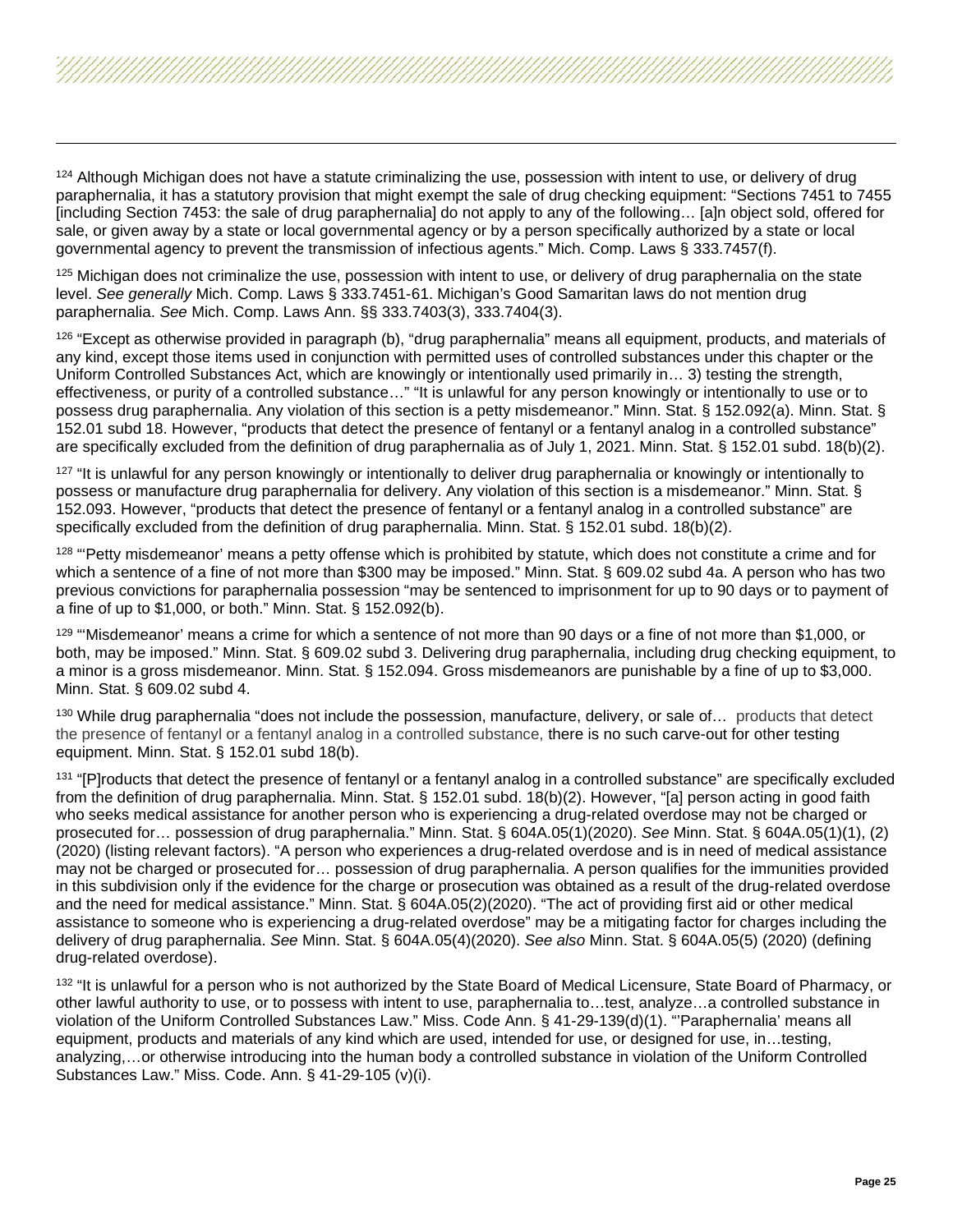<span id="page-25-8"></span><span id="page-25-7"></span><span id="page-25-6"></span><span id="page-25-5"></span><span id="page-25-4"></span><span id="page-25-3"></span><span id="page-25-2"></span><span id="page-25-1"></span><span id="page-25-0"></span><sup>133</sup> "It is unlawful for any person to deliver, sell, possess with intent to deliver or sell, or manufacture with intent to deliver or sell, paraphernalia, knowing, or under circumstances where one reasonably should know, that it will be used to…test, analyze…a controlled substance in violation of the Uniform Controlled Substances Law." Miss. Code Ann. § 41-29-139(d)(2).

134 "Any person who violates [possession or distribution law] is quilty of a misdemeanor and, upon conviction, may be confined in the county jail for not more than six (6) months, or fined not more than Five Hundred Dollars (\$500.00), or both." Miss. Code Ann. § 41-29-139(d)(1); (d)(2). A person 18 or over who delivers drug paraphernalia, to a person under 18 who is at least 3 years younger may be punished, upon conviction, by not more than one (1) year imprisonment, or a fine of not more than \$1,000.00, or both. Miss. Code Ann. § 41-29-139(d)(3).

<sup>135</sup> Mississippi's overdose Good Samaritan law exempts offenses located in provision § 41-29-139(d)(2), which concerns the delivery of drug paraphernalia. However, the law refers to this provision as "relating to possession and use of paraphernalia," so it is not clear whether use, possession with intent to use, and/or the delivery of drug paraphernalia are exempted. *See* Miss. Code Ann. § 41-29-149.1(2)(b)(iii). "Any person who in good faith seeks medical assistance for someone who is experiencing a drug overdose shall not be arrested, charged, or prosecuted for a *drug violation* if there is evidence that the person is under the influence of a controlled substance or in possession of a controlled substance as referenced in subsection (2)(b) of this section." Miss. Code Ann. § 41-29-149.1(3)(a) (emphasis added). "Any person who is experiencing a drug overdose and, in good faith, seeks medical assistance or is the subject of a request for medical assistance shall not be arrested, charged, or prosecuted for a *drug violation* if there is evidence that the person is under the influence of a controlled substance or in possession of a controlled substance as referenced in subsection (2)(b) of this section." Miss. Code Ann. § 41-29-149.1(3)(b) (emphasis added). "Drug violation" is defined as including, "A violation of Section 41-29-139(d)(2) relating to possession and use of paraphernalia." Miss. Code Ann. § 41-29-149.1(2)(b)(iii). *See also* Miss. Code Ann. § 41-29-149.1(2) (defining relevant terms).

<sup>136</sup> "A person commits the offense of unlawful possession of drug paraphernalia if he or she knowingly uses, or possesses with intent to use, drug paraphernalia to...test, analyze...a controlled substance or an imitation controlled substance." Mo. Rev. Stat. § 579.074(1). "Drug paraphernalia…includes, but is not limited to: Testing equipment used, intended for use, or designed for use in identifying, or in analyzing the strength, effectiveness or purity of controlled substances or imitation controlled substances." Mo. Rev. Stat. § 195.010(18)(d).

<sup>137</sup> "A person commits the offense of unlawful distribution, delivery, or sale of drug paraphernalia if he or she unlawfully distributes, delivers, or sells, or possesses with intent to distribute, deliver, or sell drug paraphernalia knowing, or under circumstances in which one reasonably should know, that it will be used to… test, analyze… a controlled substance or an imitation controlled substance in violation of this chapter." Mo. Rev. Stat. § 579.040(1).

138 "The offense of unlawful possession of drug paraphernalia is a class D misdemeanor." Mo. Rev. Stat. § 579.074(2). A person who has been convicted of a class D misdemeanor may be sentenced to pay a fine which does not exceed \$500. Mo. Rev. Stat. § 558.002(1)(5). Subsequent offenses of possession or of other controlled substances laws are class A misdemeanors. Mo. Rev. Stat. § 579.074(2). Class A misdemeanors are punishable by up to a year in prison or a \$2,000 fine. Mo. Rev. Stat. §§ 558.011(1)(6); 558.002(1)(2). Possessing drug checking equipment to test "amphetamine or methamphetamine or any of their analogues" is a class E felony. Mo. Rev. Stat. § 579.074(3). Class E felonies are punishable by imprisonment of up to 4 years and up to a \$10,000 fine. Mo. Rev. Stat. §§ 558.002; 558.011(1)(5).

139 "The offense of unlawful delivery of drug paraphernalia is a class A misdemeanor." Mo. Rev. Stat. §§ 579.040(2). A class A misdemeanor is punishable by "a term not to exceed one year." Mo. Rev. Stat. § 558.011(1)(6). A person who has been convicted of a class A misdemeanor may also be sentenced to pay a fine which does not exceed \$2,000. Mo. Rev. Stat. § 558.002(1)(2).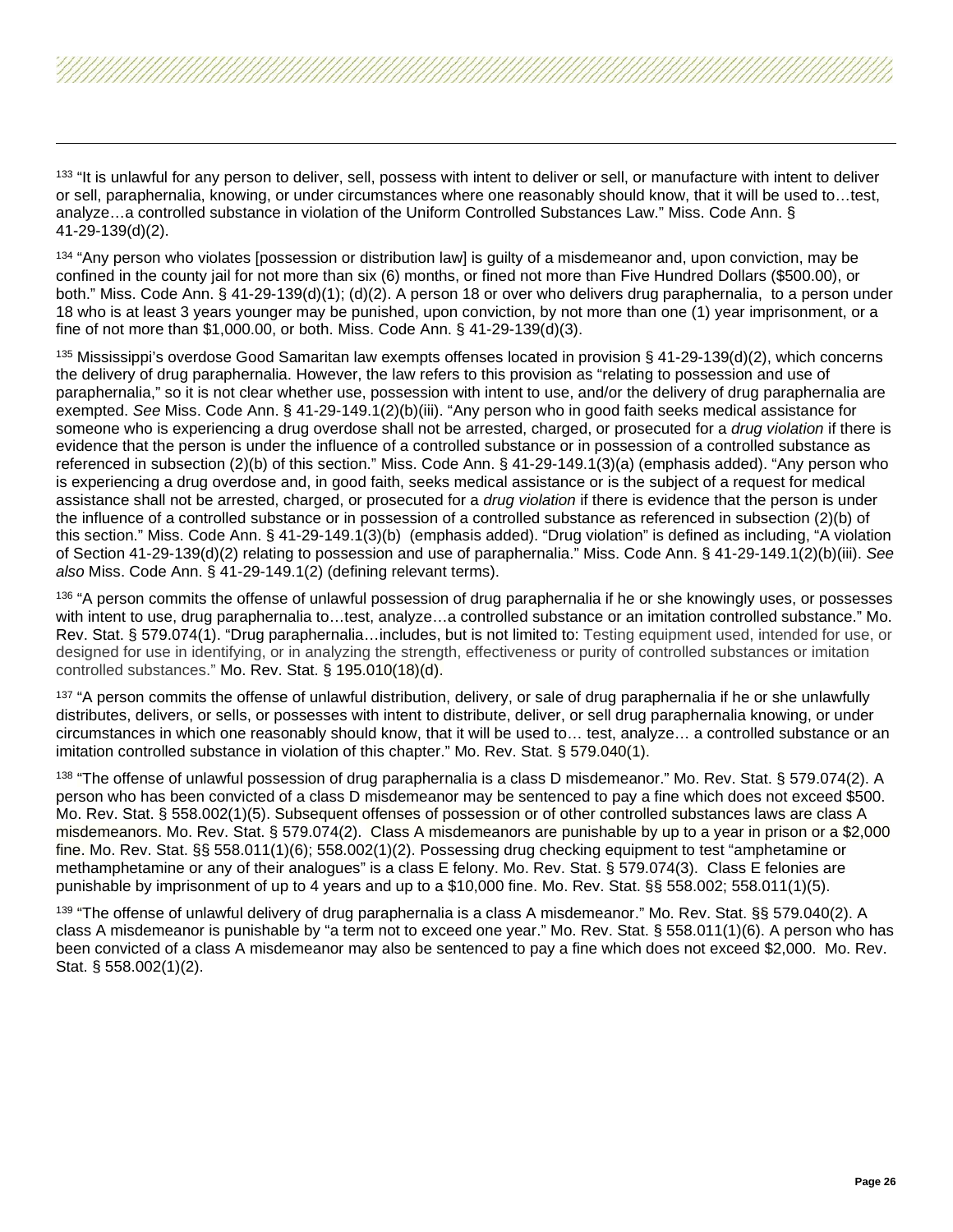<span id="page-26-6"></span><span id="page-26-5"></span><span id="page-26-4"></span><span id="page-26-3"></span><span id="page-26-2"></span><span id="page-26-1"></span><span id="page-26-0"></span><sup>140</sup> "A person who, in good faith, seeks or obtains medical assistance for someone who is experiencing a drug or alcohol overdose or other medical emergency or a person experiencing a drug or alcohol overdose or other medical emergency who seeks medical assistance for himself or herself or is the subject of a good faith request shall not be arrested, charged, prosecuted, convicted, or have his or her property subject to civil forfeiture or otherwise be penalized for the following if the evidence for the arrest, charge, prosecution, conviction, seizure, or penalty was gained as a result of seeking or obtaining medical assistance…[c]ommitting a prohibited act under section…579.074 [including use or possession with intent to use of drug paraphernalia]." Mo. Rev. Stat. § 195.205.2.(1). *See* Mo. Rev. Stat. § 195.205.1. (including relevant definitions).

 $141$  "[I]t is unlawful for a person to use or to possess with intent to use drug paraphernalia to... test... a dangerous drug." Mont. Code Ann. § 45-10-103. Drug paraphernalia includes "testing equipment used, intended for use, or designed for use in identifying or in analyzing the strength, effectiveness, or purity of dangerous drugs". Mont. Code Ann. § 45-10-101(1)(d).

<sup>142</sup> "It is unlawful for any person to deliver, possess with intent to deliver, or manufacture with intent to deliver drug paraphernalia, knowing or under circumstances where one reasonably should know that it will be used to…test a dangerous drug." Mont. Code Ann. § 45-10-104.

<sup>143</sup> "A person who violates this section is guilty of a misdemeanor and upon conviction shall be imprisoned in the county jail for not more than 6 months, fined an amount of not more than \$500, or both. A person convicted of a first violation of this section is presumed to be entitled to a deferred imposition of sentence of imprisonment." Mont. Code Ann. § 45-10- 103. A person who violates this section is guilty of a misdemeanor and upon conviction shall be imprisoned in the county jail for not more than 6 months, fined an amount of not more than \$500, or both. Mont. Code Ann. § 45-10-104. A person 18 or over who delivers drug paraphernalia, including drug checking equipment, to a person under 18 who is at least 3 years younger commits a misdemeanor punishable by not more than 1 year imprisonment or not more than \$1,000 fine, or both. Mont. Code Ann. § 45-10-105.

<sup>144</sup> Under Montana law, "The provisions of this part [including prohibitions on possessing and giving away drug paraphernalia] do not apply to… persons acting as employees or volunteers of an organization, including a nonprofit community-based organization, local health department, or tribal health department, that provides needle and syringe exchange services to prevent and reduce the transmission of communicable diseases." Mont. Code Ann. § 45-10-107(3).

<sup>145</sup> "The provisions of (law relating to paraphernalia possession) do not apply to: (a) a person who, acting in good faith, seeks medical assistance for another person who is experiencing an actual or reasonably perceived drug-related overdose if the evidence supporting an arrest, charge, or prosecution was obtained as a result of the person's seeking medical assistance for another person; or (b) a person who experiences a drug-related overdose and is in need of medical assistance if the evidence supporting an arrest, charge, or prosecution was obtained as a result of the drugrelated overdose and the need for medical assistance." Mont. Code Ann. § 50-32-609(1). They also do not apply to "a pregnant woman seeking or receiving evaluation, treatment, or support services for a substance use disorder." Mont. Code Ann. § 50-32-609(2). "A person's act of providing first aid or other medical assistance to a person who is experiencing an actual or reasonably perceived drug-related overdose may be used as a mitigating factor in a criminal prosecution for which immunity is not provided under this section [including the delivery of drug paraphernalia]." Mont. Code Ann. § 50-32-609(4).

146 "It shall be unlawful for any person to use, or to possess with intent to use, drug paraphernalia to manufacture, inject, ingest, inhale, or otherwise introduce into the human body a controlled substance." Neb. Rev. Stat. § 28-441(1). Nebraska's definition of drug paraphernalia does not include "testing equipment," but includes "all equipment, products, and materials of any kind which are used, intended for use, or designed for use, in manufacturing, injecting, ingesting, inhaling, or otherwise introducing into the human body a controlled substance." Neb. Rev. Stat. § 28-439. Unlike some other state paraphernalia laws, this one has not been modified since 1980; that is, testing equipment was not removed from the law, it was simply never present. There is no relevant caselaw on the subject of whether drug checking equipment would fall under the broad definition in the law.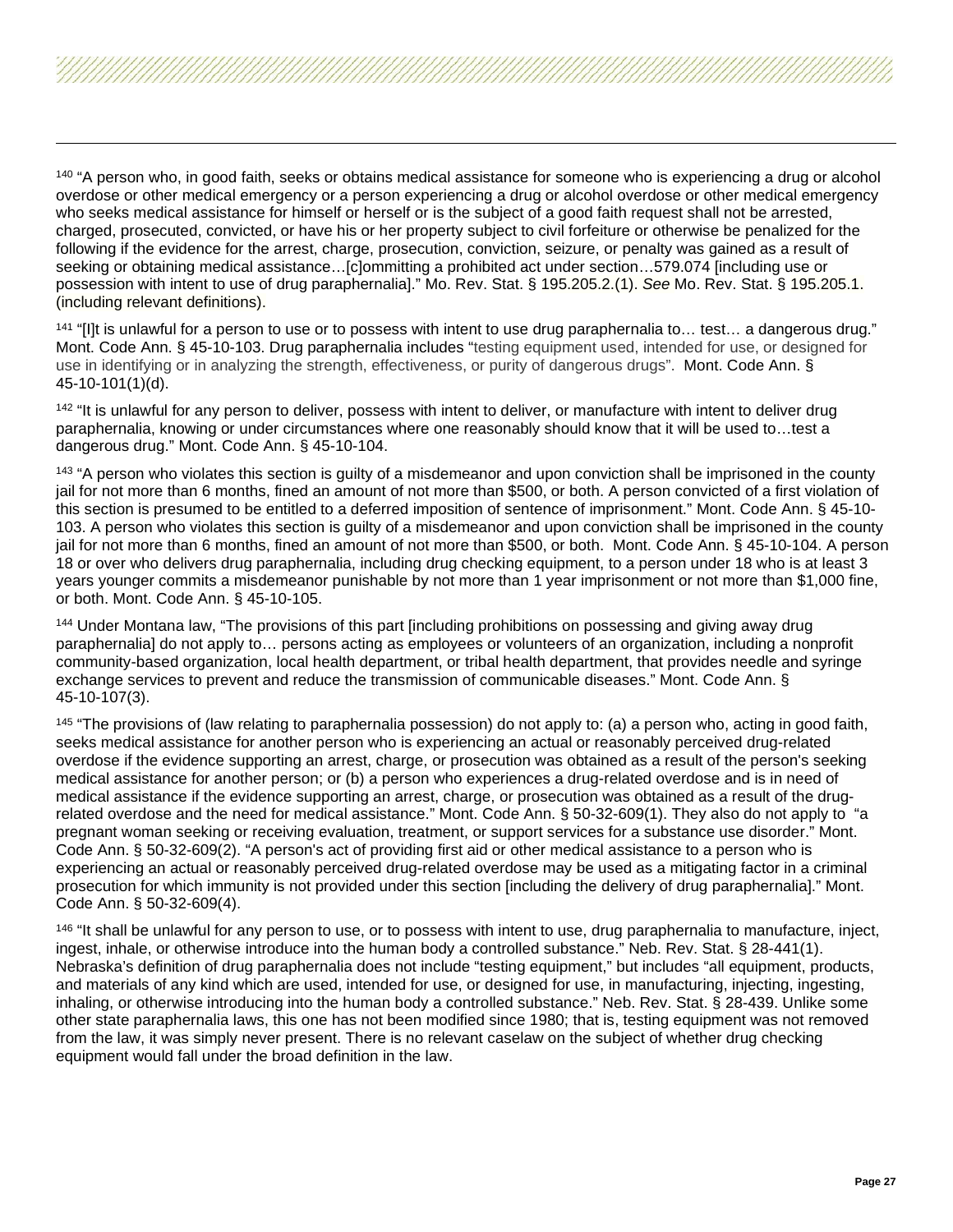<span id="page-27-6"></span><span id="page-27-5"></span><span id="page-27-4"></span><span id="page-27-3"></span><span id="page-27-2"></span><span id="page-27-1"></span><span id="page-27-0"></span><sup>147</sup> "It shall be unlawful for any person to deliver, possess with intent to deliver, or manufacture with intent to deliver, drug paraphernalia, knowing, or under circumstances in which one reasonably should know, that it will be used to manufacture, inject, ingest, or inhale or otherwise be used to introduce into the human body a controlled substance." Neb. Rev. Stat. § 28-442(1). Nebraska's definition of drug paraphernalia does not name "testing equipment," but includes "all equipment, products, and materials of any kind which are used, intended for use, or designed for use, in manufacturing, injecting, ingesting, inhaling, or otherwise introducing into the human body a controlled substance." Neb. Rev. Stat. § 28-439.

<sup>148</sup> "Any person who violates this section shall be guilty of an infraction." Neb. Rev. Stat. § 28-441(2). "Any person guilty of an infraction when a penalty is not otherwise specified shall: (1) For the first offense be fined not more than one hundred dollars; (2) upon a second conviction for the same infraction within a two-year period be fined not less than one hundred dollars and not more than three hundred dollars; and (3) upon a third or subsequent conviction for the same infraction within a two-year period be fined not less than two hundred dollars and not more than five hundred dollars." Neb. Rev. Stat. § 29-436.

149 "Any person who violates this section shall be guilty of a Class II misdemeanor." Neb. Rev. Stat. § 28-442(3). A Class II misdemeanor is punishable by a maximum "six months imprisonment, or one thousand dollars fine, or both." Neb. Rev. Stat. § 28-106(1). A person 18 or over who delivers drug paraphernalia, including drug checking equipment, to a person under 18 who is at least 3 years younger commits a Class I misdemeanor punishable by up to 1 year imprisonment, a \$1,000 fine, or both. Neb. Rev. Stat. §§ 28-443; 28-106(1).

 $150$  "A person shall not be in violation of section 28-441 [use and possession with intent to use drug paraphernalia]… if… [s]uch person made a good faith request for emergency medical assistance in response to a drug overdose of himself, herself, or another… [listing additional factors]." Neb. Rev. Stat. § 28-472(1). *See* Neb. Rev. Stat. § 28-472(1)(b)-(d), (2) (including additional relevant factors). "A person shall not be in violation of section 28-441 [use and possession with intent to use of drug paraphernalia]… if such person was experiencing a drug overdose and the evidence for such violation was obtained as a result of the drug overdose and a request for medical assistance by another person made in compliance with subsection (1) of this section." Neb. Rev. Stat. § 28-472(3). *See* Neb. Rev. Stat. § 28-472(6) (defining "drug overdose").

<sup>151</sup> "Any person who uses, or possesses with intent to use, drug paraphernalia to…test, analyze…a controlled substance in violation of this chapter is guilty of a misdemeanor." Nev. Rev. Stat. § 453.566. Drug paraphernalia includes "Testing equipment, other than testing products, used, intended for use, or designed for use in identifying, or in analyzing the strength, effectiveness or purity of controlled substances". Nev. Rev. Stat. § 453.554(1)(d). However, as of May 28, 2021 it does not include "testing products," which are defined as "a product, including, without limitation, a fentanyl test strip, that analyzes a controlled substance for the presence of adulterants." Nev. Rev. Stat. § 453.554(2)(b); (3). While fentanyl test strips are clearly not drug paraphernalia under this definition, it is not clear which other drug checking equipment was intended to be removed from the definition, since "testing equipment" is still included.

<sup>152</sup> "[A] person who delivers or sells, possesses with the intent to deliver or sell, or manufactures with the intent to deliver or sell any drug paraphernalia, knowing, or under circumstances where one reasonably should know, that it will be used to…test, analyze…a controlled substance in violation of this chapter is guilty of a category E felony and shall be punished as provided in NRS 193.130 [categories and punishment of felonies]." Nev. Rev. Stat. § 453.560. There are increased penalties for delivering drug paraphernalia, including drug checking equipment, to a minor. Nev. Rev. Stat. § 453.562.

<sup>153</sup> Every person convicted of a misdemeanor shall be punished by imprisonment in the county jail for not more than 6 months, or by a fine of not more than \$1,000, or by both fine and imprisonment, unless the statute in force at the time of commission of such misdemeanor prescribed a different penalty… [i]n lieu of all or a part of the punishment which may be imposed pursuant to subsection 1, the convicted person may be sentenced to perform a fixed period of community service pursuant to the conditions prescribed in NRS 176.087." Nev. Rev. Stat. § 193.150(1)-(2).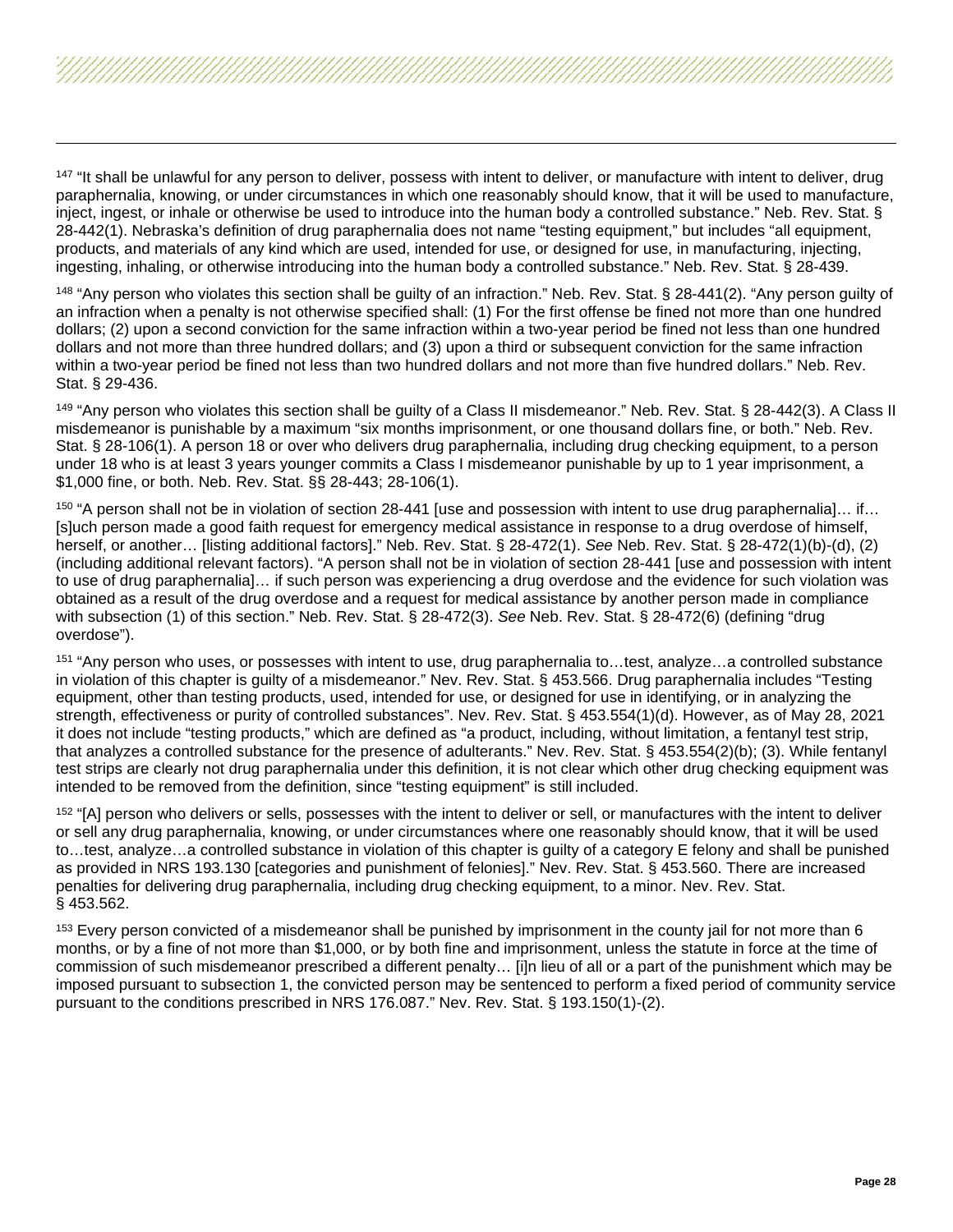<span id="page-28-7"></span><span id="page-28-6"></span><span id="page-28-5"></span><span id="page-28-4"></span><span id="page-28-3"></span><span id="page-28-2"></span><span id="page-28-1"></span><span id="page-28-0"></span><sup>154</sup> "A category E felony is a felony for which a court shall sentence a convicted person to imprisonment in the state prison for a minimum term of not less than 1 year and a maximum term of not more than 4 years. Except as otherwise provided in paragraph (b) of subsection 1 of NRS 176A.100 or paragraph (a) of subsection 2 of NRS 453.336, upon sentencing a person who is found guilty of a category E felony, the court shall suspend the execution of the sentence and grant probation to the person upon such conditions as the court deems appropriate. Such conditions of probation may include, but are not limited to, requiring the person to serve a term of confinement of not more than 1 year in the county jail. In addition to any other penalty, the court may impose a fine of not more than \$5,000, unless a greater penalty is authorized or required by statute." Nev. Rev. Stat. § 193.130(2)(e). Delivery of paraphernalia by a person 18 or older to a minor at least 3 years younger is a category C felony punished by a minimum of 2 years maximum of 5 years imprisonment and, in addition to any other penalty, a fine of not more than \$10,000. Further, "[i]n addition to any other penalty the court may order the convicted person to pay restitution for any reasonable costs incurred for the participation of the person to whom he or she delivered the paraphernalia in a program for the treatment of substance use disorders." Nev. Rev. Stat. §§ 453.562; 193.130(2)(c).

<sup>155</sup> Likely because hypodermic syringes, needles, and other injection equipment are not considered paraphernalia in Nevada, Nev. Rev. Stat. § 453.554(2), the state syringe access law, only provides exemption from civil liability: "[t]he State, any political subdivision thereof, a sterile hypodermic device program and the staff and volunteers thereof are not subject to civil liability in relation to any act or failure to act in connection with the operation of a sterile hypodermic device program, if the act or failure to act was in good faith for the purpose of executing the provisions of NRS 439.985 to 439.994, inclusive [provisions authorizing the establishment of and providing guidelines for a sterile hypodermic device program], and was not a reckless act or failure to act." Nev. Rev. Stat. § 439.992. However, state law permits a "sterile hypodermic device program" to provide "[s]terile hypodermic devices and other related material for safer injection drug use" which may permit the provision of drug checking equipment. Nev. Rev. Stat. § 439.991.

<sup>156</sup> "Notwithstanding any other provision of law, a person who, in good faith, seeks medical assistance for a person who is experiencing a drug or alcohol overdose or other medical emergency or who seeks such assistance for himself or herself, or who is the subject of a good faith request for such assistance may not be arrested, charged, prosecuted or convicted, or have his or her property subjected to forfeiture, or be otherwise penalized for violating…a provision of chapter 453 of NRS relating to…[d]rug paraphernalia, including, without limitation, NRS 453.554 to 453.566 [including the use, possession with intent to use, and delivery of drug paraphernalia], inclusive." Nev. Rev. Stat. § 453C.150(1)(a)(1). *See*  Nev. Rev. Stat. § 453C.150(3), (5) (defining relevant terms).

<sup>157</sup> New Hampshire does not criminalize the use or possession with intent to use drug paraphernalia. *See* N.H. Rev. Stat. Ann. § 318-B:2.

<sup>158</sup> "It shall be unlawful for any person to deliver, possess with intent to deliver, or manufacture with intent to deliver, drug paraphernalia, knowing that it will be used or is customarily intended to be used to…test, analyze…a controlled substance." N.H. Rev. Stat. Ann. § 318-B:2(II). "A person shall be guilty of a misdemeanor who…[m]anufactures with the intent to deliver, delivers or possesses with the intent to deliver any drug paraphernalia when such paraphernalia is knowingly manufactured, delivered or possessed for one or more of the uses set forth in RSA 318-B:2, II [including testing a controlled substance]." N.H. Rev. Stat. Ann. § 318-B:26(III)(c).

<sup>159</sup> "Any person who violates any provision of this chapter shall be fined a minimum of \$350 for a first offense and \$500 for a second or subsequent offense." N.H. Rev. Stat. Ann. § 318-B:26(XIII). The presumption is that distributing drug checking equipment is a class B misdemeanor: "Any crime designated within or outside this code as a misdemeanor without specification of the classification shall be presumed to be a class B misdemeanor unless: (1) An element of the offense involves an "act of violence" or "threat of violence" as defined in paragraph VII; (2) The state files a notice of intent to seek class A misdemeanor penalties on or before the date of arraignment. Such notice shall be on a form approved in accordance with RSA 490:26-d; or (3) The misdemeanor charge is filed directly in superior court." N.H. Rev. Stat. Ann. § 625:9(IV)(c). A class B misdemeanor is punishable by a fine of up to \$1,200. N.H. Rev. Stat. Ann. § 651:2(IV)(a). A class A misdemeanor is punishable by "imprisonment not in excess of one year" and a fine of up to \$2,000. N.H. Rev. Stat. Ann. §§ 625:9(IV)(a) and 651:2(IV)(a).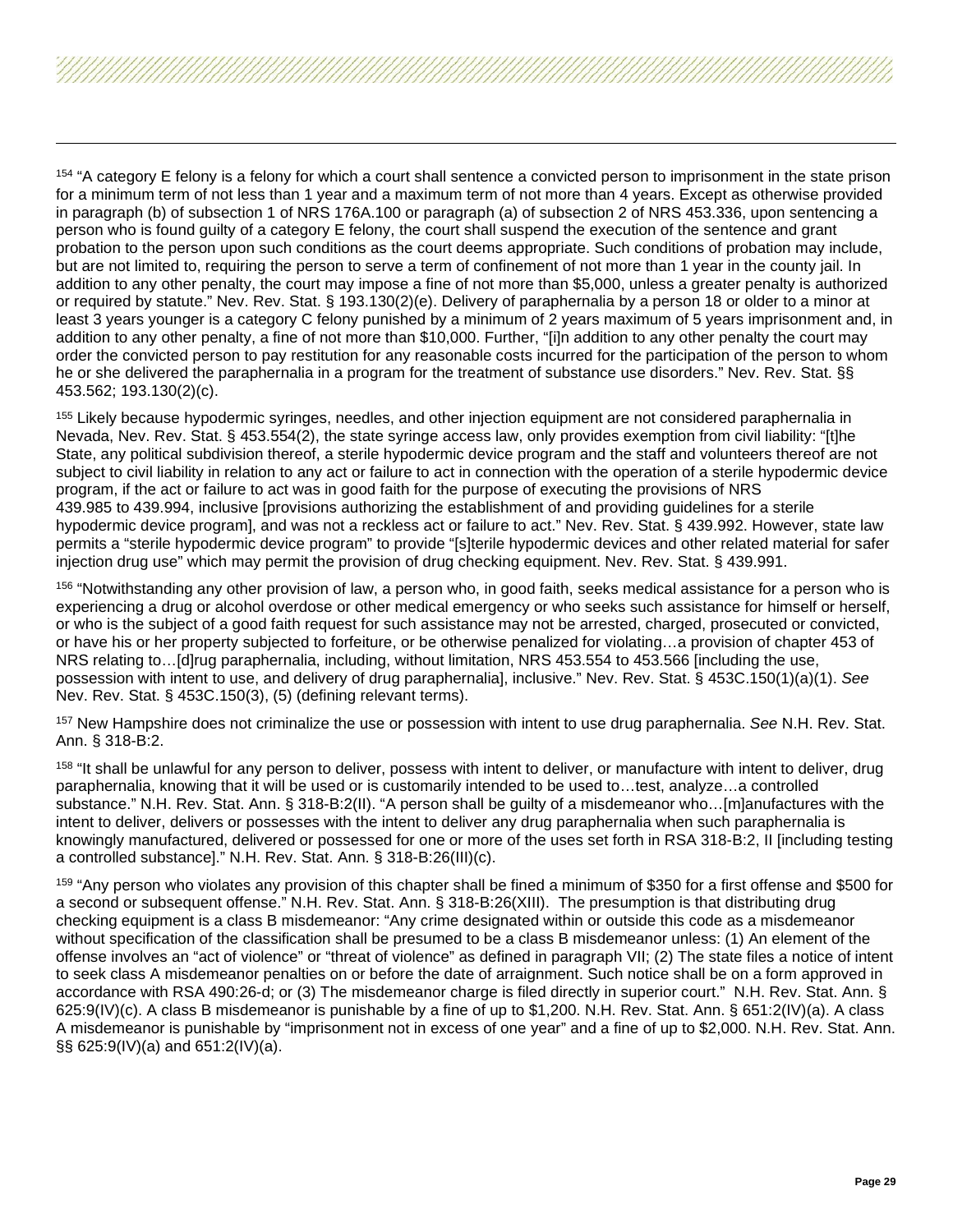<span id="page-29-4"></span><span id="page-29-3"></span><span id="page-29-2"></span><span id="page-29-1"></span><span id="page-29-0"></span><sup>160</sup> State law specifically authorizes the provision of, "sterile needles, syringes, and *other drug preparation equipment* and disposal services." N.H. Rev. Stat. Ann. § 318-B:43(II)(C)(1) (emphasis added). *See generally* N.H. Rev. Stat. Ann. § 318- B:43. As noted, possession of drug paraphernalia is not illegal in the state.

<sup>161</sup> The New Hampshire Good Samaritan law exempts "an offense of possessing or having under his or her control, a controlled drug in violation of RSA 318-B:2." N.H. Rev. Stat. Ann. § 318-B:28-b(II), (III). Although prohibitions related to the delivery of drug paraphernalia are included in that subsection, a plain reading of the Good Samaritan law only exempts offenses specifically related to the possession of a "controlled drug," not including drug checking equipment. *See*  N.H. Rev. Stat. Ann. § 318-B:28-b(II), (III).

162 "It shall be unlawful for any person to use, or to possess with intent to use, drug paraphernalia to... test, analyze... a controlled dangerous substance." N.J. Stat. § 2C:36-2. Drug paraphernalia includes "testing equipment used or intended for use identifying, or in analyzing the strength, effectiveness or purity of controlled dangerous substances or controlled substance analogs." N.J. Stat. § 2C:36-1(a)(4).

<sup>163</sup> "It shall be unlawful for any person to distribute or dispense, or possess with intent to distribute or dispense, or manufacture with intent to distribute or dispense, drug paraphernalia, knowing that it will be used to…test, analyze…a controlled dangerous substance." N.J. Stat. 2C:36-3.

<sup>164</sup> "Any person who violates this section is guilty of a disorderly persons offense." N.J. Stat. § 2C:36-2. A disorderly persons offense is punishable by a term of imprisonment which "shall not exceed 6 months" and a fine not to exceed \$1,000. N.J. Stat. §§ 2C:43-8; 2C:43-3(c).

<sup>165</sup> "Any person who violates this section commits a crime of the fourth degree." N.J. Stat. 2C:36-3. A crime of the fourth degree is punishable by a term of imprisonment which "shall not exceed 18 months" and a fine not to exceed \$10,000. N.J. Stat. §§ 2C:43-6(a)(4); 2C:43-3(b)(2). Delivery from a person over 18 to a minor is a crime of the third degree. N.J. Stat. § 2C:36-5. Crimes of the third degree are punishable by a term of imprisonment between 3 and 5 years and a fine not to exceed §15,000. N.J. Stat. §§ 2C:43-7(a)(5); 2C:43-3(b)(1).

<sup>166</sup> New Jersey exempts "the possession of a hypodermic syringe or needle" from paraphernalia laws for participants, employees, and volunteers of SSPs. It does not provide protection for other materials. N.J. Stat. 2C:36-6a.

<sup>167</sup> "A person who experiences a drug overdose and who seeks medical assistance or is the subject of a good faith request for medical assistance pursuant to section 4 of this act shall not be… arrested, charged, prosecuted, or convicted for using or possessing with intent to use drug paraphernalia pursuant to N.J. Stat. 2C:36-2." N.J. Stat. 2C:35-31(a)(6). "The provisions of subsection a. of this section shall only apply if the evidence for an arrest, charge, prosecution, conviction or revocation was obtained as a result of the seeking of medical assistance." N.J. Stat. 2C:35-31(b).

 $168$  "It is unlawful for a person to use or possess with intent to use drug paraphernalia to...test, analyze...a controlled substance in violation of the Controlled Substances Act." N.M. Stat. Ann. § 30-31-25.1(A). Drug paraphernalia includes "testing equipment used, intended for use or designed for use in identifying or in analyzing the strength, effectiveness or purity of controlled substances or controlled substance analogs." N.M. Stat. Ann. § 30-31-2.T.4.

<sup>169</sup> "It is unlawful for a person to deliver, possess with intent to deliver or manufacture with the intent to deliver drug paraphernalia with knowledge, or under circumstances where one reasonably should know, that it will be used to…test, analyze…a controlled substance in violation of the Controlled Substances Act." N.M. Stat. Ann. § 30-31-25.1.B.

170 "A person who violates the provisions of Subsection A of this section [use or possession with intent to use drug paraphernalia] shall be issued a penalty assessment pursuant to Section 3 [31-19A-1 NMSA 1978] of this 2019 act and is subject to a fine of fifty dollars (\$50.00)." N.M. Stat. Ann. § 30-31-25.1.C.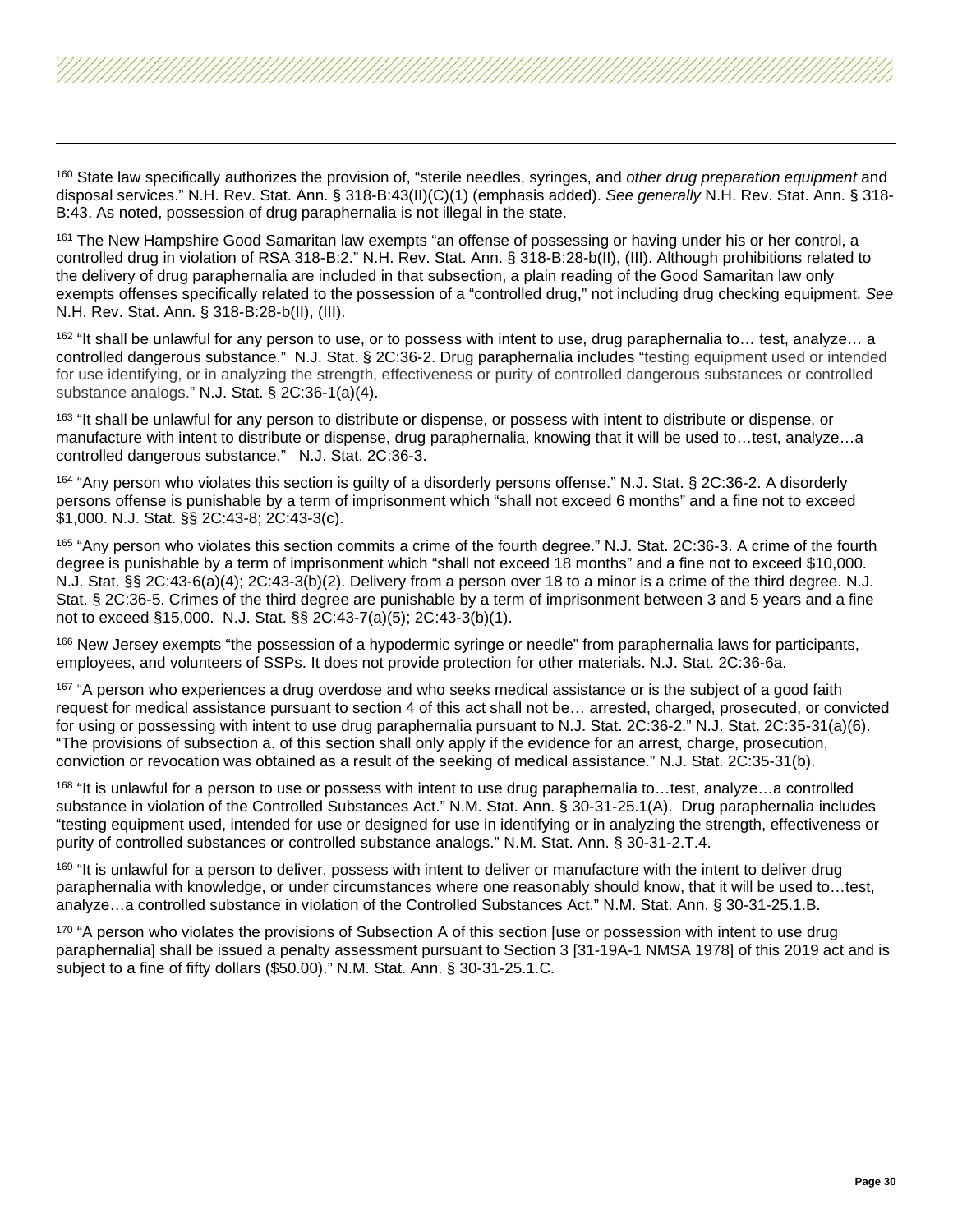<span id="page-30-10"></span><span id="page-30-9"></span><span id="page-30-8"></span><span id="page-30-7"></span><span id="page-30-6"></span><span id="page-30-5"></span><span id="page-30-4"></span><span id="page-30-3"></span><span id="page-30-2"></span><span id="page-30-1"></span><span id="page-30-0"></span><sup>171</sup> "A person who violates the provisions of Subsection B of this section [delivery of drug paraphernalia] is guilty of a misdemeanor." N.M. Stat. Ann. § 30-31-25.1.C. "Where the defendant has been convicted of a crime constituting a misdemeanor, the judge shall sentence the person to be imprisoned in the county jail for a definite term less than one year or to the payment of a fine of not more than one thousand dollars (\$1,000) or to both such imprisonment and fine in the discretion of the judge." N.M. Stat. Ann. § 31-19-1(A). A person over 18 delivering to a person under 18 who is at least 3 years younger is a fourth degree felony. N.M. Stat. Ann. §§ 30-31-25.1.D. A fourth degree felony is punishable by 18 months imprisonment and a fine of \$5,000. N.M. Stat. Ann. § 31-18-15.A.13; N.M. Stat. Ann. § 31-18-15.E.11.

<sup>172</sup> New Mexico exempts people, presumably including all participants, volunteers, and staff of a syringe exchange, from provisions related to possession of drug paraphernalia while engaged in syringe exchange services: "The provisions of this subsection [concerning the use or possession with intent to use drug paraphernalia] do not apply to a person who is in possession of hypodermic syringes or needles at the time the person is directly and immediately engaged in a harm reduction program, as provided in the Harm Reduction Act [24-2C-1 to 24-2C-6 NMSA 1978]." N.M. Stat. Ann. § 30-31- 25.1.A. New Mexico law also provides that the "possession of hypodermic syringes and needles in compliance with the procedures of the [syringe services] program shall not constitute a violation of the Controlled Substances Act for a participant in the program, an employee of the department administering the program or a private provider whom the department contracts with to operate the program." N.M. Stat. Ann. § 24-2C-6. The provisions authorizing the harm reduction program do not reference the distribution of other materials besides syringes. *See* N.M. Stat. Ann. § 24-2C-1–6.

173 "A person who, in good faith, seeks medical assistance for someone experiencing an alcohol- or drug-related overdose shall not be arrested, charged, prosecuted or otherwise penalized, nor shall the property of the person be subject to civil forfeiture, for violating any of the following if the evidence for the alleged violation was obtained as a result of the need for seeking medical assistance…[s]ubsection A of section 30-31-25.1 NMSA 1978 [including charges related to the use or possession with intent to use of drug paraphernalia]." N.M. Stat. Ann. § 30-31-27.1.A(1). "A person who experiences an alcohol- or drug-related overdose and is in need of medical assistance shall not be arrested, charged, prosecuted or otherwise penalized, nor shall the property of the person be subject to civil forfeiture, for violating any of the following if the evidence for the alleged violation was obtained as a result of the overdose and the need for seeking medical assistance…[s]ubsection A of section 30-31-25.1 NMSA 1978 [including charges related to the use or possession with intent to use of drug paraphernalia]." N.M. Stat. Ann. § 30-31-27.1.B(1). "The act of seeking medical assistance for someone who is experiencing an alcohol- or drug-related overdose may be used as a mitigating factor in a criminal prosecution pursuant to the Controlled Substances Act for which immunity is not provided pursuant to this section [including for charges related to the delivery of drug paraphernalia]." N.M. Stat. Ann. § 30-31-27.1.C. *See* N.M. Stat. Ann. § 30-31-27.1.D (defining "seeking medical assistance").

<sup>174</sup> New York does not criminalize the use or possession with intent to use drug checking equipment. *But see* N.Y. Penal Law § 220.50 (Criminal provisions for using certain drug paraphernalia, not including drug checking equipment); N.Y. Penal Law § 220.45 (Criminal provisions for possessing a hypodermic instrument).

<sup>175</sup> New York does not criminalize the free distribution of drug paraphernalia. *See generally* N.Y. Penal Law § 220.50. However, it is unlawful in New York to possess with intent to sell, offer for sale, or purchase drug-related paraphernalia. N.Y. Gen. Bus. Law § 851.

<sup>176</sup> New York does not criminalize the use, possession with intent to use, or free distribution of drug checking equipment. However, the Good Samaritan law exempts charges relating to the sale of drug paraphernalia. N.Y. Penal Law § 220.78(1).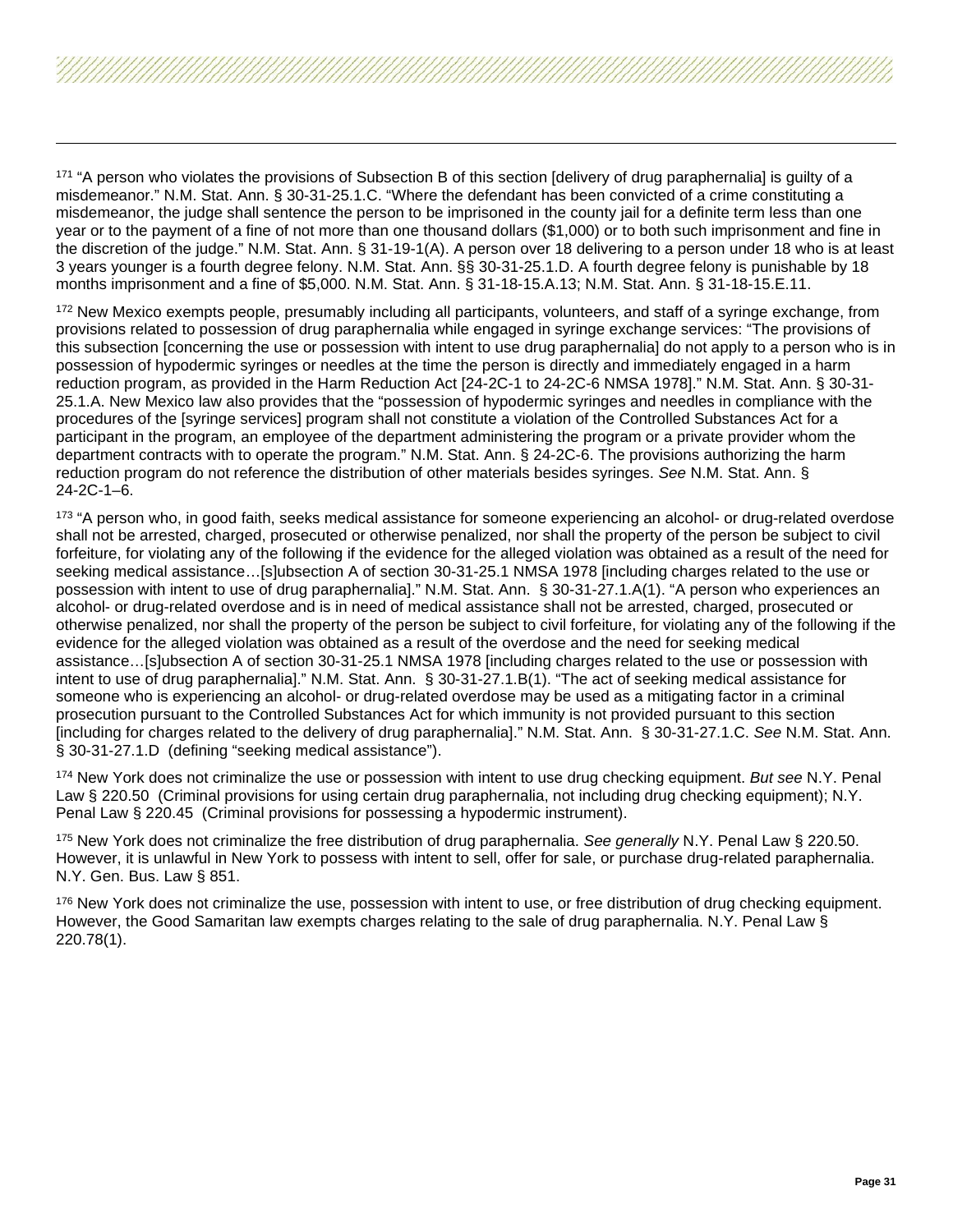<span id="page-31-5"></span><span id="page-31-4"></span><span id="page-31-3"></span><span id="page-31-2"></span><span id="page-31-1"></span><span id="page-31-0"></span><sup>177</sup> Drug paraphernalia means "all equipment, products and materials of any kind that are used to facilitate, or intended or designed to facilitate, violations of the Controlled Substances Act, including…testing, analyzing…or otherwise introducing controlled substances into the human body. N.C. Gen. Stat. § 90-113.21(a). North Carolina criminalizes the use or possession with intent to use "drug paraphernalia to…test, analyze…a controlled substance other than marijuana." N.C. Gen. Stat. § 90-113.22(a). However, the law exempts drug checking equipment for personal use from these provisions: "Notwithstanding the provisions of subsection (a) of this section [concerning the use of and possession with intent to use drug paraphernalia], it is not unlawful for a person who introduces a controlled substance into his or her body, or intends to introduce a controlled substance into his or her body, to knowingly use, or to possess with intent to use, testing equipment for identifying or analyzing the strength, effectiveness, or purity of that controlled substance…." N.C. Gen. Stat. § 90-113.22(d)(i) . This statutory scheme leaves open the possibility that someone possessing drug checking equipment for reasons other than personal use (i.e.: educational use, or to give to another person) could be charged with possession.

<sup>178</sup> "It is unlawful for any person to deliver, possess with intent to deliver, or manufacture with intent to deliver, drug paraphernalia knowing that it will be used to… test, analyze… a controlled substance which it would be unlawful to possess." N.C. Gen. Stat. § 90-113.23(a). "Delivery, possession with intent to deliver, or manufacture with intent to deliver, of each separate and distinct item of drug paraphernalia is a separate offense." N.C. Gen. Stat. § 90-113.23(b).

179 "Violation of this section is a Class 1 misdemeanor." N.C. Gen. Stat. § 90-113.22(b); 90-113.23(b). The sentence for a Class 1 misdemeanor is determined by reference to the chart set forth in N.C. Gen. Stat § 15A-1340.23(c)(2) which provides the authorized punishment for a crime based on the class of offense and the convicted person's prior criminal history. For a person with no prior convictions, the presumptive sentence for a Class 1 misdemeanor is 1-45 days of community punishment. N.C. Gen. Stat § 15A-1340.23(c)(2). Community punishment is a "sentence in a criminal case that does not include an active punishment or assignment to a drug treatment court, or special probation as defined in G.S. 15A-1351(a). It may include any one or more of the conditions set forth in G.S. 15A-1343(a1) [which include house arrest; performance of community service; substance abuse assessment, monitoring, or treatment; etc.]" N.C. Gen. Stat § 15A-1340.11(2). "The amount of the fine for a Class 1 misdemeanor...is in the discretion of the court." N.C. Gen. Stat. § 15A-1340.23(b). Depending on prior convictions, delivery from a person over 18 to a to a person under 18 at least 3 years younger is a Class I felony punishable by a sentence determined by reference to N.C. Gen. Stat. §§ 15A-1340.13; 14. The presumptive sentence for someone with no prior felonies would be 4-6 years imprisonment. N.C. Gen. Stat 15A-1340.17(c). The amount of any fine for a Class I felony is at the discretion of the court. N.C. Gen. Stat 15A-1340.17(b).

<sup>180</sup> North Carolina exempts harm reduction organizations from provisions related to possessing and distributing drug checking equipment: "Notwithstanding the provisions of subsection (a) of this section [concerning the use or possession with intent to use drug paraphernalia], it is not unlawful for... a governmental or nongovernmental organization that promotes scientifically proven ways of mitigating health risks associated with drug use and other high-risk behaviors to possess such testing equipment or distribute such testing equipment to a person who intends to introduce a controlled substance into his or her body." N.C. Gen. Stat § 90-113.22(d)(ii). North Carolina further exempts participants, employees, and volunteers of a syringe exchange from possession charges, likely including possession of drug checking equipment: "Notwithstanding any… law, no employee, volunteer, or participant of a program established pursuant to this section [a needle and hypodermic syringe exchange program] shall be charged with or prosecuted for possession of any of the following… [n]eedles, hypodermic syringes, or *other injection supplies* obtained from or returned to a program established pursuant to this section." N.C. Gen. Stat § 90-113.27(a), (c)(1) (emphasis added). Further, North Carolina's Department of Health and Human Services website says that, "most syringe exchange programs operate according to the practices and philosophy of harm reduction," and describes harm reduction techniques as including, "drug-checking with fentanyl test strips." North Carolina Department of Health and Human Services, *Syringe and Naloxone Access*, North Carolina Department of Health and Human Services, [https://www.ncdhhs.gov/about/department-initiatives/opioid-epidemic/syringe](https://www.ncdhhs.gov/about/department-initiatives/opioid-epidemic/syringe-and-naloxone-access)[and-naloxone-access](https://www.ncdhhs.gov/about/department-initiatives/opioid-epidemic/syringe-and-naloxone-access) (last visited Feb. 2, 2021).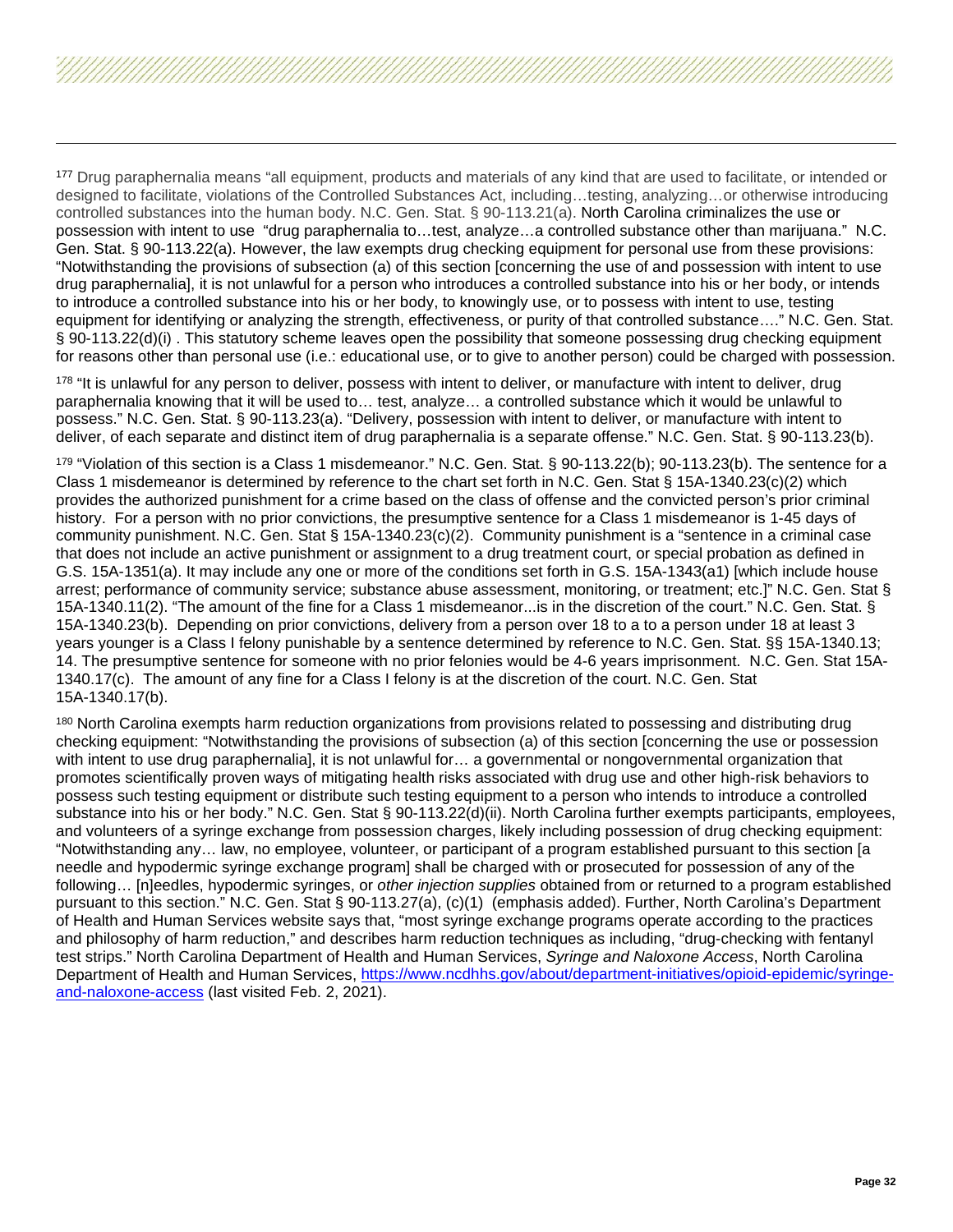<span id="page-32-3"></span><span id="page-32-2"></span><span id="page-32-1"></span><span id="page-32-0"></span>

<sup>182</sup> "A person may not use or possess with intent to use drug paraphernalia to...test, analyze...a controlled substance." N.D. Cent. Code § 19-03.4-03(1). Drug paraphernalia includes "Testing equipment used, intended for use, or designed for use in identifying or in analyzing the strength, effectiveness, or purity of controlled substances." N.D. Cent. Code § 19- 03.4-01(1).

<sup>183</sup> "A person may not deliver, possess with intent to deliver, or manufacture with intent to deliver, drug paraphernalia, if that person knows or should reasonably know that the drug paraphernalia will be used to…test, analyze…a controlled substance." N.D. Cent. Code § 19-03.4-04. There are increased penalties for delivering drug paraphernalia, including drug checking equipment, to a minor. N.D. Cent. Code § 19-03.4-05.

<sup>184</sup> Possession: "A person violating this subsection is quilty of a class C felony if the drug paraphernalia is used, or possessed with intent to be used, to…test, analyze…a controlled substance, other than marijuana, classified in schedule I, II, or III of chapter 19-03.1." N.D. Cent. Code § 19-03.4-03(1). "A person sentenced to the legal and physical custody of the department of corrections and rehabilitation under this section may be placed in a drug and alcohol treatment program as designated by the department. Upon the successful completion of the drug and alcohol treatment program, the department shall release the person from imprisonment to begin any court-ordered period of probation. If the person is not subject to court-ordered probation, the court may order the person to serve the remainder of the sentence of imprisonment on supervised probation subject to the terms and conditions imposed by the court." N.D. Cent. Code § 19- 03.4-03(5). Distribution: "Any person violating this section is guilty of a class C felony if the drug paraphernalia will be used to…test, analyze…a controlled substance, other than marijuana, classified in schedule I, II, or III of chapter 19-03.1. Otherwise, a violation of this section is a class A misdemeanor." N.D. Cent. Code § 19-03.4-04. "Class C felony, for which a maximum penalty of five years' imprisonment, a fine of ten thousand dollars, or both, may be imposed." N.D. Cent. Code § 12.1-32-01(4). "Class A misdemeanor, for which a maximum penalty of imprisonment for three hundred sixty days, a fine of three thousand dollars, or both, may be imposed." N.D. Cent. Code § 12.1-32-01(5). A person over 18 delivering drug paraphernalia, including drug checking equipment, to a person under 18 at least 3 years younger is also guilty of a Class C felony. N.D. Cent. Code § 19-03.4-05.

<sup>185</sup> North Dakota law requires syringe services programs to provide supplies as part of their operations, and specifically includes "testing strips" under the definition of "supplies". *See* N.D. Cent. Code § 23-01-44. "Syringes, needles, and supplies appropriately collected under this section are not considered drug paraphernalia…". N.D. Cent. Code § 23-01- 44(7). However, the plain language of the statute appears to provide protection only to testing strips "collected" by an SSP. Since testing strips are generally distributed by an SSP, not collected by one, it is not clear what protection, if any, this section provides.

<sup>186</sup> "An individual is immune from criminal prosecution under…section 19-03.4-03 [use or possession with intent to use drug paraphernalia] if in good faith that individual seeks medical assistance for another individual in need of emergency medical assistance due to a drug overdose. To receive immunity under this section, the individual receiving immunity must have remained on the scene until assistance arrived, cooperated with the medical treatment of the reported drug overdosed individual, and the overdosed individual must have been in a condition a layperson would reasonably believe to be a drug overdose requiring immediate medical assistance. Neither the individual who experiences a drug-related overdose and is in need of emergency medical assistance nor the cooperating individual seeking medical assistance may be charged or prosecuted for the criminal offenses listed in this section or for the sharing of controlled substances among those present. Immunity from prosecution under this section does not apply unless the evidence for the charge or prosecution was obtained as a result of the drug-related overdose and the need for emergency medical assistance. Good faith does not include seeking medical assistance during the course of the execution of an arrest warrant or search warrant or during a lawful search." N.D. Cent. Code § 19-03.1-23.4.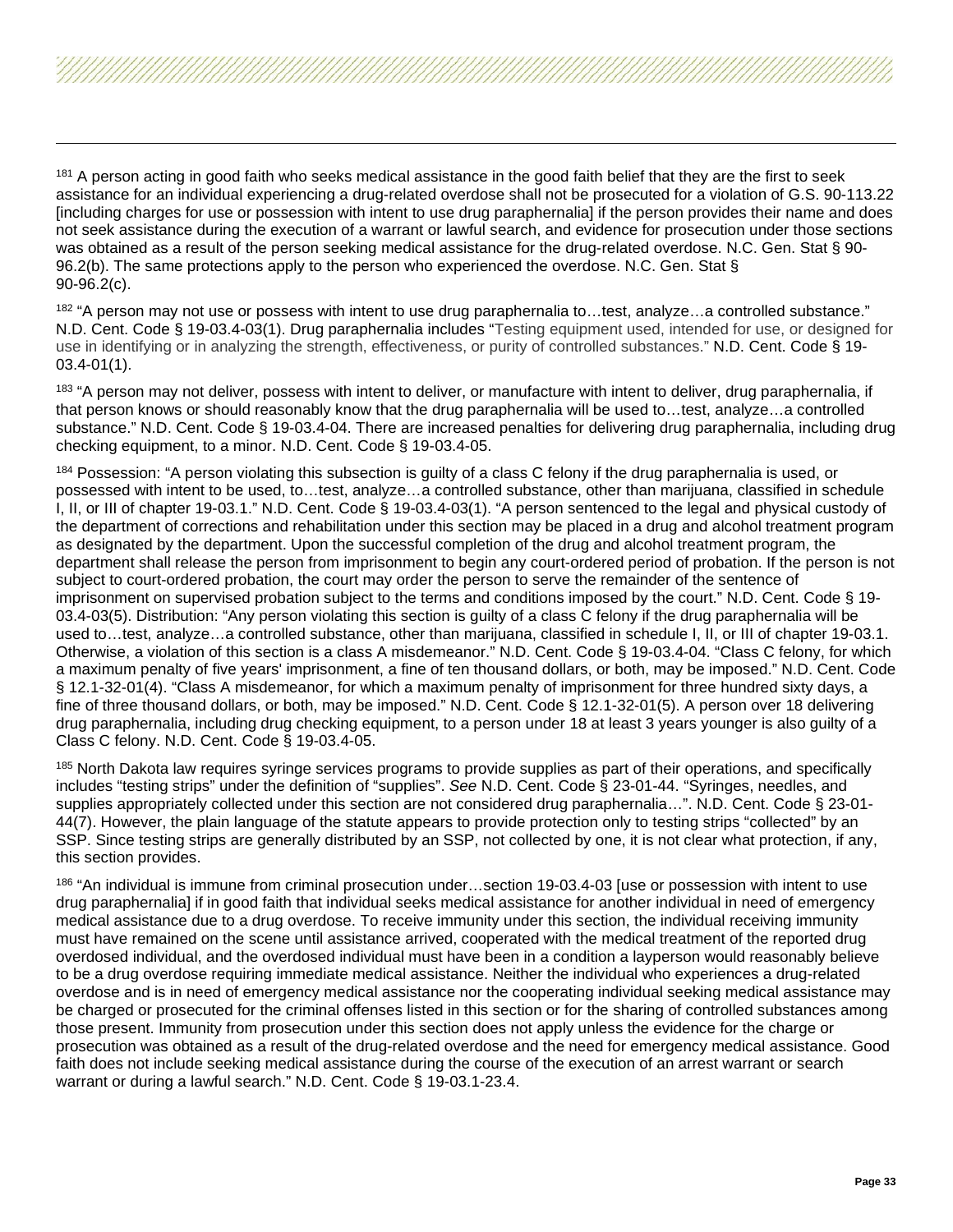<span id="page-33-5"></span><span id="page-33-4"></span><span id="page-33-3"></span><span id="page-33-2"></span><span id="page-33-1"></span><span id="page-33-0"></span><sup>187</sup> "As used in this section, "drug paraphernalia" means any equipment, product, or material of any kind that is used by the offender, intended by the offender for use, or designed for use, in…testing, analyzing…or otherwise introducing into the human body, a controlled substance in violation of this chapter." Ohio Rev. Code Ann. § 2925.14(A). "[N]o person shall knowingly use, or possess with purpose to use, drug paraphernalia." Ohio Rev. Code Ann. § 2925.14(C)(1).

<sup>188</sup> Ohio does not criminalize the free distribution of drug paraphernalia. However, it is unlawful in Ohio to "sell, or possess or manufacture with purpose to sell" drug paraphernalia. Ohio Rev. Code Ann. § 2925.14(C)(2).

<sup>189</sup> "Whoever violates division (C)(1) of this section [use or possession with intent to use drug paraphernalia] is quilty of illegal use or possession of drug paraphernalia, a misdemeanor of the fourth degree." Ohio Rev. Code Ann. § 2925.14(F)(1). "In addition to any other sanction imposed upon an offender for a violation of this section, the court may suspend for not more than five years the offender's driver's or commercial driver's license or permit." Ohio Rev. Code Ann. § 2925.14(G)(1). A misdemeanor of the fourth degree is punishable by "not more than thirty days" in jail and a fine of "not more than two hundred fifty dollars." Ohio Rev. Code Ann. §§ 2929.24(A)(4); 2929.28(A)(2)(a)(iv).

<sup>190</sup> Ohio law exempts participants of bloodborne infectious disease prevention programs (what the state terms SSPs) from paraphernalia possession under strict circumstances: "If participating in a component of a bloodborne infectious disease prevention program would be considered a violation of any of the following, a program participant who is within one thousand feet of a program facility and is in possession of documentation from the program identifying the individual as an active participant in the program is not subject to criminal prosecution for the violation…Division (C)(1) of section 2925.14 of the Revised Code regarding the prohibition against illegal possession of drug paraphernalia." Ohio Rev. Code Ann. § 3707.57(F)(2)(c). Ohio also exempts volunteers and staff of a program: "If carrying out a duty under a component of a bloodborne infectious disease prevention program [authorized by Ohio Rev. Code Ann. § 3707.57] would be considered a violation of any of the following, an employee or volunteer of the program, when carrying out the duty, is not subject to criminal prosecution for the violation…Division (C)(1) of section 2925.14 of the Revised Code regarding the prohibition against illegal possession of drug paraphernalia." Ohio Rev. Code Ann. § 3707.57(F)(1)(c).

<sup>191</sup> Ohio's overdose Good Samaritan law provides protection from the crime of possessing controlled substances, but a similar provision does not exist within the statute criminalizing the use, possession with intent to use, or delivery of drug paraphernalia. *See* Ohio Rev. Code Ann. §§ 2925.11, 2925.14.

<sup>192</sup> "No person shall use drug paraphernalia to…test, analyze…a controlled dangerous substance in violation of the Uniform Controlled Dangerous Substances Act." Okla. Stat. tit. 63 § 2-405(B). Drug paraphernalia includes "testing equipment used, intended for use, or fashioned specifically for use in identifying, or in analyzing the strength, effectiveness or purity of controlled dangerous substances." Okla. Stat. tit. 63 § 2-101(36)(d).

<sup>193</sup> "No person shall deliver, sell, possess or manufacture drug paraphernalia knowing, or under circumstances where one reasonably should know, that it will be used to…test…a controlled dangerous substance in violation of the Uniform Controlled Dangerous Substances Act." Okla. Stat. tit. 63 § 2-405(C).

194 Both possession and distribution are punishable as follows: "[f]or a first offense the person shall be punished by imprisonment in the county jail for not more than one (1) year or by a fine of not more than One Thousand Dollars (\$1,000.00), or both such fine and imprisonment." Okla. Stat. tit. 63 § 2-405(E)(1). A second offense is punishable by not more than a year imprisonment or not more than a \$5,000 fine, or both. Okla. Stat. tit. 63 § 2-405(E)(2). A third or subsequent offense is punishable by not more than a year imprisonment or not more than a \$10,000 fine, or both. Okla. Stat. tit. 63 § 2-405(E)(3). Anyone over 18 delivering drug paraphernalia, including drug checking equipment, to anyone under 18 is guilty of a felony Okla. Stat. tit. 63 § 2-405(D). Such person is punishable by a fine not exceeding \$1,000, imprisonment in the state penitentiary not exceeding two years, or both. Okla. Stat. tit. 21 § 9. All persons convicted of any offense described here shall pay \$100 to a trauma care fund. Okla. Stat. tit. 63 § 2-405(F).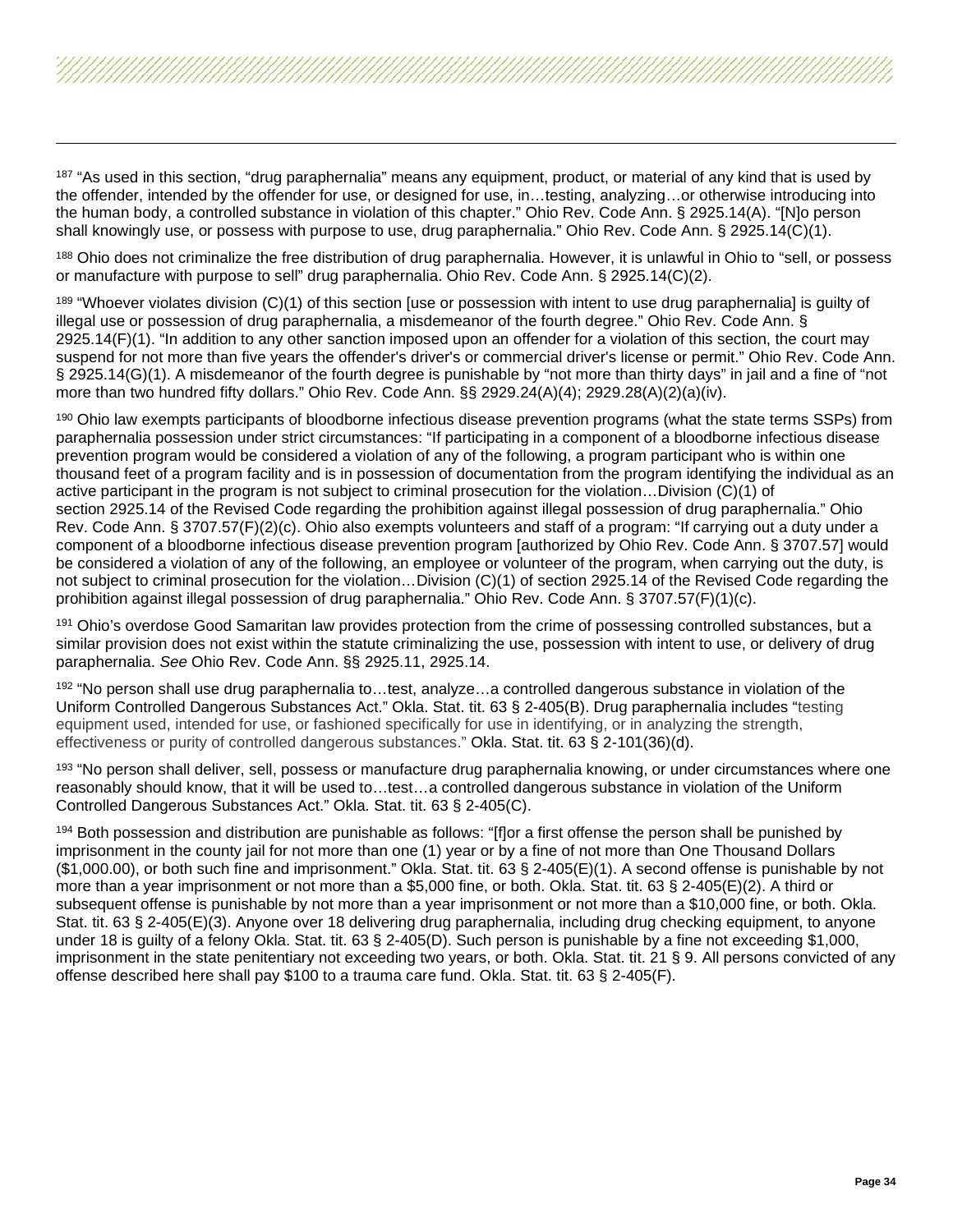<span id="page-34-7"></span><span id="page-34-6"></span><span id="page-34-5"></span><span id="page-34-4"></span><span id="page-34-3"></span><span id="page-34-2"></span><span id="page-34-1"></span><span id="page-34-0"></span><sup>195</sup> "A person who meets the criteria of subsection A of this section [listing the factors to meet the Good Samaritan law] is immune from criminal prosecution for…possession of drug paraphernalia associated with a controlled dangerous substance, as defined in paragraph 36 of Section 2-101 of Title 63 of the Oklahoma Statutes. Further, a person is only immune from prosecution for the aforementioned offenses if the offense involved a state of intoxication caused by the use of a controlled dangerous substance by a person or if the offense involved the person being or becoming intoxicated as a result of the use of a controlled dangerous substance by a person." Okla. Stat. tit. 63 § 2-413.1(B). *See also* Okla. Stat. tit. 63 § 2-413.1(A) (listing the factors to qualify for the Good Samaritan exception).

<sup>196</sup> Oregon does not criminalize the use or possession with intent to use drug paraphernalia. *See generally* Or. Rev. Stat. §§ 475.525-.744.

<sup>197</sup> "It is unlawful for any person to sell or deliver, possess with intent to sell or deliver or manufacture with intent to sell or deliver drug paraphernalia, knowing that it will be used to unlawfully…test…a controlled substance." Or. Rev. Stat. § 475.525(1). Drug paraphernalia includes "Testing equipment marketed for use or designed for use in identifying or in analyzing the strength, effectiveness or purity of controlled substances." Or. Rev. Stat. § 475.525(2).

<sup>198</sup> "In addition to any other penalty provided by law: (a) A person who violates ORS 475.525 [related to the delivery of drug paraphernalia] shall incur a civil penalty in an amount of at least \$2,000 and not more than \$10,000; and (b) The court may order other equitable remedies including but not limited to injunctive relief." Or. Rev. Stat. § 475.565(1).

<sup>199</sup> "Sterile needles and syringes and *other items provided by a syringe service program* [a program that provides services including free sterile needles and syringes and safe disposal for needles and syringes] may not be considered 'drug paraphernalia,' as that term is defined in ORS 475.525 [related to the delivery of drug paraphernalia]." Or. Rev. Stat. § 475.757(1), (3) (emphasis added).

 A presentation by the Oregon Health Authority Public Health Division about expanding harm reduction services in Oregon lists fentanyl checking strips as an overdose prevention tool. Judith M. Leahy, *Expanding Harm Reduction & Syringe Exchange Service Programming Capacity in Oregon*, Oregon Health Authority Public Health Division (Mar. 2019), [https://www.oregon.gov/oha/PH/PREVENTIONWELLNESS/SUBSTANCEUSE/HarmReduction/SSPManual/Oregon-SSP-](https://www.oregon.gov/oha/PH/PREVENTIONWELLNESS/SUBSTANCEUSE/HarmReduction/SSPManual/Oregon-SSP-Manual-Interactive.pdf)[Manual-Interactive.pdf.](https://www.oregon.gov/oha/PH/PREVENTIONWELLNESS/SUBSTANCEUSE/HarmReduction/SSPManual/Oregon-SSP-Manual-Interactive.pdf)

<sup>200</sup> "The immunity conferred under subsections (1) and (2) of this section [listing the factors to qualify for the Good Samaritan exception] applies to arrest and prosecution for…[u]nlawful possession of drug paraphernalia with intent to sell or deliver as described in ORS 475.525." Or. Rev. Stat. § 475.898(3)(k). *See also* Or. Rev. Stat. § 475.898(1),(2) (listing the factors to qualify for the Good Samaritan exception).

<sup>201</sup> "The following acts and the causing thereof within the Commonwealth are hereby prohibited...[t]he use of, or possession with intent to use, drug paraphernalia for the purpose of…testing, analyzing…a controlled substance in violation of this act." 35 Pa. Stat. § 780-113(a)(32). Drug paraphernalia includes "[t]esting equipment used, intended for use or designed for use in identifying or in analyzing the strength, effectiveness or purity of controlled substances." 35 Pa. Stat. § 780-102(b)(4). Note, however, that fentanyl test strips have been decriminalized by Executive Order in Philadelphia. City of Philadelphia, Mayor Signs Executive Order to Decriminalize Fentanyl Test Strips. August 2, 2021. [https://www.phila.gov/2021-08-02-mayor-signs-executive-order-to-decriminalize-fentanyl-test-strips/.](https://www.phila.gov/2021-08-02-mayor-signs-executive-order-to-decriminalize-fentanyl-test-strips/)

<sup>202</sup> "The delivery of, possession with intent to deliver, or manufacture with intent to deliver, drug paraphernalia, knowing, or under circumstances where one reasonably should know, that it would be used to…test…a controlled substance in violation of this act." 35 Pa. Stat. § 780-113(a)(33).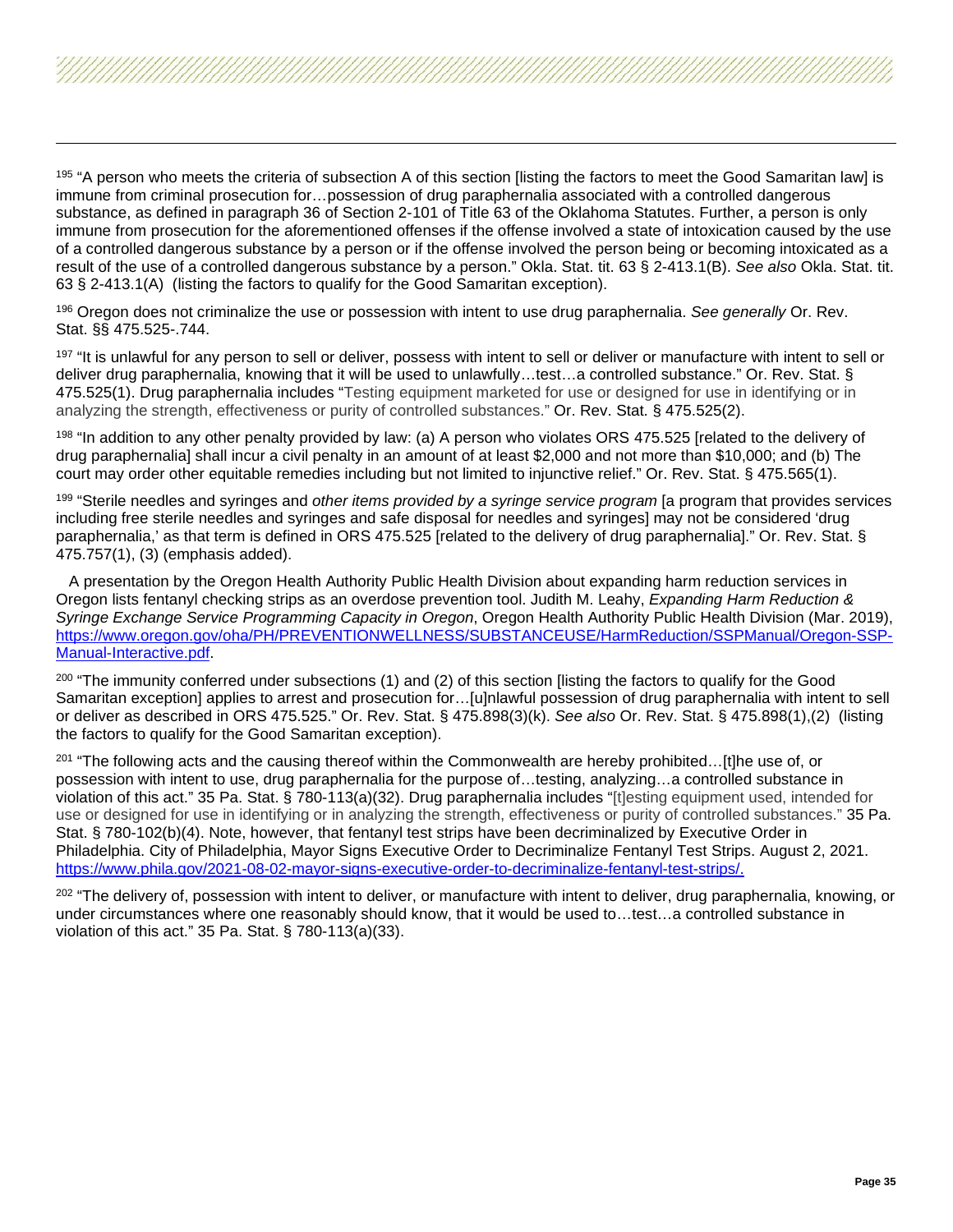<span id="page-35-8"></span><span id="page-35-7"></span><span id="page-35-6"></span><span id="page-35-5"></span><span id="page-35-4"></span><span id="page-35-3"></span><span id="page-35-2"></span><span id="page-35-1"></span><span id="page-35-0"></span> $^{203}$  "Any person who violates claus[e] (32)... of subsection a [possession of drug paraphernalia] is guilty of a misdemeanor and upon conviction thereof shall be sentenced to pay a fine not exceeding two thousand five hundred dollars (\$ 2,500) or to imprisonment not exceeding one (1) year, or both." 35 Pa. Stat. § 780-113(i). "Any person who violates claus[e]…(33)…of subsection (a) [the delivery of drug paraphernalia]…is guilty of a misdemeanor and upon conviction thereof shall be sentenced to pay a fine not exceeding two thousand five hundred dollars (\$ 2,500) or to imprisonment not exceeding one (1) year, or both. 35 Pa. Stat. § 780-113(i). "Any person who violates clause (33) by delivering drug paraphernalia to a person under 18 years of age who is 3 or more years his junior shall be guilty of a misdemeanor of the second degree and subject to a fine not exceeding five thousand dollars (\$ 5,000) or imprisonment not exceeding two (2) years, or both." 35 Pa. Stat. § 780-113(i).

<sup>204</sup> While syringe services programs operate in Allegheny and Philadelphia counties under local authorization, neither provides explicit legal protection from paraphernalia laws. *See* Allegheny County Code § 851-1 et seq; Exec. Order No. 04-92 (July 27, 1992).

<sup>205</sup> "The prohibition on charging or prosecuting a person as described in subsection (a) [listing the factors to qualify for the Good Samaritan exception] bars charging or prosecuting a person for probation and parole violations and for violations of section 13(a)(5), (16), (19), (31), (32) [charges for the use and possession with intent to use of drug paraphernalia], (33) [charges for the delivery of drug paraphernalia] and (37)." 35 Pa. Stat. § 780-113.7(b). *See also* 35 Pa. Stat. § 780- 113.7(a), (c) (listing the factors to qualify for the Good Samaritan exception).

 $206$  "It shall be unlawful for any person to knowingly and with criminal intent, use or possess with the intention of using drug paraphernalia to …test, analyze…a controlled substance in violation of this chapter." P.R. Laws Ann. tit. 24, § 2411b(c)(2). Drug paraphernalia includes "Testing equipment, or chemicals or alcohol used, or destined or designed for use in the identification, analysis or measurement of the potency, effectiveness, purity or quality of controlled substances." P.R. Laws Ann. tit. 24, § 2411b(a)(4).

<sup>207</sup> "It shall be unlawful for any person to knowingly, and with criminal intent, manufacture, distribute, sell, dispense, deliver, transport, conceal, or possess with the intent of distributing, selling, disposing, delivering, transporting or concealing drug paraphernalia, as this term is defined in subsection (a) of this section, in order to…test, analyze…a controlled substance into the human body in violation of this chapter." P.R. Laws Ann. tit. 24, § 2411b(c)(1). There are increased penalties for a person over 18 delivering paraphernalia to a person under 18. P.R. Laws Ann. tit. 24, § 2405(c).

<sup>208</sup> Possession: "[a]ny person who violates the provisions of this subsection shall be quilty of a felony, and upon conviction thereof, shall be sentenced to pay a fine not greater than three thousand dollars (\$3,000) or to imprisonment for a fixed term of three (3) years. Should there be aggravating circumstances, the fine shall not be greater than five thousand dollars (\$5,000); the term of imprisonment, not to exceed a maximum of five (5) years. Should there be extenuating circumstances, the fine shall not be greater than two thousand dollars (\$2,000); the term of imprisonment, not to exceed a maximum of two (2) years." P.R. Laws Ann. tit. 24,  $\S$  2411b(c)(2). Distribution: "[a]ny person who violates the provisions of this subsection shall be guilty of a felony, and upon conviction thereof shall be sentenced to pay a fine not greater than thirty thousand dollars (\$30,000) or to imprisonment for a fixed term of three (3) years. Should there be aggravating circumstances, the fine shall not exceed fifty thousand dollars (\$50,000); or the term of imprisonment, shall not exceed a maximum of five (5) years. Should there be extenuating circumstances, the fine shall not be greater than twenty thousand dollars (\$20,000); or the term of imprisonment, a maximum of two (2) years." P.R. Laws Ann. tit. 24, § 2411b(c)(1). Aggravating circumstances are listed in P.R. Laws Ann. tit. 33, § 4700. Mitigating circumstances are listed in P.R. Laws Ann. tit. 33, § 4699. "Any person over the age of 18 who violates subsection (c)(1) of § 2411b of this title by distributing, delivering or dispensing drug paraphernalia to a person under the age of 18 shall be guilty of a separate crime, and upon conviction thereof, shall be sentenced to pay or serve double the amounts or terms provided in subsection (c)(1) of § 2411b of this title." P.R. Laws Ann. tit. 24, § 2405(c).

 $^{209}$  "The provisions of § 2411b and 2405 of this title shall not apply to: (1) The Department of Health. (2) Non-profit entities duly authorized by the Department of Health that, with the purpose of preventing the transmission of contagious diseases, or as part of an educational or prevention program, distribute hypodermic needles and other accessories. (3) Duly identified participants of said programs for distribution and exchange of hypodermic needles and other accessories." P.R. Laws Ann. Tit. 24, § 2608.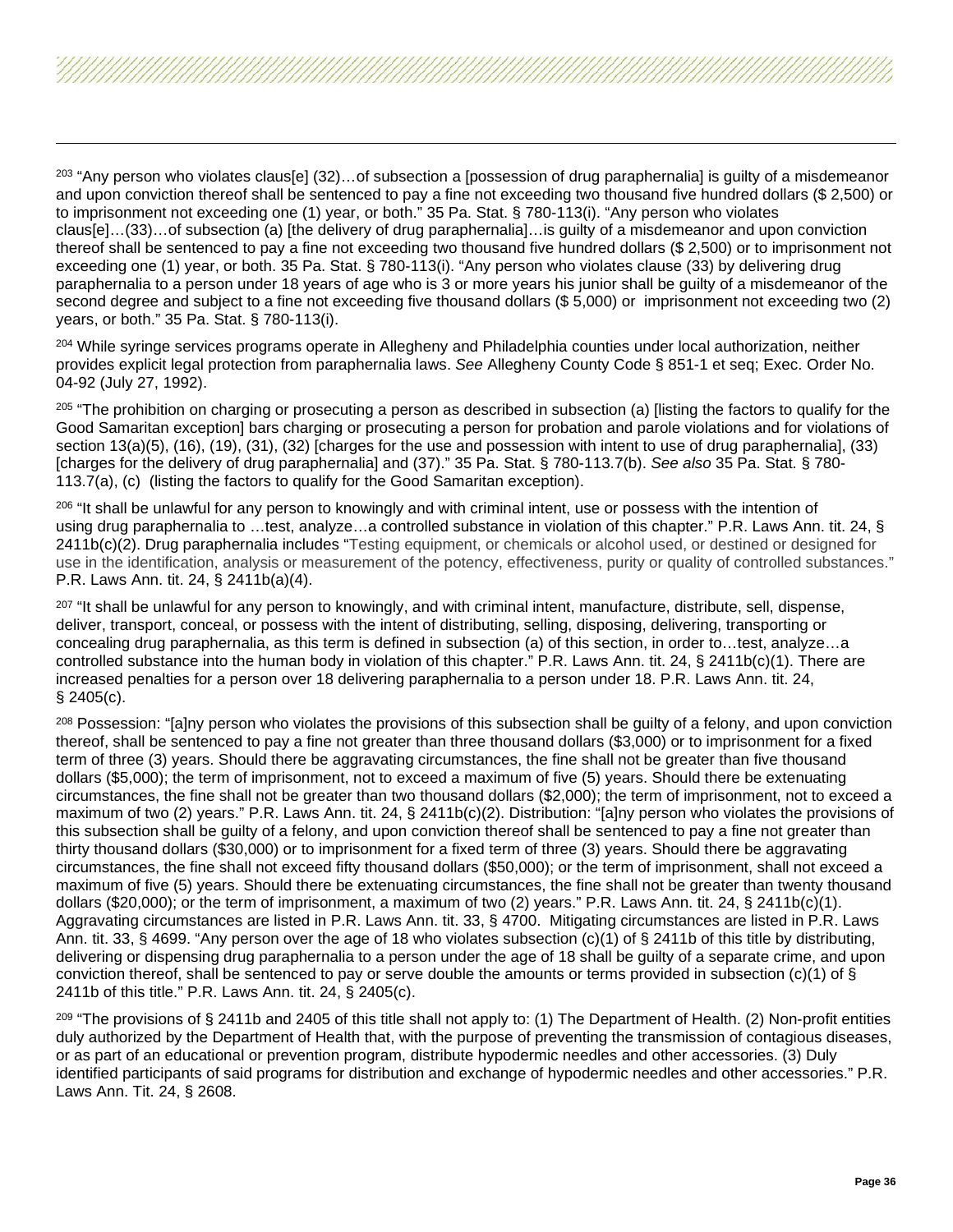<span id="page-36-5"></span><span id="page-36-4"></span><span id="page-36-3"></span><span id="page-36-2"></span><span id="page-36-1"></span><span id="page-36-0"></span><sup>210</sup> Puerto Rico enacted a Good Samaritan law in August 2021 that provides protection from paraphernalia charges. *See*  2021 Puerto Rico Laws Act 035 (P. del S. 71). It is not included here as it is out of the temporal scope of this document.

<sup>211</sup> Rhode Island does not criminalize the use or possession with intent to use drug paraphernalia. *See generally* R.I. Gen. Laws §§ 21-28.5-1–4.

<sup>212</sup> Rhode Island has explicitly legalized the provision and utilization of drug checking equipment: "(a) Any person may provide, administer, or utilize a narcotic testing product to assist another person in determining whether a narcotic or substance contains chemicals, toxic substances, or hazardous compounds. Narcotic testing products shall include, but not be limited to, fentanyl test strips. (b) A person who provides, administers, or utilizes a narcotic testing product to assist another person shall not be subject to civil liability or criminal prosecution as a result of providing, administering, or utilizing the narcotic testing product to assist another person. R.I. Gen. Laws § 21-28.9-3.1.

<sup>213</sup> While syringe services programs are authorized in Rhode Island, the law does not provide explicit protection from paraphernalia-related crimes. *See* R.I. Gen. Laws § 23-11-19. However, any "person who provides, administers, or utilizes a narcotic testing product to assist another person shall not be subject to civil liability or criminal prosecution as a result of providing, administering, or utilizing the narcotic testing product to assist another person. R.I. Gen. Laws § 21- 28.9-3.1(b).

<sup>214</sup> The Rhode Island Good Samaritan law exempts possession of drug paraphernalia, even though this is not a crime in the state. *See* R.I. Gen. Laws § 21-28.9-4. The Good Samaritan law on its face does not apply to charges for the delivery of drug paraphernalia: "Any person who, in good faith, without malice and in the absence of evidence of an intent to defraud, seeks medical assistance for someone experiencing a drug overdose or other drug-related medical emergency shall not be charged or prosecuted for any crime related to the possession of a controlled substance or drug paraphernalia, or the operation of a drug-involved premises, if the evidence for the charge was gained as a result of the seeking of medical assistance." R.I. Gen. Laws § 21-28.9-4(a). *See also* R.I. Gen. Laws § 21-28.9-4(b) (containing the Good Samaritan exception as applied to a person experiencing an overdose). However, the Good Samaritan law may provide a mitigating factor in sentencing for charges related to the delivery of drug paraphernalia: "The act of providing first aid or other medical assistance to someone who is experiencing a drug overdose or other drug-related medical emergency may be used as a mitigating factor in a criminal prosecution pursuant to the controlled substances act." R.I. Gen. Laws § 21-28.9-4(c).

<sup>215</sup> South Carolina's definition of paraphernalia does not explicitly include drug checking equipment, nor does it encompass items used for injecting controlled substances: "'Paraphernalia' means any instrument, device, article, or contrivance used, designed for use, or intended for use in ingesting, smoking, administering, manufacturing, or preparing a controlled substance and does not include cigarette papers and tobacco pipes but includes, but is not limited to [lists examples not including drug checking equipment]." S.C. Code § 44-53-110(33). "Administering" is defined in the Code as "the direct application of a controlled substance, whether by injection, inhalation, ingestion, or any other means, to the body of a patient or research subject by: (a) a practitioner (or, in his presence, by his authorized agent); or (b) the patient or research subject at the direction and in the presence of the practitioner." S.C. Code of Laws § 44-53-110(1). "Practitioner" is defined as "a physician, dentist, veterinarian, podiatrist, scientific investigator, or other person licensed, registered, or otherwise permitted to distribute, dispense, conduct research with respect to, or to administer a controlled substance in the course of professional practice or research in this State." S.C. Code of Laws § 44-53-110(36). SSPs and other similar entities are not "practitioners" under South Carolina law. We therefore conclude that it is not contrary to South Carolina law for a person who uses drugs to possess drug checking equipment. In South Carolina the possession of paraphernalia is a civil offense: "It shall be unlawful for any person to advertise for sale, manufacture, possess, sell or deliver, or to possess with the intent to deliver, or sell paraphernalia." S.C. Code § 44-53-391(a).

<sup>216</sup> South Carolina prohibits the delivery of paraphernalia: "It shall be unlawful for any person to advertise for sale, manufacture, possess, sell or deliver, or to possess with the intent to deliver, or sell paraphernalia." S.C. Code § 44-53- 391(a). However, South Carolina's definition of paraphernalia does not explicitly include drug checking equipment: 'Paraphernalia' means any instrument, device, article, or contrivance used, designed for use, or intended for use in ingesting, smoking, administering, manufacturing, or preparing a controlled substance and does not include cigarette papers and tobacco pipes but includes, but is not limited to [lists examples not including drug checking equipment]." S.C. Code § 44-53-110(33).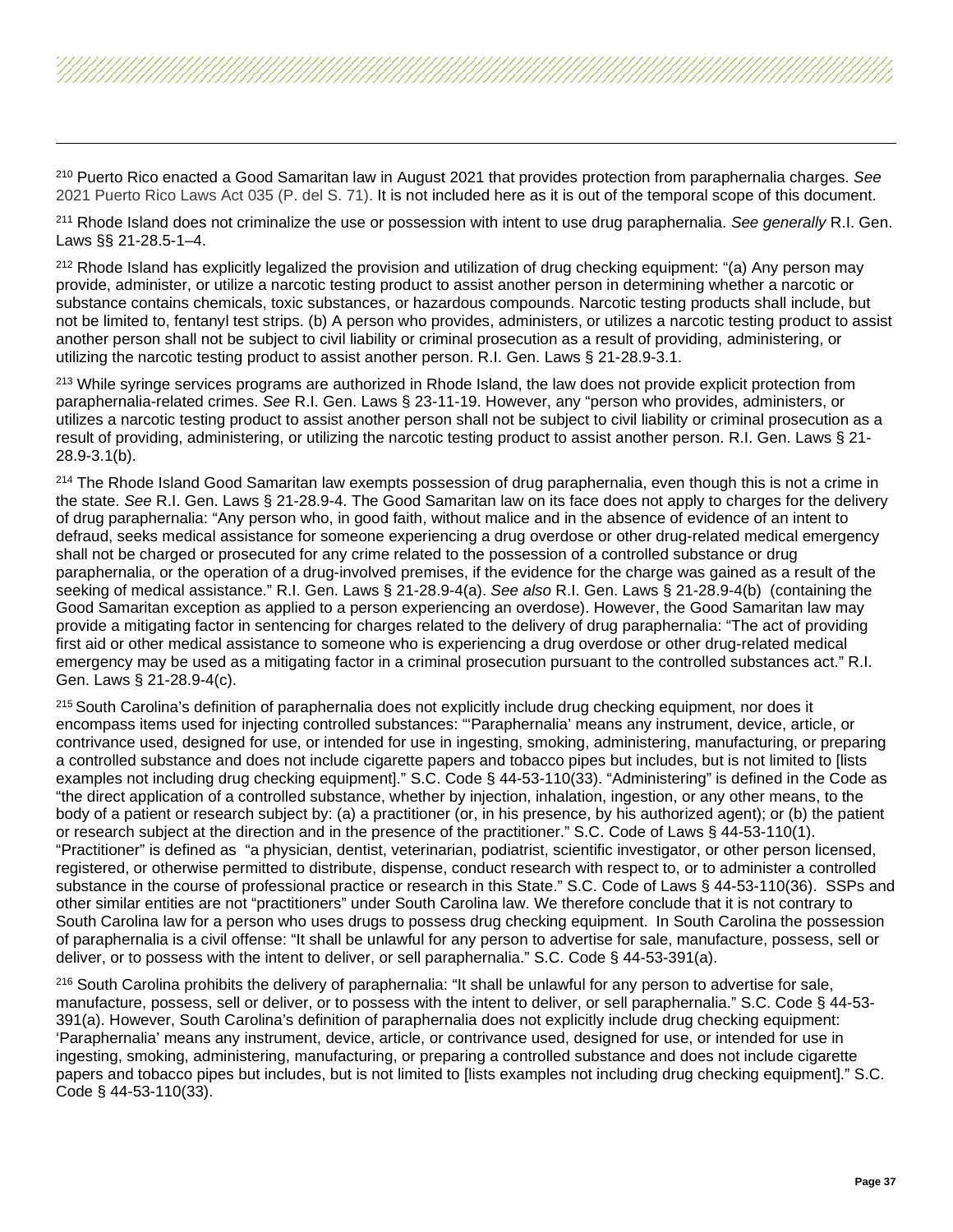<span id="page-37-6"></span><span id="page-37-5"></span><span id="page-37-4"></span><span id="page-37-3"></span><span id="page-37-2"></span><span id="page-37-1"></span><span id="page-37-0"></span><sup>217</sup> "Any person found quilty of violating the provisions of this section shall be subject to a civil fine of not more than five hundred dollars except that a corporation shall be subject to a civil fine of not more than fifty thousand dollars. Imposition of such fine shall not give rise to any disability or legal disadvantage based on conviction for a criminal offense." S.C. Code § 44-53-391(c).

<sup>218</sup> Syringe services programs are not explicitly permitted in South Carolina.

 $219$  "A person who seeks medical assistance for another person in accordance with the requirements of subsection (A) may not be prosecuted for…(5) possessing paraphernalia in violation of Section 44-53-391; (6) selling or delivering paraphernalia in violation of Section 44-53-391, when the sale or delivery is to the person who appears to be experiencing a drug-related overdose." S.C. Code § 44-53-1920(B)(5), (6). *See also* S.C. Code § 44-53-1920(A), (C), (D) (listing the factors to qualify for the Good Samaritan exception).

<sup>220</sup> "No person, knowing the drug related nature of the object, may use or to possess with intent to use, drug paraphernalia to…test, analyze…any controlled substance." S.D. Codified Laws § 22-42A-3. Drug paraphernalia includes "any equipment, products and materials of any kind which are primarily used, intended for use, or designed for use by the person in possession of them, in…testing, analyzing…or otherwise introducing into the human body any controlled substance or marijuana in violation of the provisions of this chapter. S.D. Codified Laws § 22-42A-1.

<sup>221</sup> "No person, knowing the drug related nature of the object, may deliver, possess with intent to deliver, or manufacture with intent to deliver, drug paraphernalia, knowing, or under circumstances where one reasonably should know, that it will be used to… test, analyze… a controlled substance… in violation of this chapter." S.D. Codified Laws § 22-42A-4.

 $222$  "Any person who violates any provision of this section is quilty of a Class 2 misdemeanor." S.D. Codified Laws § 22-42A-3. A Class 2 misdemeanor is punishable by a maximum "thirty days imprisonment in a county jail or five hundred dollars fine, or both." S.D. Codified Laws § 22-6-2(2).

<sup>223</sup> "Any person who violates any provision of this section is guilty of a Class 6 felony." S.D. Codified Laws § 22-42A-4. A Class 6 felony is punishable by a maximum "two years imprisonment in the state penitentiary or a fine of four thousand dollars, or both." S.D. Codified Laws § 22-6-1(9). The court may, in the alternative, impose a sentence for a term of not more than one year imprisonment "in the county jail of the county where such person was convicted. S.D. Codified Laws § 22-6-1.1.

<sup>224</sup> South Dakota's Good Samaritan exception does not apply to charges related to drug paraphernalia. *See* S.D. Codified Laws §§ 34-20A-110, 34-20A-111. However, the Good Samaritan law might apply as a mitigating factor for charges relating to the use, possession with intent to use, or delivery of drug paraphernalia: "providing first aid or other medical assistance to someone who is experiencing a drug-related overdose may be used as a mitigating factor in a criminal prosecution for which immunity is not provided under §§ 34-20A-109 to 34-20A-113, inclusive." S.D. Codified Laws § 34- 20A-112. *See also* S.D. Codified Laws §§ 34-20A-109–34-20A-113 (listing factors to qualify for the Good Samaritan law, definitions, and other relevant information).

 $225$  "Except when used or possessed with the intent to use by a person authorized...to dispense, prescribe, manufacture or possess a controlled substance, it is unlawful for any person to use, or to possess with intent to use, drug paraphernalia to…test, analyze…a controlled substance or controlled substance analogue in violation of this part." Tenn. Code Ann. § 39-17-425(a)(1). Drug paraphernalia includes "Testing equipment used, intended for use, or designed for use in identifying, or in analyzing the strength, effectiveness or purity of controlled substances." Tenn. Code Ann. § 39-17-402(12)(B).

<sup>226</sup> "Except when delivered, possessed with the intent to deliver, or manufactured with the intent to deliver by a person authorized… to dispense, prescribe, manufacture or possess a controlled substance, it is unlawful for any person to deliver, possess with intent to deliver, or manufacture with intent to deliver, drug paraphernalia, knowing, or under circumstances where one reasonably should know, that it will be used to…test, analyze…a controlled substance or controlled substance analogue in violation of this part." Tenn. Code Ann. § 39-17-425(b)(1).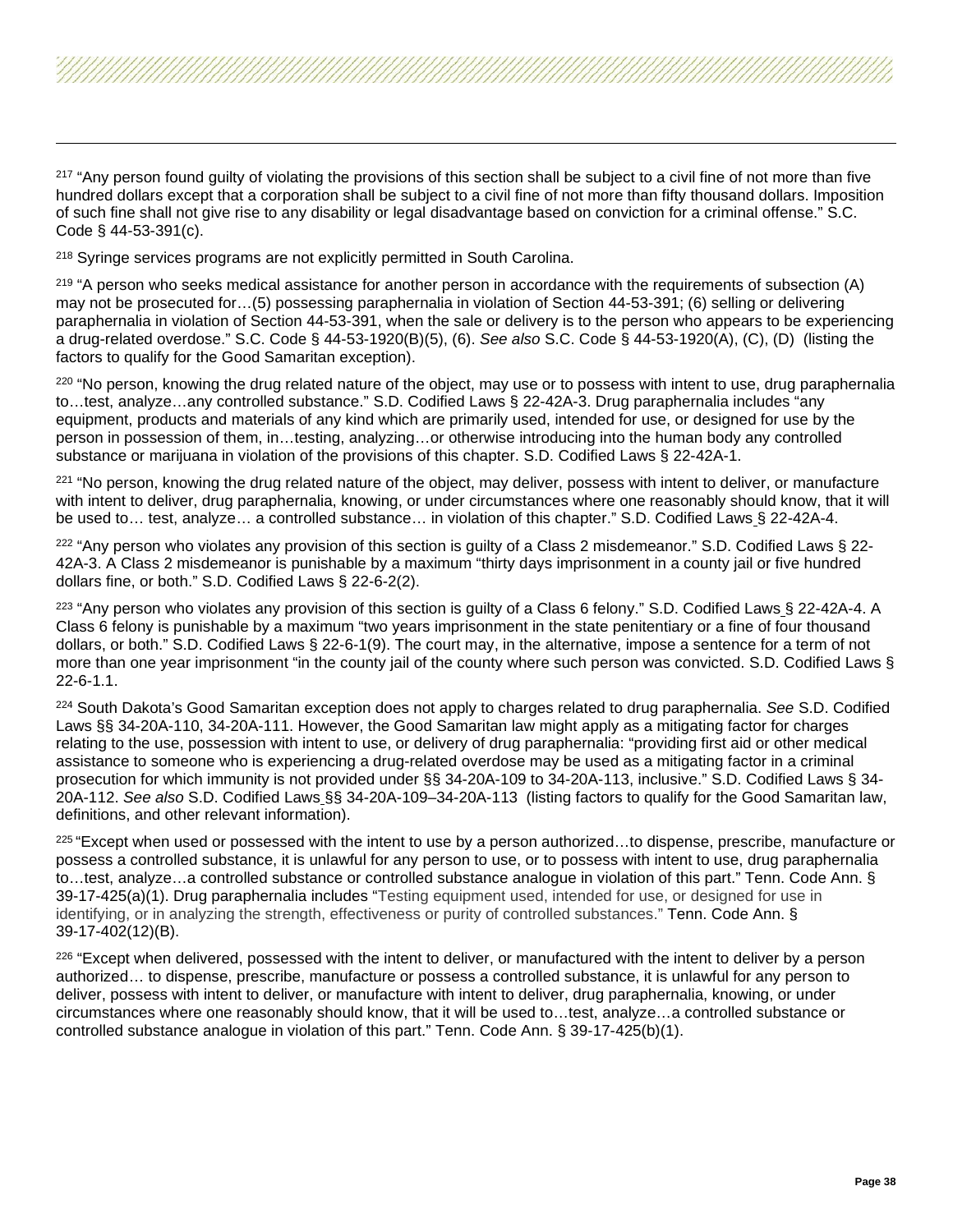<span id="page-38-9"></span><span id="page-38-8"></span><span id="page-38-7"></span><span id="page-38-6"></span><span id="page-38-5"></span><span id="page-38-4"></span><span id="page-38-3"></span><span id="page-38-2"></span><span id="page-38-1"></span><span id="page-38-0"></span> $227$  "Any person who violates this subsection (a) commits a Class A misdemeanor." Tenn. Code Ann. § 39-17-425(a)(2). A Class A misdemeanor is punishable by imprisonment "not greater than eleven (11) months, twenty-nine (29) days or a fine not to exceed two thousand five hundred dollars (\$2,500), or both, unless otherwise provided by statute." Tenn. Code Ann. § 40-35-111(e)(1).

 $228$  "Any person who violates subdivision (b)(1) [delivery of drug paraphernalia] commits a Class E felony." Tenn. Code Ann. § 39-17-425(b)(2).A Class E felony is punishable by imprisonment "not less than one (1) year nor more than six (6) years. In addition, the jury may assess a fine not to exceed three thousand dollars (\$3,000), unless otherwise provided by statute." Tenn. Code Ann. § 40-35-111(b)(5). A person over 18 who delivers paraphernalia to a person under 18 that is at least 3 years younger is guilty of a Class E felony. Tenn. Code Ann. § 39-17-425(b)(3).

<sup>229</sup> Tennessee exempts participants, volunteers, and employees from the state paraphernalia law for paraphernalia obtained from or returned to a syringe exchange: "It is an exception to the application of title 39, chapter 17, part 4 [related to possessing or giving away drug paraphernalia, including drug checking equipment], if an employee, volunteer, or participant of a program established pursuant to this section [needle and hypodermic syringe exchange program] possesses…[n]eedles, hypodermic syringes, or *other injection supplies obtained from or returned to a program established pursuant to this section*." Tenn. Code Ann. § 68-1-136(c)(1)(A) (emphasis added). "The exception provided in this subsection (c) shall apply only if the person claiming the exception provides written verification that a needle, syringe, or other injection supplies were obtained from a needle and hypodermic syringe exchange program established pursuant to this section. For a participant in the program, this exception shall only apply to possession when the participant is engaged in the exchange or in transit to or from the exchange." Tenn. Code Ann. § 68-1-136(c)(2)(A). The statute authorizing the creation of a syringe exchange explains that syringe exchanges should include supplies in addition to syringes, likely including drug checking equipment: "Programs established pursuant to this section shall offer all of the following… [n]eedles, hypodermic syringes, and *other injection supplies*." Tenn. Code Ann. § 68-1-136(b)(2) (emphasis added).

<sup>230</sup> "Any person who in good faith seeks medical assistance for a person experiencing or believed to be experiencing a drug overdose shall not be arrested, charged, or prosecuted for a drug violation if the evidence for the arrest, charge, or prosecution of the drug violation resulted from seeking such medical assistance. Any person who is experiencing a drug overdose and who in good faith seeks medical assistance for or is the subject of a request for medical assistance shall not be arrested, charged, or prosecuted for a drug violation if the evidence for the arrest, charge, or prosecution of the drug violation resulted from seeking such medical assistance. This immunity from being arrested, charged, or prosecuted shall apply to the person experiencing a drug overdose only on the person's first such drug overdose." Tenn. Code Ann. § 63- 1-156(b). As defined by the same provision, a "drug violation" includes a violation of § 39-17-425 [including charges for the use, possession with intent to use, and delivery of drug paraphernalia]." Tenn. Code Ann. § 63-1-156(a)(3)(B). *See also* Tenn. Code Ann. § 63-1-156(a) (listing additional relevant definitions).

<sup>231</sup> "A person commits an offense if the person knowingly or intentionally uses or possesses with intent to use drug paraphernalia to…test, analyze…a controlled substance in violation of this chapter or to inject, ingest, inhale, or otherwise introduce into the human body a controlled substance in violation of this chapter." Tex. Health & Safety Code Ann. § 481.125(a). Drug paraphernalia includes "testing equipment used or intended for use in identifying or in analyzing the strength, effectiveness, or purity of a controlled substance." Tex. Health & Safety Code Ann. § 481.002(17)(D).

<sup>232</sup> "A person commits an offense if the person knowingly or intentionally delivers, possesses with intent to deliver, or manufactures with intent to deliver drug paraphernalia knowing that the person who receives or who is intended to receive the drug paraphernalia intends that it be used to… test, analyze… a controlled substance in violation of this chapter." Tex. Health & Safety Code Ann. § 481.125(b).

<sup>233</sup> "An offense under Subsection (a) [use or possession with intent to use drug paraphernalia] is a Class C misdemeanor." Tex. Health & Safety Code Ann. § 481.125(d). A Class C misdemeanor is punishable by "a fine not to exceed \$500." Tex. Penal Code Ann. § 12.23.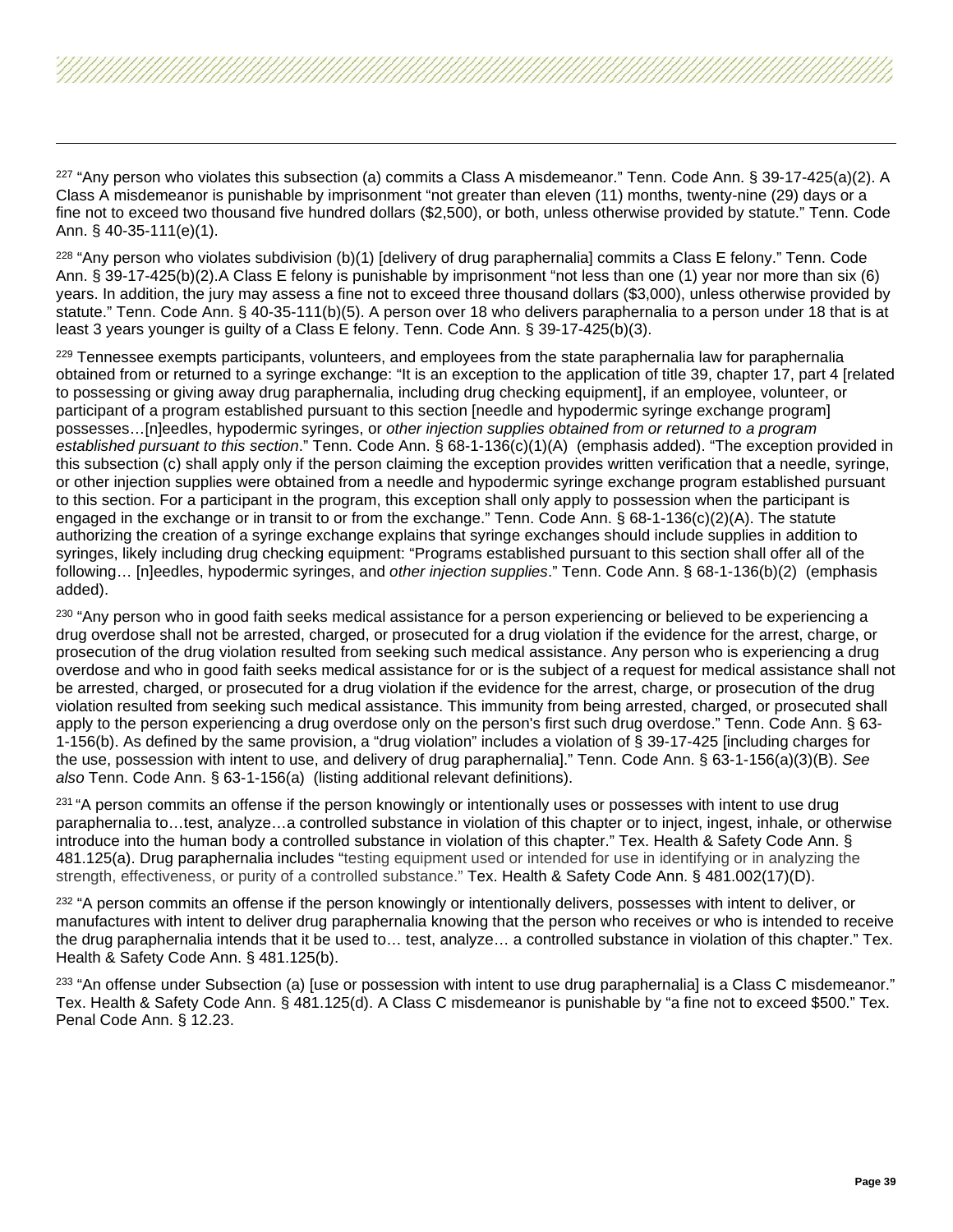<span id="page-39-6"></span><span id="page-39-5"></span><span id="page-39-4"></span><span id="page-39-3"></span><span id="page-39-2"></span><span id="page-39-1"></span><span id="page-39-0"></span><sup>234</sup> "An offense under Subsection (b) [delivery of drug paraphernalia] is a Class A misdemeanor, unless it is shown on the trial of a defendant that the defendant has previously been convicted under Subsection (b) [delivery of drug paraphernalia] or (c) [delivery of drug paraphernalia to a minor], in which event the offense is punishable by confinement in jail for a term of not more than one year or less than 90 days." Tex. Health & Safety Code Ann. § 481.125(e). A Class A misdemeanor is punishable by "(1) a fine not to exceed \$4,000; (2) confinement in jail for a term not to exceed one year; or (3) both such fine and confinement." Tex. Penal Code Ann. § 12.21. Delivery of paraphernalia by someone 18 and older to someone 18 and younger at least 3 years the deliverer's junior is a separate crime. Tex. Health & Safety Code Ann. §§ 481.125(c); (f). It is punishable by confinement in a state jail for not more than 2 years or less than 180 days and a fine not to exceed \$10,000. Tex. Penal Code Ann. § 12.35(a); (b).

<sup>235</sup> Effective September 1, 2021, Texas law provides a "defense to prosecution" for paraphernalia possession only if certain criteria are met. Tex. Health & Safety Code Ann. § 481.125(g)-(i).

<sup>236</sup> "It is unlawful for any person to use, or to possess with intent to use, drug paraphernalia to...test, analyze...a controlled substance…in violation of this chapter." Utah Code Ann. § 58-37a-5(1)(a). Drug paraphernalia includes "testing equipment used, or intended for use, to identify or to analyze the strength, effectiveness, or purity of a controlled substance." Utah Code Ann. § 58-37a-3(4).

<sup>237</sup> "It is unlawful for any person to deliver, possess with intent to deliver, or manufacture with intent to deliver, any drug paraphernalia, knowing that the drug paraphernalia will be used to…test, analyze…a controlled substance…in violation of this act." Utah Code Ann. § 58-37a-5(2)(a).

 $238$  "Any person who violates Subsection (1)(a) [possession of drug paraphernalia] is guilty of a class B misdemeanor." Utah Code Ann. § 58-37a-5(1)(b). A class B misdemeanor is punishable by imprisonment "for a term not exceeding six months," and a fine not exceeding \$1,000. Utah Code Ann. §§ 76-3-204(2); 76-3-301(1)(d).

 $239$  "Any person who violates Subsection (2)(a) [delivery of drug paraphernalia] is guilty of a class A misdemeanor." Utah Code Ann. § 58-37a-5(2)(b)." A class A misdemeanor is punishable by imprisonment "for a term not exceeding 364 days," and a fine not exceeding \$2,500. Utah Code Ann. §§ 76-3-204(1); 76-3-301(1)(c). "Any person 18 years of age or older who delivers drug paraphernalia to a person younger than 18 years of age and who is three years or more younger than the person making the delivery is guilty of a third degree felony." Utah Code Ann. § 58-37a-5(3). A third degree felony is punishable by up to 5 years imprisonment and a \$5,000 fine. Utah Code Ann. §§ ; 76-3-203(3); 76-3-301(1)(b).

<sup>240</sup> While SSPs are authorized in Utah, no immunity is explicitly provided. *See* Utah Code Ann. § 26-7-8.

<sup>241</sup> "It is an affirmative defense to an allegation of the commission of an offense listed in Subsection (16)(b) that the person or bystander [lists the factors to qualify for the Good Samaritan exemption]." Utah Code Ann. § 58-37-8(16)(a). Subsection (16)(b) includes "any violation of Chapter 37a, Utah Drug Paraphernalia Act [including the use, possession with intent to use, and delivery of drug paraphernalia]." Utah Code Ann. § 58-37-8(16)(b)(iii). *See also* Utah Code Ann. § 58-37-8(16)(a); (c) (listing the factors to qualify for the Good Samaritan law exemption and the definition of "good faith").

<sup>242</sup> Vermont does not criminalize the use or possession with intent to use drug paraphernalia. *See generally* Vt. Stat. Ann. tit. 18, §§ 4475-78.

<sup>243</sup> The free distribution of drug paraphernalia is not criminalized in Vermont. *See generally* Vt. Stat. Ann. tit. 18, §§ 4475- 78. However, it is illegal in Vermont to sell drug paraphernalia to a minor. Vt. Stat. Ann. tit. 18, § 4476(a).

<sup>244</sup> "A person who sells drug paraphernalia to a person under 18 years of age shall be imprisoned for not more than two years or fined not more than \$2,000.00, or both." Vt. Stat. Ann. tit. 18, § 4476(a).

<sup>245</sup> SSPs are authorized by state law, but no explicit immunity is provided. *See* Vt. Stat. Ann. tit. 18, § 4478.

<sup>246</sup> The use, possession with intent to use, and free distribution of drug paraphernalia is not criminalized in Vermont. *See generally* Vt. Stat. Ann. tit. 18, §§ 4475-78. The application of the Good Samaritan law may provide a mitigating factor for selling drug paraphernalia, including drug checking equipment, to a minor. *See* Vt. Stat. Ann. tit. 18, § 4254(f).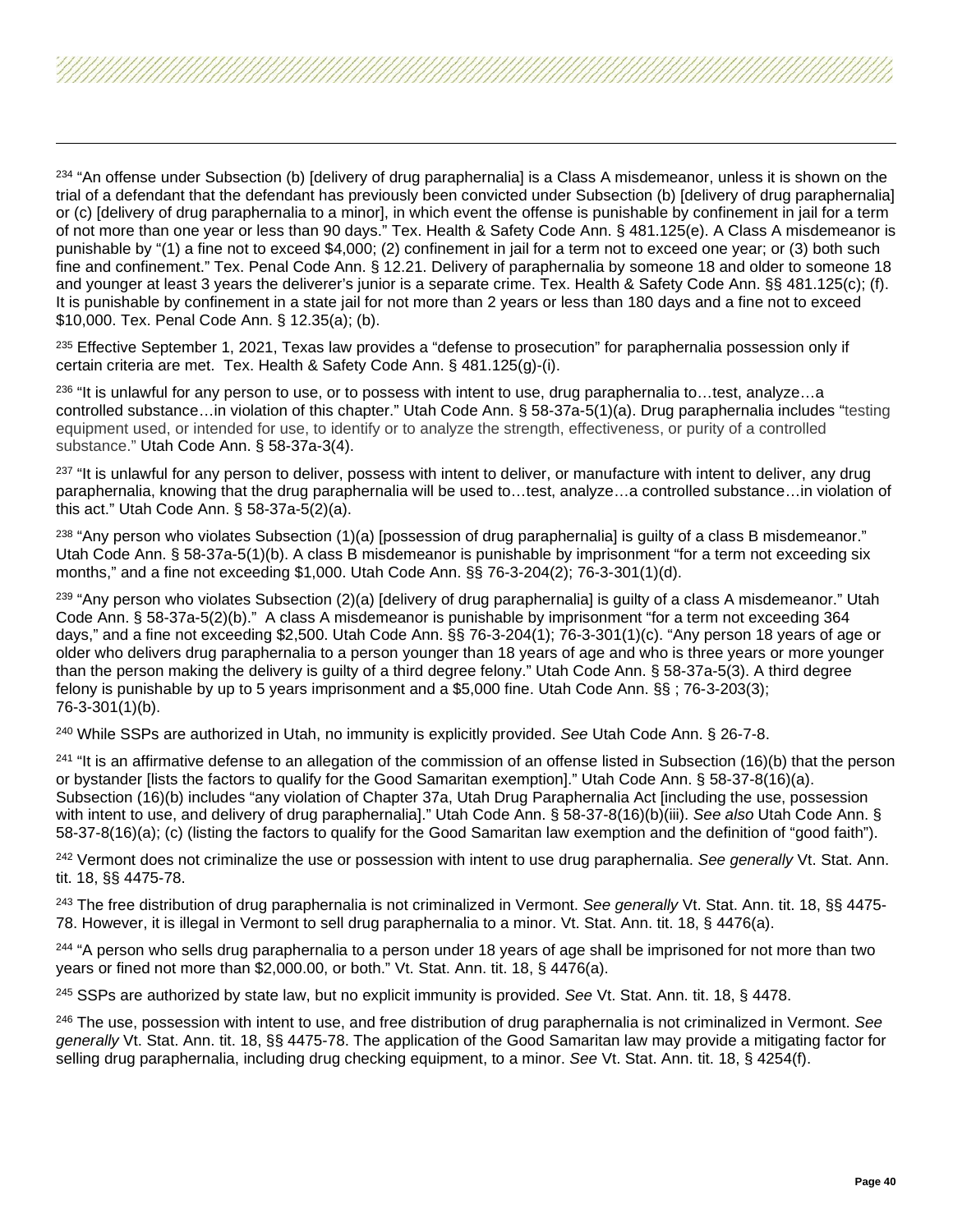<span id="page-40-12"></span><span id="page-40-11"></span><span id="page-40-10"></span><span id="page-40-9"></span><span id="page-40-8"></span><span id="page-40-7"></span><span id="page-40-6"></span><span id="page-40-5"></span><span id="page-40-4"></span><span id="page-40-3"></span><span id="page-40-2"></span><span id="page-40-1"></span><span id="page-40-0"></span><sup>247</sup> "Illt is unlawful for any person to possess controlled paraphernalia." Va. Code Ann. § 54.1-3466(B). The definition of "controlled paraphernalia" is generally limited to instruments "adapted for the administration of controlled dangerous substances by hypodermic injections" and containers "suitable for the packaging of individual quantities of controlled drugs." Va. Code Ann. § 54.1-3466(A). Further, "'[c]ontrolled paraphernalia' does not include narcotic testing products used to determine whether a controlled substance contains fentanyl or a fentanyl analog." Va. Code Ann. § 54.1-3466(A).

<sup>248</sup> "Except as authorized in this chapter, it is unlawful for any person to distribute controlled paraphernalia." Va. Code Ann. § 54.1-3466(C). "'Controlled paraphernalia' does not include narcotic testing products used to determine whether a controlled substance contains fentanyl or a fentanyl analog." § 54.1-3466(A). Note that the definition of "drug paraphernalia" does include "Testing equipment intended for use or designed for use in identifying or in analyzing the strength or effectiveness of marijuana or controlled substances, other than narcotic testing products used to determine whether a controlled substance contains fentanyl or a fentanyl analog." Va. Code Ann. § 18.2-265.1(4). It is illegal to sell or possess with intent to sell such drug paraphernalia (but not to give it away). Va. Code Ann. § 18.2-265.3.

<sup>249</sup> "The provisions of [sections related to possessing or giving away drug paraphernalia and controlled paraphernalia] and of § 18.2-265.3 [related to delivery of drug paraphernalia to a minor] shall not apply to (i) a person who possesses or distributes controlled paraphernalia on behalf of or for the benefit of a comprehensive harm reduction program established pursuant to § 32.1-45.4 or (ii) a person who possesses controlled paraphernalia obtained from a comprehensive harm reduction program established pursuant to § 32.1-45.4." Va. Code Ann. § 54.1-3466(G). These exemptions are restated in the statute authorizing comprehensive harm reduction programs. Va. Code Ann. § 32.1-45.4(E)-(G). The statute authorizing comprehensive harm reduction programs explains that these programs should include supplies in addition to syringes, likely including drug checking equipment: "[a] comprehensive harm reduction program established pursuant to this section shall include…the provision of hypodermic needles and syringes and *other injection supplies*…*overdose prevention…access to overdose prevention kits*." Va. Code Ann. § 32.1-45.4(B)(ii), (iv)(b), (v) (emphasis added).

<sup>250</sup> "No individual shall be subject to arrest or prosecution for...possession of controlled paraphernalia pursuant to § 54.1-3466 if [lists factors to qualify for the Good Samaritan exemption]." Va. Code Ann. § 18.2-251.03(B). *See also* Va. Code Ann. § 18.2-251.03(A), (B)(1)-(4) (listing a definition for "overdose" and factors to qualify for the Good Samaritan exemption).

<sup>251</sup> D.C. generally criminalizes the use or possession with intent to use drug paraphernalia, including drug checking equipment. *See* D.C. Code Ann. §§ 48–1101(3)(D), 48–1103(a)(1). However, D.C. exempts the use, and possession with the intent to use, drug paraphernalia for the personal use of a controlled substance." D.C. Code Ann. § 48– 1103(a)(1)(1A). This statutory scheme leaves open the possibility that someone possessing drug checking equipment for reasons other than personal use (ie: educational use, or to give to another person for use) could be charged with possession.

<sup>252</sup> "[I] is unlawful for any person to deliver or sell, possess with intent to deliver or sell, or manufacture with intent to deliver or sell drug paraphernalia, knowingly, or under circumstances where one reasonably should know, that it will be used to…test, analyze…a controlled substance." D.C. Code Ann. § 48–1103(b)(1).

<sup>253</sup> "Whoever violates this subsection [relating to use or possession with intent to use drug paraphernalia] shall be imprisoned for not more than 30 days or fined not more than the amount set forth in § 22-3571.01, or both." D.C. Code Ann. § 48-1103(a)(2). An individual who has been found guilty of an offense "punishable by imprisonment for 30 days, or one month, or less but more than 10 days" may be fined a maximum of \$250. D.C. Code Ann. § 22-3571.01(b)(2).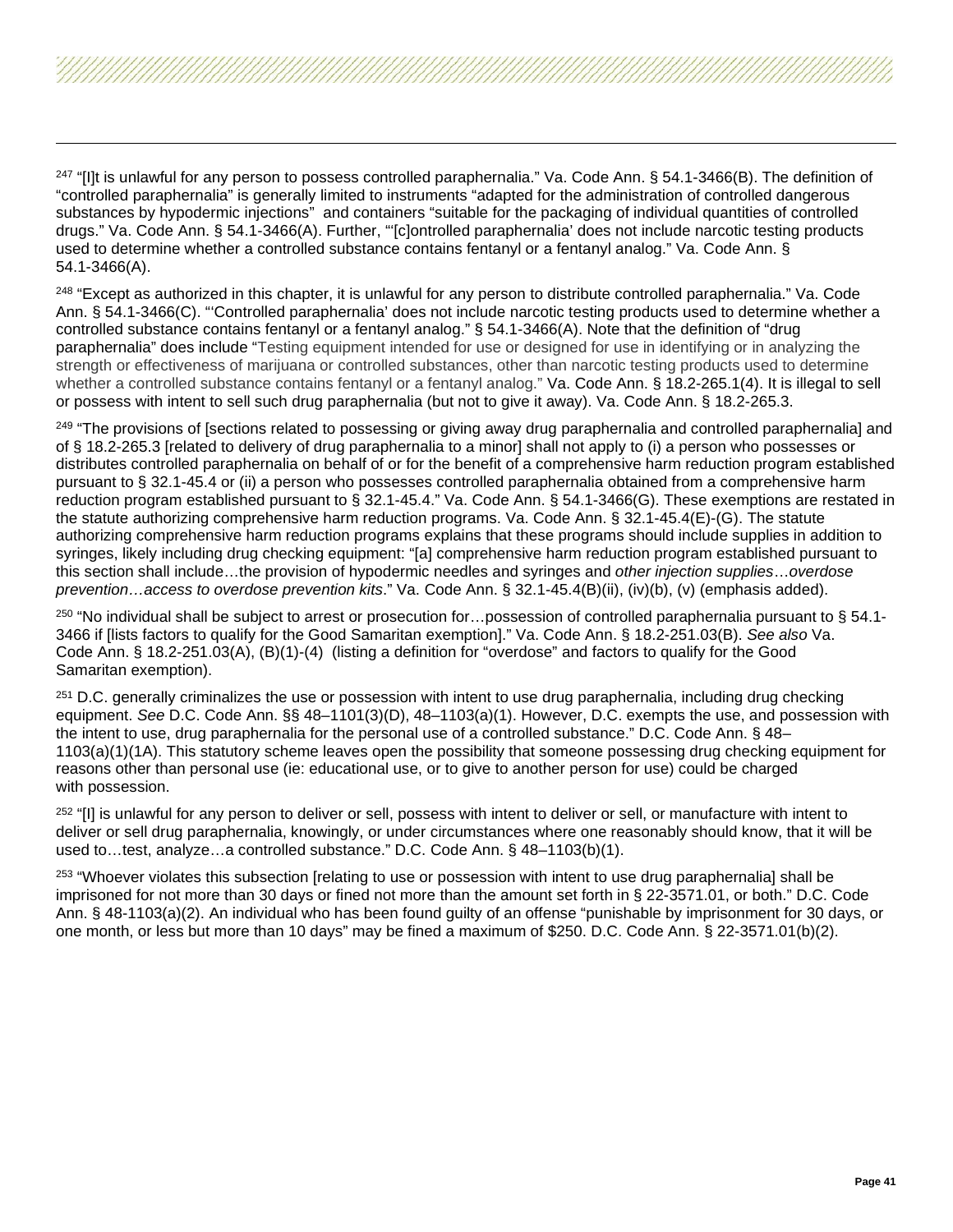<span id="page-41-7"></span><span id="page-41-6"></span><span id="page-41-5"></span><span id="page-41-4"></span><span id="page-41-3"></span><span id="page-41-2"></span><span id="page-41-1"></span><span id="page-41-0"></span><sup>254</sup> "Whoever violates this subsection [relating to distribution or possession with intent to distribute drug paraphernalia] shall be imprisoned for not more than 6 months or fined not more than the amount set forth in § 22-3571.01, or both, unless the violation occurs after the person has been convicted in the District of Columbia of a violation of this subchapter, in which case the person shall be imprisoned for not more than 2 years, or fined not more than the amount set forth in § 22-3571.01, or both." D.C. Code Ann. § 48-1103(b)(2). An individual who has been found guilty of an offense "punishable by imprisonment for 180 days, or 6 months, or less but more than 90 days" may be fined a maximum of \$1,000. D.C. Code Ann. § 22-3571.01(b)(4). Further, delivery to a minor is prohibited: "[a]ny person 18 years of age or over who violates subsection (b) of this section by delivering drug paraphernalia to a person under 18 years of age who is at least 3 years his or her junior is guilty of a special offense and upon conviction may be imprisoned for not more than 8 years, fined not more than the amount set forth in § 22-3571.01 [\$25,000, or \$50,000 for an organization], or both." D.C. Code Ann. § 48–1103(c).

<sup>255</sup> "Notwithstanding paragraph (1) of this subsection [charges related to giving away drug paraphernalia], it shall not be unlawful for a community-based organization, as that term is defined in  $\S$  7-404(a)(1) to deliver or sell, or possess with intent to deliver or sell, the materials described in § 48-1101(3)(D) [including drug checking equipment]." D.C. Code Ann. §§ 7-404(b)(1)(1A). Community-based organization is defined as "an organization that provides services, including medical care, counseling, homeless services, or drug treatment, to individuals and communities impacted by drug use. The term 'community-based organization' includes all organizations currently participating in the Needle Exchange Program with the Department of Human Services under § 48-1103.01." D.C. Code Ann. § 7-404(a)(1).

<sup>256</sup> The District's overdose Good Samaritan law provides that use or possession with intent to use drug paraphernalia "shall not be considered" a crime if the requirements of the law are met. D.C. Code § 7-403(a).

<sup>257</sup> Effective May 13, 2021 Washington law was modified to remove "test" and "otherwise introduce into the human body" from the list of prohibited activities. Wash. Rev. Code § 69.50.412(1). It seems clear that this change was made to remove criminal sanctions associated with the use and distribution of drug checking equipment.

<sup>258</sup> Effective May 13, 2021 the law was modified to remove "test" and "otherwise introduce into the human body" from the list of prohibited activities related to paraphernalia. Wash. Rev. Code § 69.50.412(2). However, it remains a civil infraction to sell or give drug paraphernalia, including "all equipment products, and materials…used, intended for use, or designed for use in…testing, analyzing…a controlled substance other than marijuana." Wash. Rev. Code § [69.50.4121\(](http://app.leg.wa.gov/RCW/default.aspx?cite=69.50.4121)1).

<sup>259</sup> "Every person who sells or gives, or permits to be sold or given to any person any drug paraphernalia in any form commits a class 1 civil infraction under chapter 7.80 RCW." Wash. Rev. Code § 69.50.4121(1). "The maximum penalty and the default amount for a class 1 civil infraction shall be two hundred fifty dollars, not including statutory assessments." Wash. Rev. Code § 7.80.120(1)(a).

<sup>260</sup> It is likely that public health and community-based HIV prevention programs and pharmacies would be exempt from the civil infraction related to giving away drug paraphernalia if a court interpreted drug checking equipment as "injection syringe equipment": "[n]othing in subsection (1) of this section [the civil infraction related to giving away drug paraphernalia] prohibits legal distribution of injection syringe equipment through public health and community based HIV prevention programs, and pharmacies." Wash. Rev. Code § 69.50.4121(3). Syringes dispensed from SSPs were found exempt from state paraphernalia laws in a 1992 case, and, while there are no specific rulings on the question, it is likely that the holding there would apply to drug checking equipment as well. *See Spokane County Health District v. Brockett*, 120 Wash. 2d 140, 839 P.2d 324 (1992). Notably, in 2019, the Washington legislature designated funding specifically for syringe exchanges to give away fentanyl checking strips, and the Washington State Department of Health's website includes resources to connect individuals to fentanyl checking strips through syringe exchanges. Washington State Department of Health, *Fentanyl Test Strip Project*, Washington State Department of Health, <https://www.doh.wa.gov/YouandYourFamily/DrugUserHealth/OverdoseandNaloxone/FentanylTestStrip> (last visited, Feb.

3, 2021).

<sup>261</sup> Washington's overdose Good Samaritan law does not provide protection from the law that makes it a civil infraction to sell or give away drug paraphernalia. *See* Wash. Rev. Code § 69.50.315.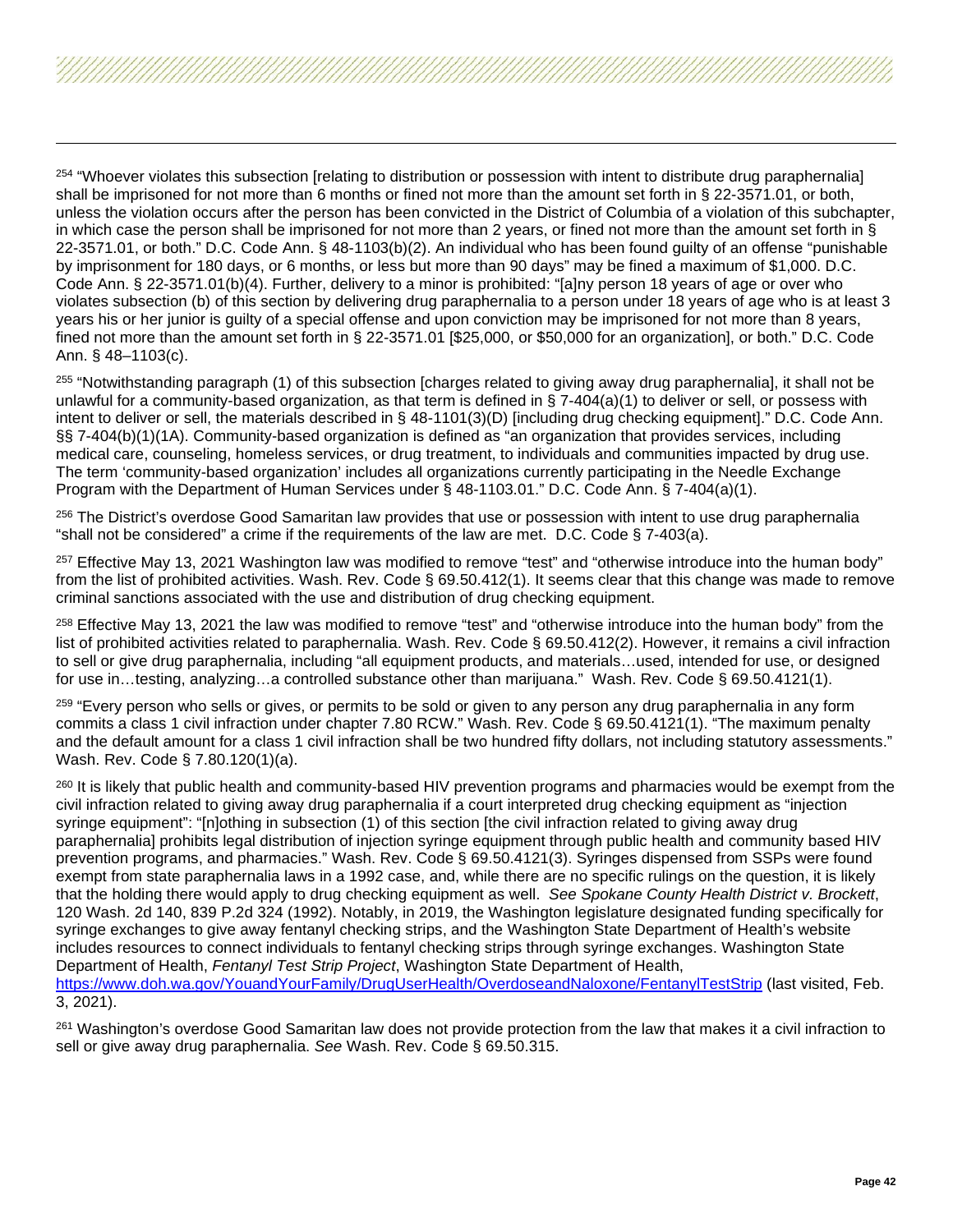<span id="page-42-6"></span><span id="page-42-5"></span><span id="page-42-4"></span><span id="page-42-3"></span><span id="page-42-2"></span><span id="page-42-1"></span><span id="page-42-0"></span><sup>262</sup> West Virginia does not criminalize the use or possession with intent to use drug paraphernalia. *See generally* W. Va. Code §§ 47-19-1–8.

<sup>263</sup> West Virginia does not criminalize the free distribution of drug paraphernalia. *See generally* W. Va. Code §§ 47-19-1– 8. However, it is unlawful in West Virginia to sell drug paraphernalia, including drug checking equipment, to minors. W. Va. Code § 47-19-6 (2020). It is also unlawful to sell drug paraphernalia, including drug checking equipment, at certain events or outdoors. W. Va. Code § 47-19-8 (2020).

<sup>264</sup> West Virginia does not criminalize the use, possession with intent to use, or free distribution of drug paraphernalia. *See generally* W. Va. Code §§ 47-19-1–8. West Virginia's Good Samaritan law does not include protections related to drug checking equipment. *See* W. Va. Code §§ 16-47-4, 16-47-5.

265 Wisconsin explicitly criminalizes the use or possession with primary intent to use drug paraphernalia: "[n]o person may use, or possess with the primary intent to use, drug paraphernalia to…test, analyze…a controlled substance or controlled substance analog in violation of this chapter." Wis. Stat. § 961.573(1). Wisconsin's drug paraphernalia definition includes "[a]ll equipment…used for…testing" with "testing equipment" listed explicitly. Wis. Stat. § 961.571(1)(a). However, excluded from Wisconsin's drug paraphernalia definition are, "hypodermic syringes, needles and *other objects used or intended for use in parenterally injecting substances into the human body*." Wis. Stat. § 961.571(1)(b)(1) (emphasis added). It is possible that this would include drug checking equipment. Indeed, numerous organizations in the state distribute fentanyl test strips. *See* [https://www.gazettextra.com/news/local/new-in-the-opioid-toolkit-fentanyl-test](https://www.gazettextra.com/news/local/new-in-the-opioid-toolkit-fentanyl-test-strips/article_c918c03b-5b48-568d-9eab-f2ef2f890611.html)[strips/article\\_c918c03b-5b48-568d-9eab-f2ef2f890611.html;](https://www.gazettextra.com/news/local/new-in-the-opioid-toolkit-fentanyl-test-strips/article_c918c03b-5b48-568d-9eab-f2ef2f890611.html) [https://www.mcw.edu/-](https://www.mcw.edu/-/media/MCW/Departments/Epidemiology/OFR/OFR-Webinars/OFR-webinar-two_Vivent-Health_Sept-2020.pdf?la=en) [/media/MCW/Departments/Epidemiology/OFR/OFR-Webinars/OFR-webinar-two\\_Vivent-Health\\_Sept-2020.pdf?la=en.](https://www.mcw.edu/-/media/MCW/Departments/Epidemiology/OFR/OFR-Webinars/OFR-webinar-two_Vivent-Health_Sept-2020.pdf?la=en)

<sup>266</sup> Wisconsin explicitly criminalizes the act of giving away drug paraphernalia: "No person may deliver, possess with intent to deliver, or manufacture with intent to deliver, drug paraphernalia, knowing that it will be primarily used…test, analyze…a controlled substance or controlled substance analog in violation of this chapter." Wis. Stat. § 961.574(1). Wisconsin's drug paraphernalia definition includes "[a]ll equipment… used for…testing" with "testing equipment" listed explicitly. Wis. Stat. § 961.571(1)(a). However, excluded from Wisconsin's drug paraphernalia definition are, "hypodermic syringes, needles and *other objects used or intended for use in parenterally injecting substances into the human body*." Wis. Stat. § 961.571(1)(b)(1) (emphasis added). It is possible that this italicized phrase would include drug checking equipment, and thus drug checking equipment would be excluded from crimes related to the delivery of drug paraphernalia.

<sup>267</sup> "Any person who violates this subsection may be fined not more than \$500 or imprisoned for not more than 30 days or both." Wis. Stat. § 961.573(1). If the person is 17 years old or younger they will instead be subject to penalties including suspension of their operating privileges for between 6 months and 5 years, as well as fines, supervised work, or other community services work as detailed in Wis. Stat. § 938.344(2e). Wis. Stat. § 961.573(2). Possessing drug checking equipment used to test methamphetamine or its analogs is a Class H felony. Wis. Stat. § 961.573(3)(a). A Class H felony is punishable by a fine not to exceed \$10,000 or imprisonment not to exceed 6 years, or both. Wis. Stat. § 939.50(2)(h). A person over 18 who possesses drug checking equipment for use with methamphetamine or methamphetamine analogs in the presence of a child under 14 is guilty of a Class G felony. Wis. Stat. § 961.573(3)(b)(2). A Class G felony is punishable by a fine not to exceed \$25,000 or imprisonment not to exceed 10 years, or both. Wis. Stat. § 939.50(g).

268 "Any person who violates this subsection may be fined not more than \$1,000 or imprisoned for not more than 90 days or both." Wis. Stat. § 961.574(1). If the person is 17 years old or younger they will instead be subject to penalties including suspension of their operating privileges for between 6 months and 5 years, as well as fines, supervised work, or other community services work as detailed in Wis. Stat. § 938.344(2e).. Wis. Stat. § 961.573(2). Delivering or possessing with intent to deliver paraphernalia for use with methamphetamine or a methamphetamine analog is a Class H felony. A Class H felony is punishable by a fine not to exceed \$10,000 or imprisonment not to exceed 6 years, or both. Wis. Stat. § 939.50(2)(h). If the person who delivers the paraphernalia is over 17 and they deliver the paraphernalia to a person under 17 who is at least 3 years younger, they may be fined not more than \$10,000, imprisoned for not more than 9 months, or both. Wis. Stat. § 964.575(1). A person over the age of 17 who delivers paraphernalia to a person under age 17 for use with methamphetamine commits a Class G felony. Wis. Stat. § 964.575(3). A Class G felony is punishable by a fine not to exceed \$25,000 or imprisonment not to exceed 10 years, or both. Wis. Stat. § 939.50(g).